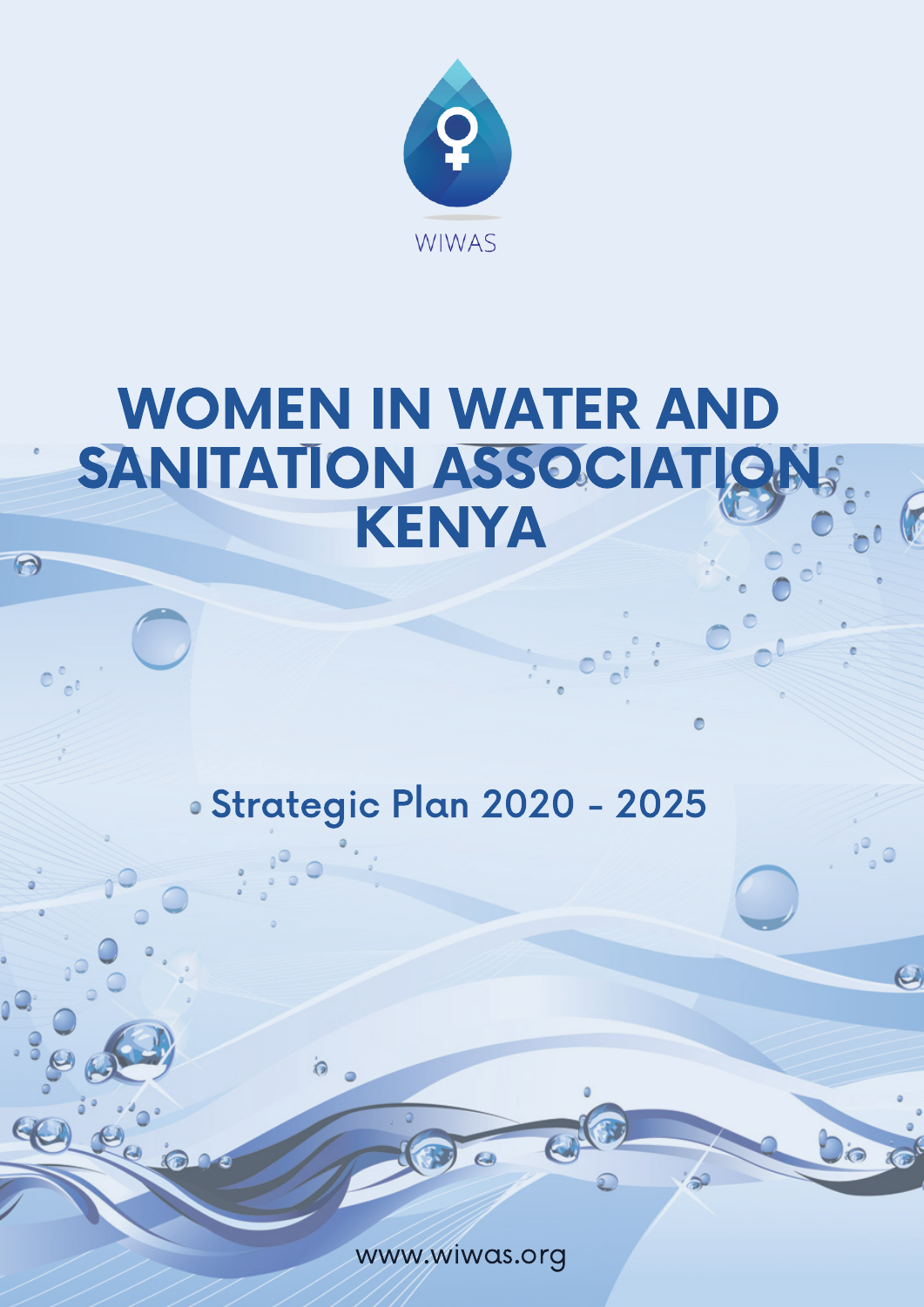

## **WOMEN IN WATER AND SANITATION ASSOCIATION STRATEGIC PLAN 2020-2025**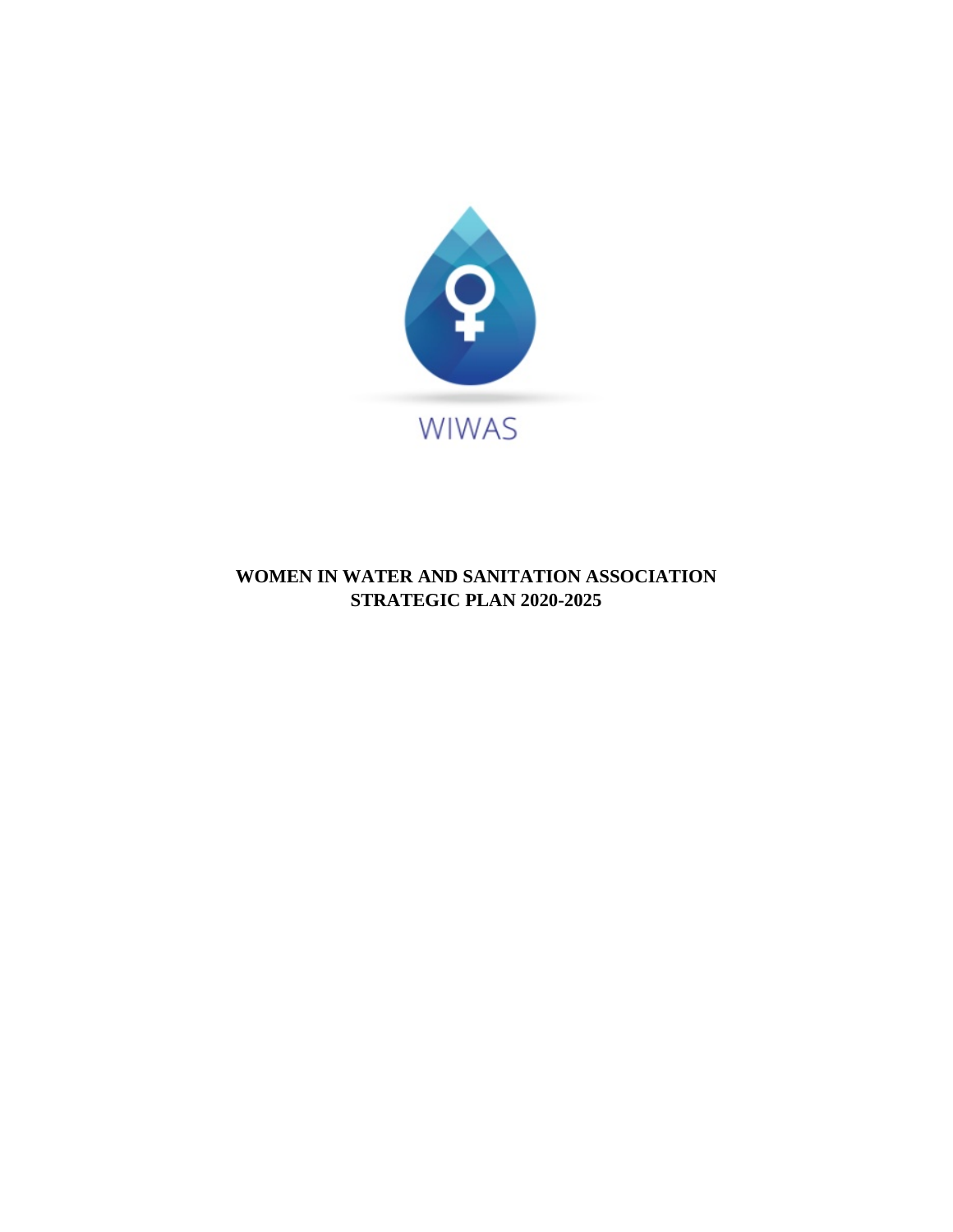## *Our Vision*

*'Empowered women at the core of WASH'*

## *Our Mission*

*To empower women in water and sanitation through capacity building, mentorship, knowledge management, advocacy and networking to achieve gender responsive water and sanitation management*

## *Our Core Values*

*Professionalism Inclusivity Passion Equality Networking*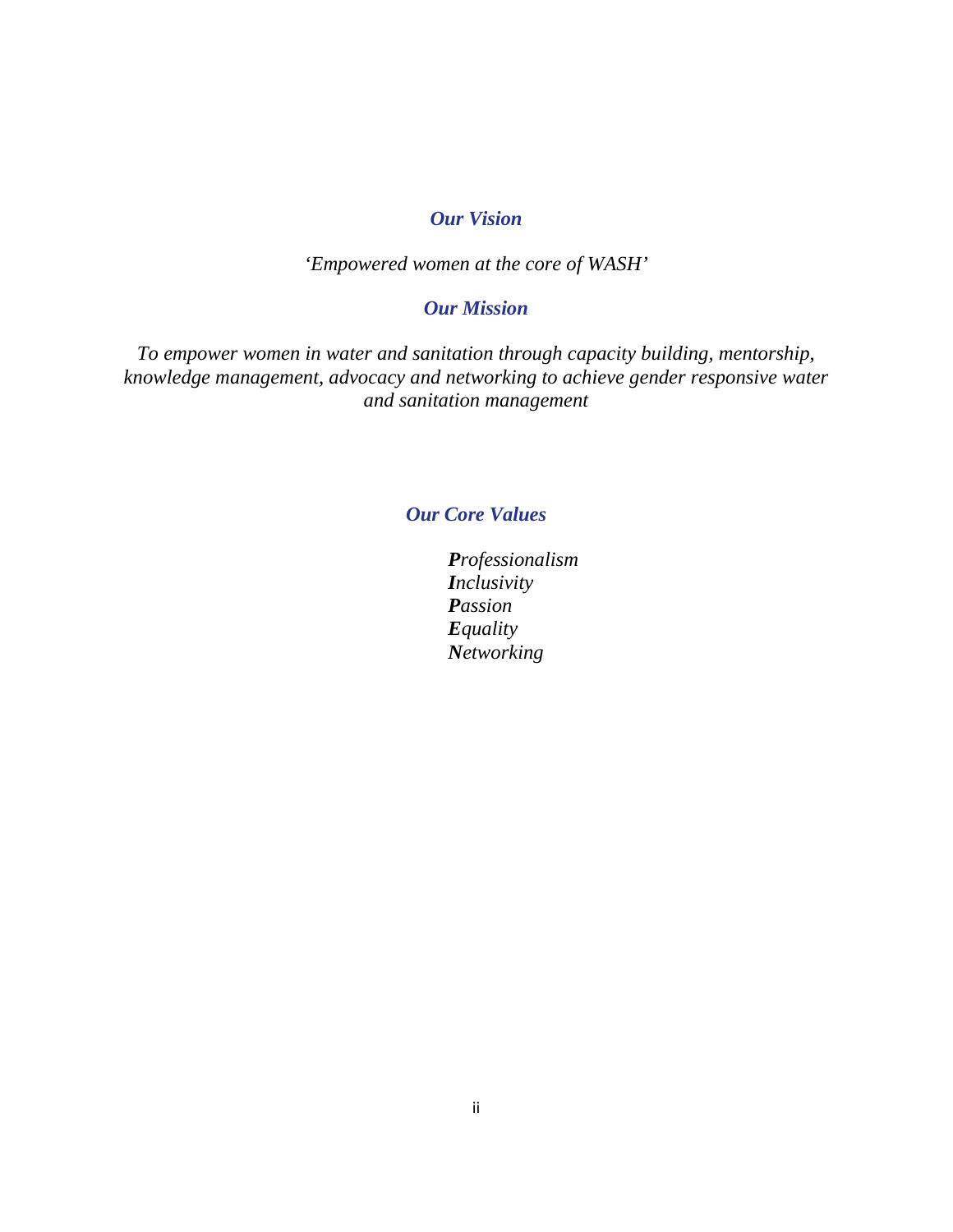#### **FOREWORD**

<span id="page-3-0"></span>I am delighted to present to you the WIWAS 2020-2025Strategic Plan**.** The Strategic Plan provides a five year roadmap outlining strategic objectives and strategies to help the Association realize its full potential and to better fulfil its mission to empower women in water, sanitation and hygiene. This empowerment will be through capacity building, mentorship, knowledge management, advocacy and networking to achieve a gender responsive water and sanitation management.

The process of formulating this Strategic Plan has given us the opportunities to take stock on past successes and failures, to determine our vision and future goals in the light of challenges ahead. Strategies have been put forward for our development, not only in response to changing needs but also as an active and participating agent to drive intellectual, social and economic changes.

The strategic themes attest to our commitment to achieve excellence through three Key Result Areas, namely**;** Empowerment of women, girls and vulnerable groups, Institutional sustainability and Partnerships and collaborations.

The development of this Strategic Plan has been an all-inclusive process to ensure that the input, dreams and aspirations of all the Association's stakeholders are captured. Let me take this opportunity to thank all stakeholders for giving us food for thought during the process of consultations and drafting of the Strategic Plan. I would like to thank, in particular, the Executive Committee for taking up the responsibility to oversee and monitor its implementation.

WIWAS will endeavour to work closely with existing water networks and Associations, namely, Water Services Providers Association (WASPA), Kenya Water and Sanitation Civil Society Network (KEWASNET); African Water Association (AfWA); and others to achieve its mandate.

I am confident that, with the collaboration of our members, secretariat, partners and sponsors, the goals we aspire to accomplish will in time translate into milestones which we can be proud. By investing in the future of WIWAS, we are building a better future for women, girls and vulnerable groups in Kenya.

On behalf of the Executive Committee and WIWAS members, accept my heartfelt gratitude for taking an interest in the future of WIWAS and the communities we serve.

Leunita A Sumba, PhD Chairperson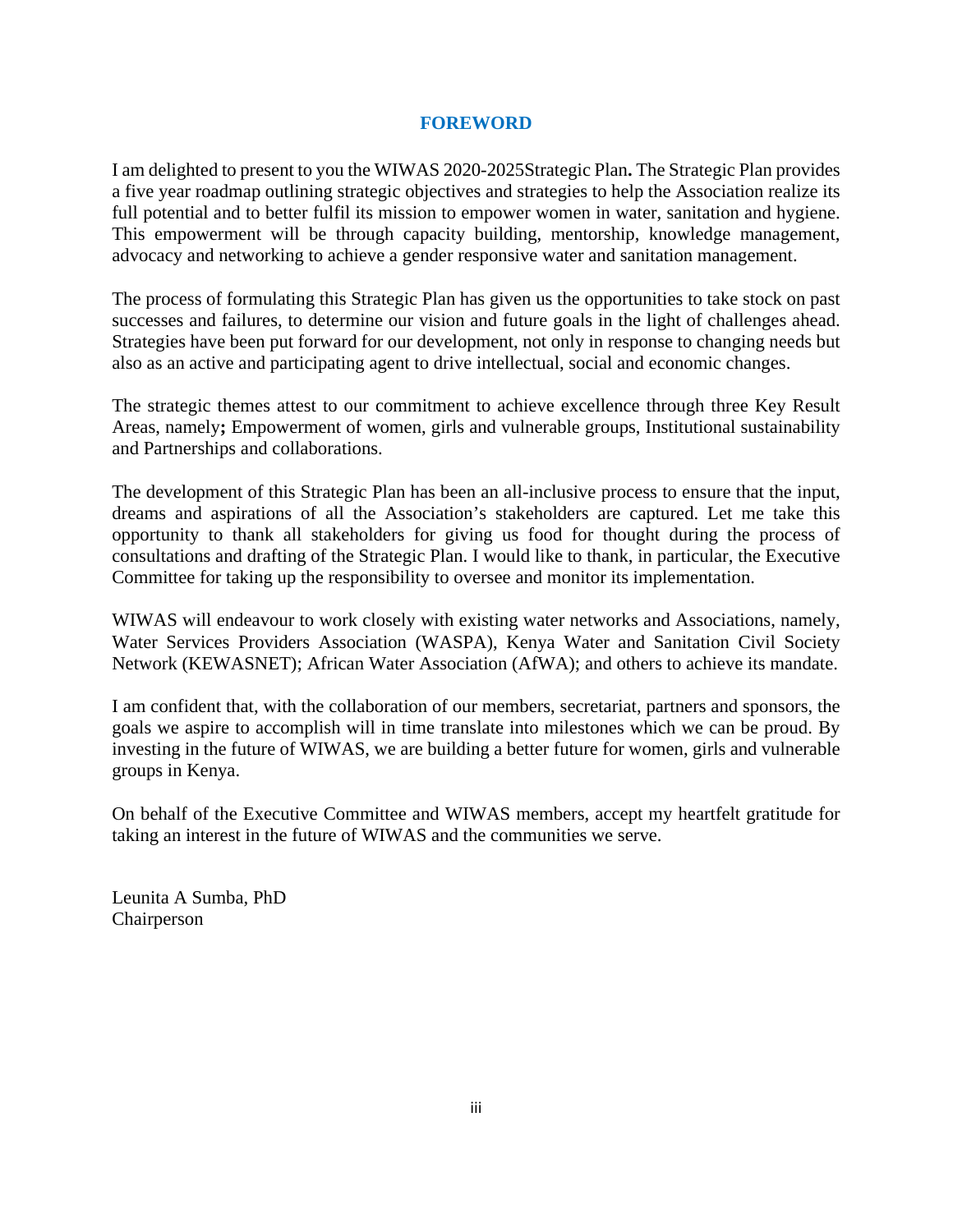#### **EXECUTIVE SUMMARY**

<span id="page-4-0"></span>The Women in Water and Sanitation Association (WIWAS) was launched on 23rd February 2016 during the 18<sup>th</sup> African Water Association (AfWA) International conference in Nairobi. It was registered in July 2016 under the Societies Act CAP 108 Laws of Kenya. The Association was started as an initiative to reinforce the role of women in water and sanitation management.

The Association has two categories of membership; corporate membership and individual membership. Corporate membership is drawn from Water Service Providers (WSPs), Ministries, Departments & Agencies (MDAs), Non- Governmental Organizations (NGOs), County Governments, Professional Bodies and Private sector. Individual memberships are classified as Associate or Full members. WIWAS also admits students undertaking studies in water and sanitation or related courses.

WIWAS is governed by an Executive Committee composed of the following executive committee members: Chairperson, Vice Chairperson, Secretary General, Organising Secretary, Assistant Secretary Treasurer and Assistant Treasurer. Others are Private Sector representative, Special Group representative, Male champion, Professional Groups representative and Water Service Providers representative, who works closely with Institutional focal point persons. The Executive Committee works through its sub-committees with membership co-opted from WIWAS members. The sub-committees are: Strategy, Capacity building and Research; Advocacy, Communication and Partnerships; Audit and Risk; and Finance and Administration. The Executive Committee has a volunteer secretariat that handles the coordination of the day to day running of the Association's activities. The Executive Committee envisions that by the mid-term review of this Strategic Plan, there will be enough resources to competitively hire an Executive Officer and Secretariat as outlined in the WIWAS Constitution.

This WIWAS Strategic Plan has been formulated to guide the activities of the association for the next five years 2020 – 2025. It aims to build on the achievements of the first strategic plan while taking into account the changes in the Water and Sanitation sector and the implementation of the Sustainable Development Goals (SDG) 5 & 6. During the previous Strategic period 2017-2019, WIWAS experienced various challenges that constrained full achievement of the set strategic objectives. Some of the key challenges were: lack of a secretariat and office space, inconsistent and unreliable sources of financing and inconsistency in participation by Association members. The lessons learned from the above challenges to a large extent informed the development of this Strategic Plan.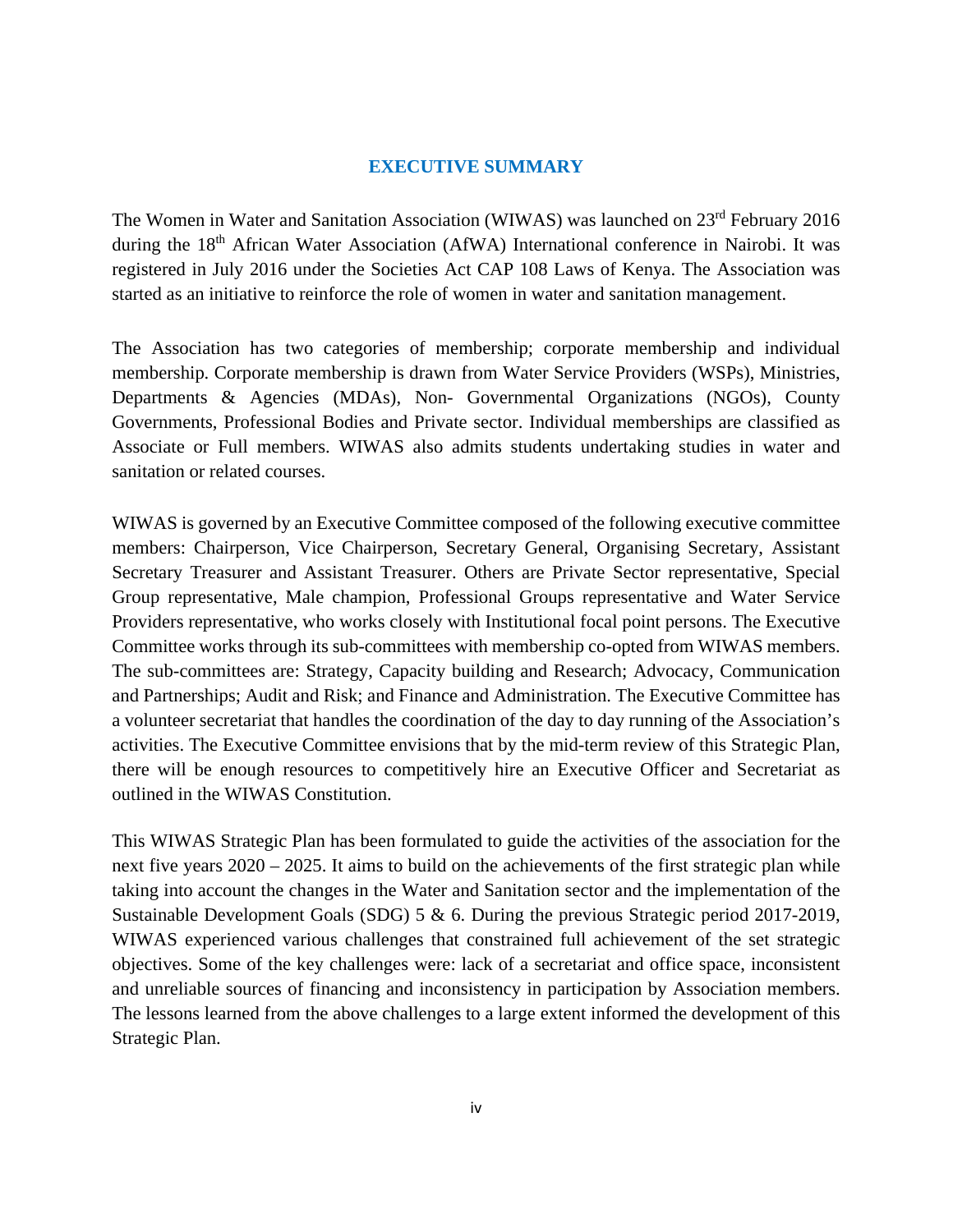In line with WIWAS Vision and Mission, three Key Result Areas (KRAs) which reflect the Association's mandate and responsibilities have been identified and will be the pillars of this Strategic Plan. The Key Result Areas are: Empowerment of women, girls and vulnerable groups, Institutional sustainability and Partnerships and collaborations. For each KRA, strategic objectives, support activities, expected output, responsible actor, and inherent costs were identified and detailed in the implementation matrix.

The total resource requirements for the plan period is KES 25 million comprising of total theme requirements (with KES 5 million being funded internally and KES 20 million funded externally through Development Partners); and Recurrent and Capital Expenditure of KES 15 million. To enhance financial sustainability, WIWAS envisages an upward review of membership subscription fees as well as incorporating professional services to its portfolio such as outsourcing research, knowledge sharing, and training on gender sustainability to grow the Association's revenue from depending on membership subscription. Additionally, WIWAS envisages enhancing institutional capability by establishing a secretariat, training the Executive Committee on corporate leadership and corporate governance, building competence and skills of members through training, networking and peer to peer programs as a critical component to achieving the strategic objectives.

To aid in tracking the WIWAS performance, this plan has an elaborate Monitoring, Evaluation, Reporting (ME&R) framework tool, with a mid-term review of the plan. Monitoring Evaluation and Reporting framework will be based on the various KRAs, strategic objectives and specific outputs that the Association envisages to achieve. This will entail routine data collection and analysis on the progress of the implementation of the strategic plan and appointment of a ME&R team. The team shall comprise of members of the Capacity building and Research Sub-Committee who will work with the secretariat and oversee the implementation, monitoring, evaluation and reporting of the Strategic Plan.

This Strategic Plan is focused on the growth and sustainability of the Association driven by the goodwill from the Ministry of Water & Sanitation and Irrigation, County Governments and support from partners; and commitment of the Executive Committee and members.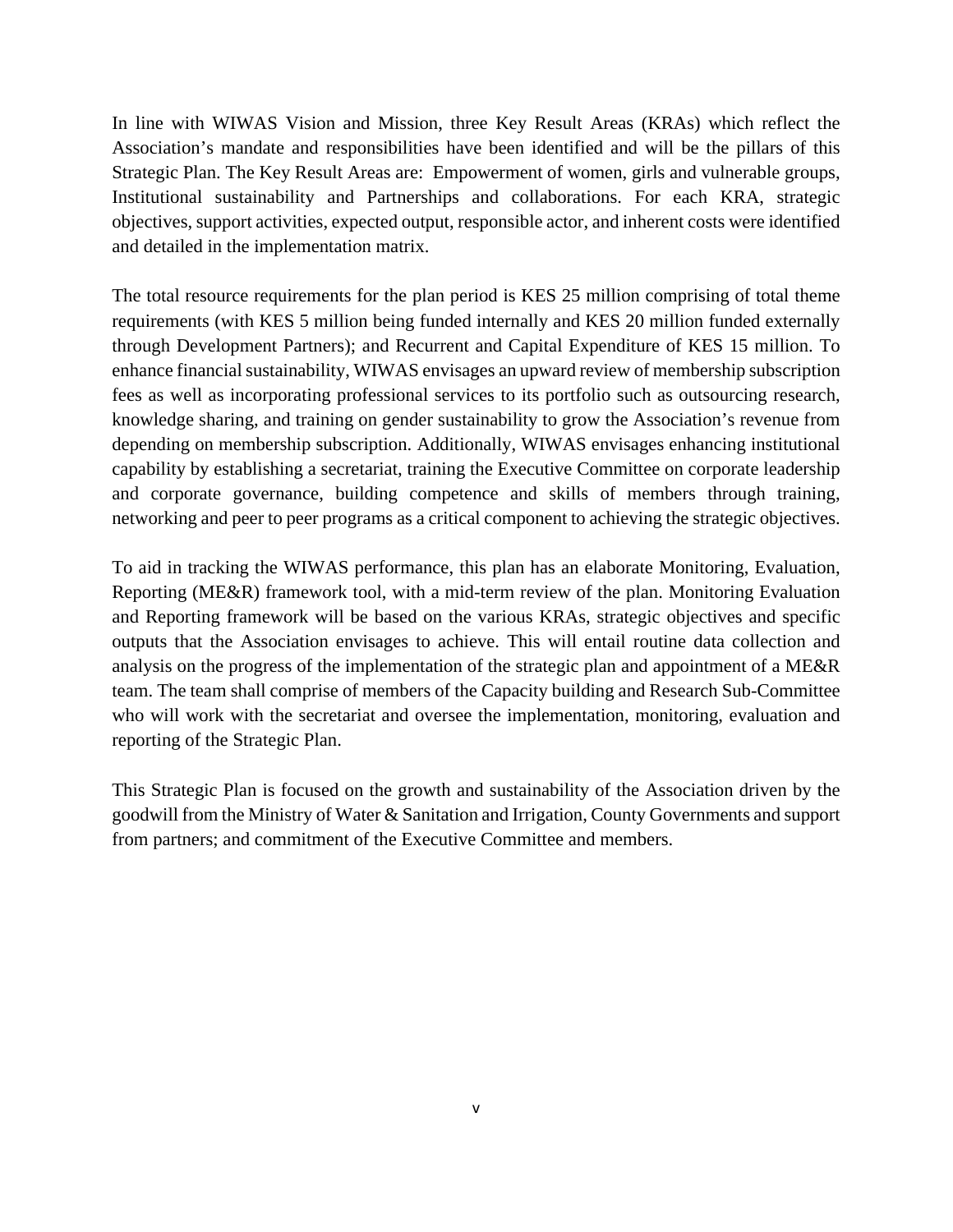#### **LIST OF ACRONYMS**

- <span id="page-6-0"></span>AfWA - African Water Association
- CBO Community Based Organization
- MDA Ministries, Departments & Agencies,
- ME&R Monitoring, Evaluation, Reporting
- NGO Non- Governmental Organizations
- KRA Key Result Areas
- KEWASNET Kenya Water and Sanitation Civil Society Network
- KRA Kenya Revenue Authority
- SDG Sustainable Development Goals
- WASREB Water Sector Regulatory Board
- WASPA Water Service Providers Association of Kenya
- WSP Water Service Providers
- WRA Water Resources Authority
- WRUA Water Resources Users Associations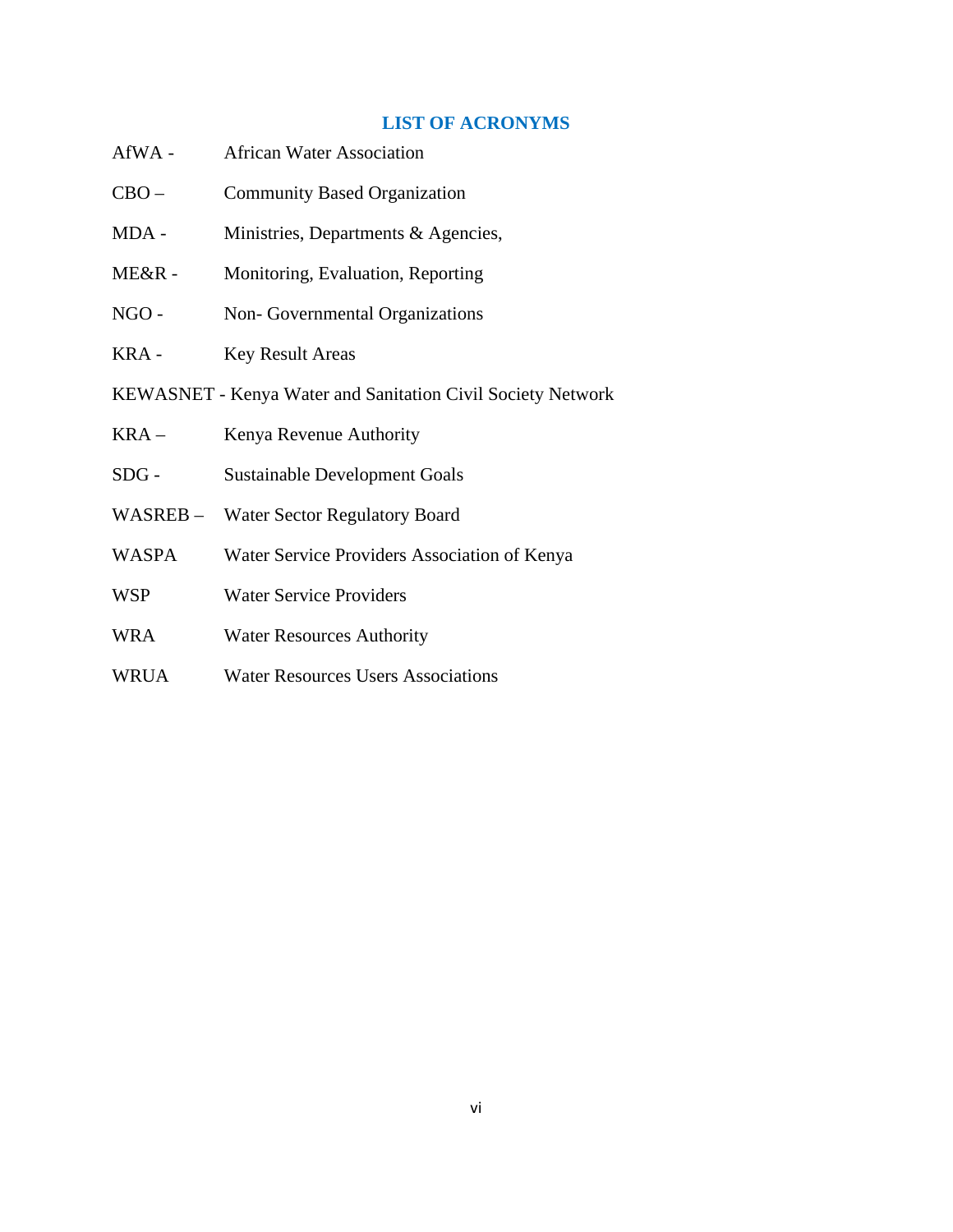

## **TABLE OF CONTENTS**

<span id="page-7-0"></span>

| 2.1 |                                                                      |  |
|-----|----------------------------------------------------------------------|--|
| 2.2 |                                                                      |  |
| 2.3 |                                                                      |  |
| 2.4 | Strengths, Challenges, Opportunities and Threats (SCOT) Analysis  14 |  |
| 2.5 |                                                                      |  |
| 2.6 |                                                                      |  |
|     |                                                                      |  |
| 3.1 |                                                                      |  |
| 3.2 |                                                                      |  |
| 3.3 |                                                                      |  |
| 4.1 |                                                                      |  |
| 4.2 |                                                                      |  |
| 4.3 |                                                                      |  |
| 4.4 |                                                                      |  |
|     |                                                                      |  |
| 5.1 |                                                                      |  |
| 5.2 |                                                                      |  |
| 5.3 |                                                                      |  |
| 5.4 |                                                                      |  |
| 5.5 |                                                                      |  |
| 5.6 |                                                                      |  |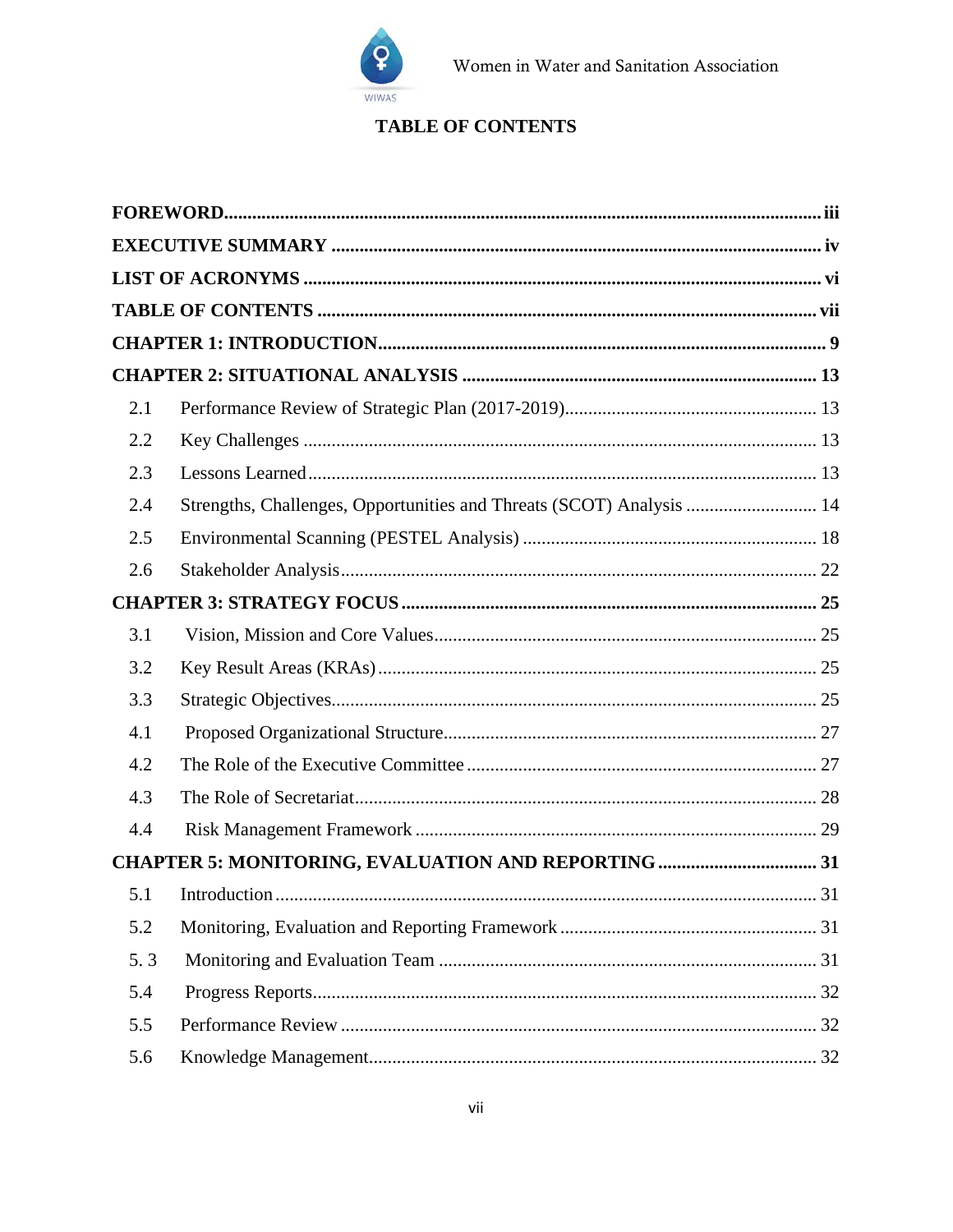

| 5.7 |  |  |
|-----|--|--|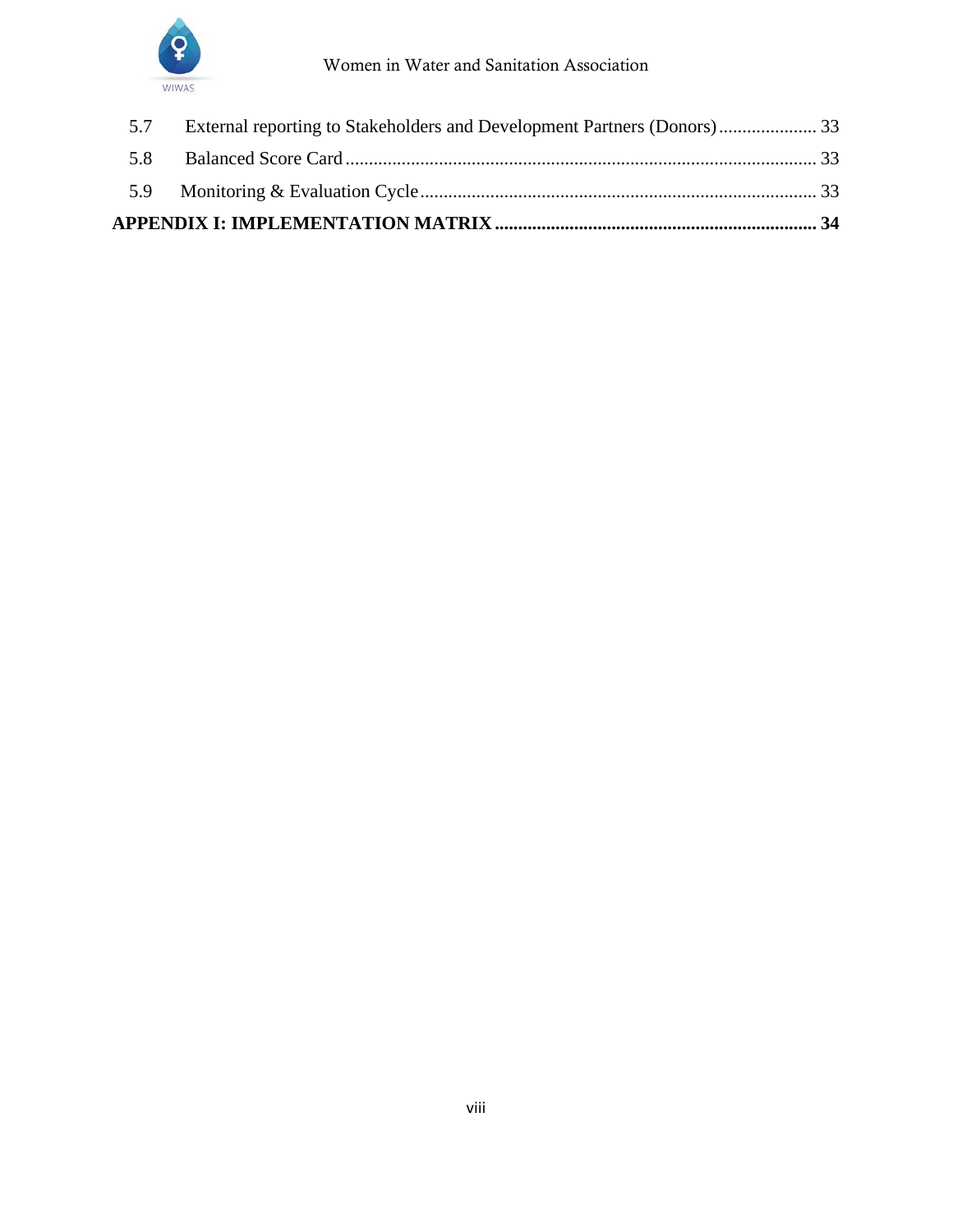

**CHAPTER 1: INTRODUCTION**

#### <span id="page-9-0"></span>**1.0 Introduction**

The Women in Water and Sanitation Association (WIWAS) Strategic Plan has been formulated to guide the activities of the association for the next five years 2020 – 2025. The first strategic plan (2017 – 2019) endeavoured to achieve activities under the following thematic areas: engaging critical constituents at policy level; coaching and mentorship; communication and outreach; resource mobilization for gender equality mainstreaming agenda; and knowledge and network management.

This strategic plan therefore, aims to build on the achievements of the first strategic plan taking into account the changes in the Water and Sanitation sector and the implementation of the Sustainable Development Goals (SDG)  $5 \& 6$ . It is the desire of the association to grow and work in collaboration with other stakeholders in order to achieve the targets set in the Strategic Plan as envisioned in the thematic areas.

#### **1.1 Background**

WIWAS was launched on 23<sup>rd</sup> February 2016 during the 18<sup>th</sup> African Water Association (AfWA) International conference in Nairobi. It was registered in July 2016 under the Societies Act CAP 108 Laws of Kenya. The Association was started as an initiative to reinforce the role of women in water and sanitation management. The Association is affiliated to Water Service Providers Association of Kenya (WASPA). It is a member of African Water Association Professional women (AfWA-Women) caucus and the Kenya Water and Sanitation Civil Society Network (KEWASNET).

WIWAS has been vibrant in the sector attracting partnership from both public and private sector. It has participated in water and sanitation discussions in conferences and deliberation up-to policy level and a member of water and sanitation technical working groups at County & National level. WIWAS hosted the first Women in Water and Sanitation conference 2016, participated in key events such as Kenya Water Week 2017, Africa Utility Week 2017 and Kenya Sanitation Conference 2019. WIWAS has collaborated with National and County governments in policy discussions, private sector initiatives and with water and sanitation providers in capacity building. WIWAS aims at complementing the strategies of state actors in fast tracking the realization of the national goals, the Vision 2030 and the Big 4 Agenda and international Sustainable Development Goals (SDGs) and the broader 2030 Agenda.

The Association has two categories of membership; corporate membership and individual membership. Corporate membership is drawn from Water Service Providers (WSPs), Ministries,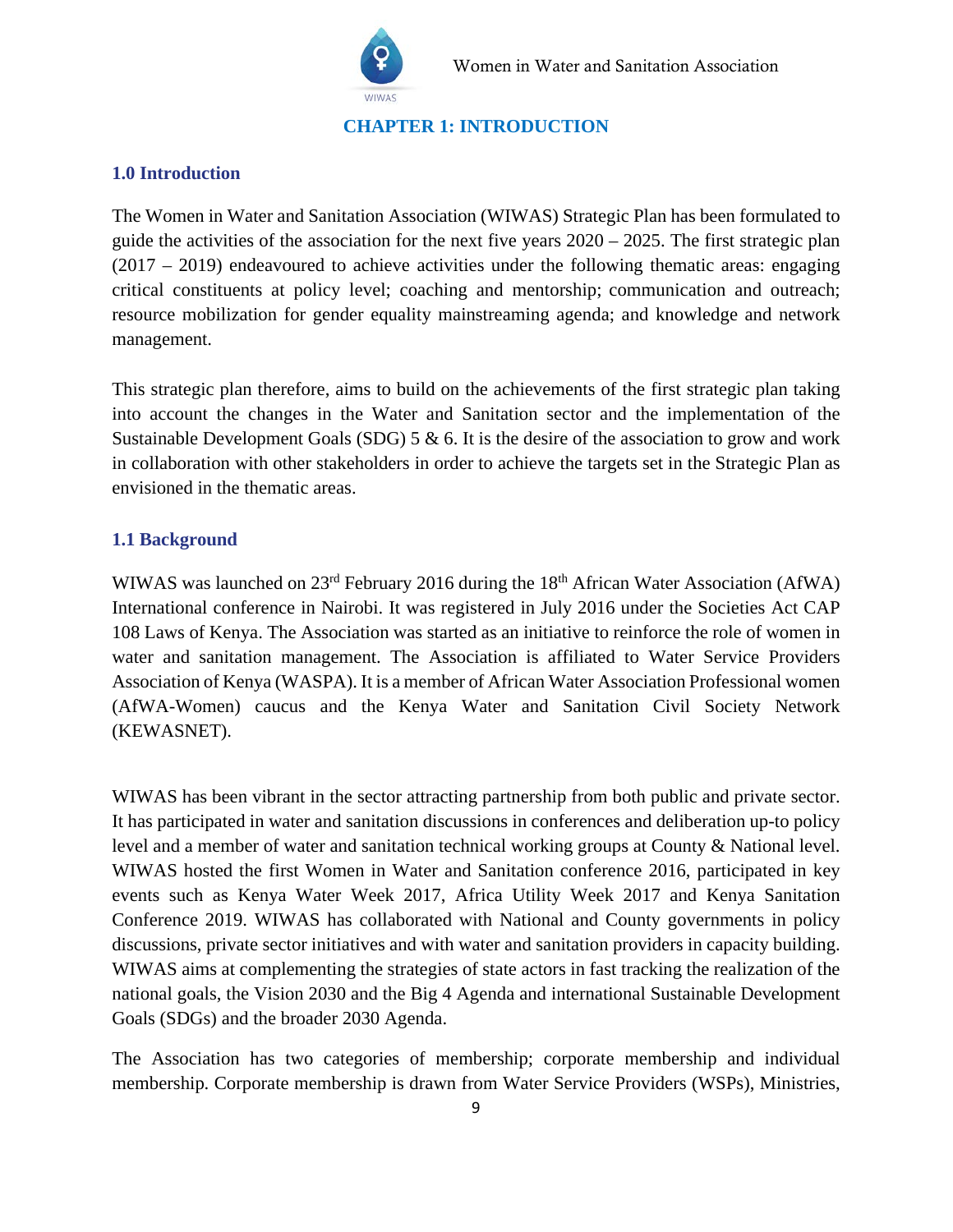

Departments & Agencies (MDAs), Non-Governmental Organizations (NGOs), County Governments, Professional Bodies and Private sector. Individual memberships are classified as Associate or Full members. WIWAS also admits students undertaking studies in water and sanitation or related courses.

#### **1.2 Why WIWAS?**

WIWAS was established with a mandate to reinforce the role of women in the management of water and sanitation in Kenya for sustainable development. Its mandate is informed by the United Nations Sustainable Development Goals on empowerment of women, girls and those in vulnerable situations; gender equality, the basic human right to water and sanitation; and the important role played by women in the WASH sector.

## **1.2.1 United Nations Sustainable Development Goals**

The United Nations Sustainable Development Goal 6, target 6.1 aims, by 2030, to achieve universal and equitable access to safe and affordable drinking water for all. Whereas target 6.2 aims to achieve access to adequate and equitable sanitation and hygiene for all and end open defecation, paying special attention to the needs of women and girls and those in vulnerable situations 2030'. SDG 5 aims at achieving **gender equality and empowering all women and girls**, hence, the need to make the SDGs work for all women, girls and vulnerable groups. Furthermore sustainable water and sanitation management will help in meeting the sustainable development goals. Therefore, in supporting women, the world will be able to achieve sustainable development goals.

#### **1.2.2 The Basic human right to water and sanitation**

Women and girls and vulnerable groups are particularly affected by lack of adequate water, sanitation and hygiene facilities and services, including loss of school time, productive time, leisure time, adverse health impacts due to delayed urination, and even the risk of sexual assault. In fact, water and sanitation are the greatest contributor to women poverty, poor health, hunger, low education, disempowerment of women, indecent work and low economic growth, gender inequalities, poor consumption habits, climate change etc.

Water and sanitation are basic human rights. This is well captured in Article 43(1), (b) and 43 (1) (d) of the **Constitution of Kenya, 2010** which state that 'every person has a right to reasonable standards of sanitation'; and 'every person has a right to clean and safe water in adequate quantities', respectively.

Similarly the **Kenya's Vision 2030** stipulates that '*every Kenyan should have access to clean, safe water and improved sanitation by the year 2030*'. The goal is to ensure that water and sanitation is available and accessible to all by 2030. In the medium term, the goal was to attain 70 and 65 percent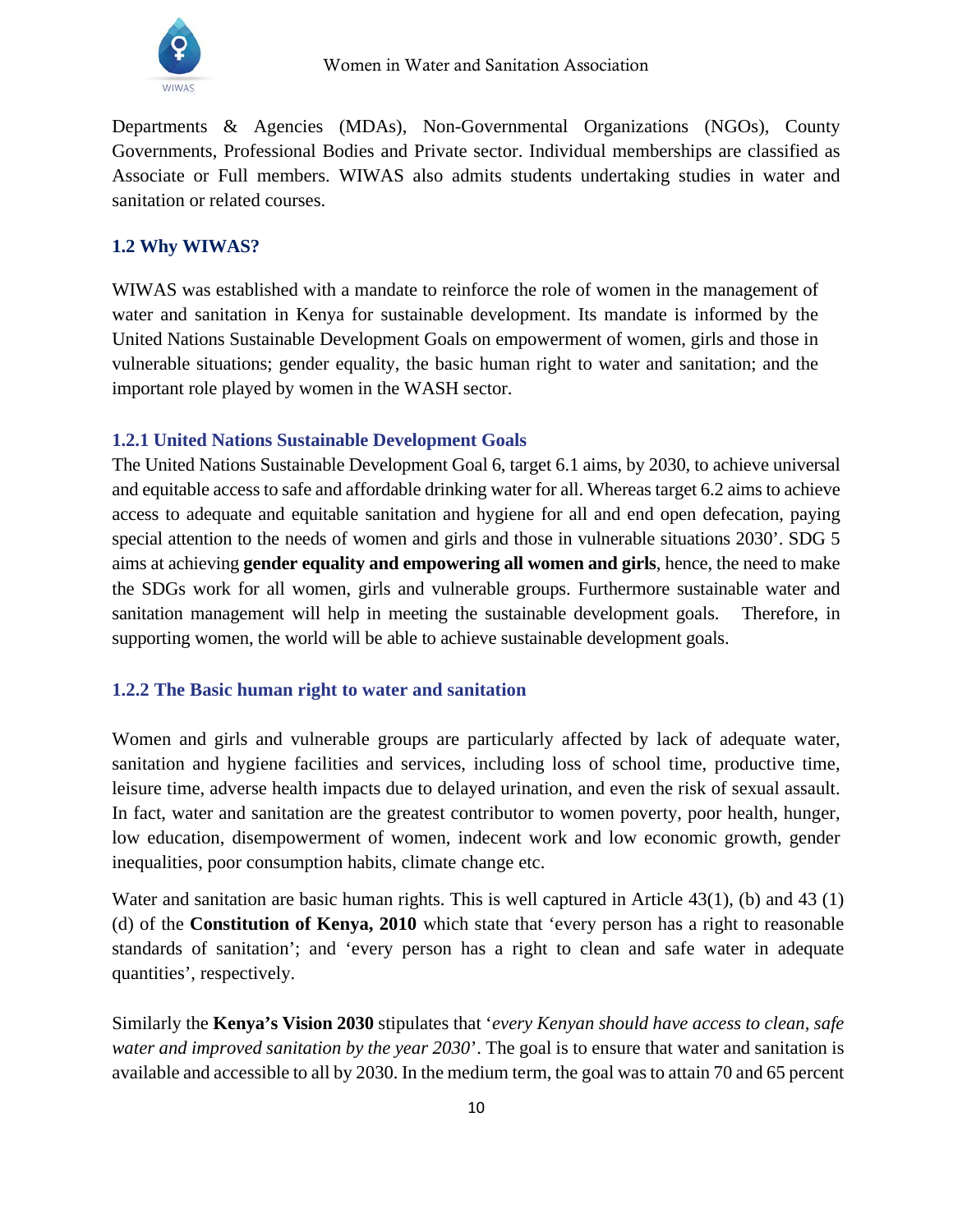access to safe sanitation and 40 and 10 percent sewerage access in urban and rural areas respectively.

Some of the strategies to address the sanitation challenges include improvement and application of improved toilets and community sanitation; and promotion of the use of hygienic toilets including ventilated and improved pit (VIP) latrines and septic tanks in rural areas and schools on a ratio of one toilet for every 35 boys and one toilet for every 25 girls, among others.

**Important Role of Women in WASH Sector** *of any policy, programme or strategy concerning water or sanitation. The human right to water and sanitation can only be realized effectively through full, free and meaningful participation in decision-making processes by people affected by those decisions. Participation ensures better implementation and enhances the effectiveness and sustainability of interventions, offering the possibility of social transformation. Participation must be an integral part* 

## **1.2.3 Important role played by women in WASH Sector**

During the International Conference on Water and Environment, in Dublin in 1992, four guiding principles on water were formulated. One of the principles was that **'Women play a central part in the provision, management and safeguarding of water'.** In fact, women and girls are responsible for water collection in 80 percent of households without access to water on premises. Yet, less than one in five water workers are women, According to the recently released reports by the World Bank, titled *'Women in Water Utilities: Breaking Barriers,*' women are significantly underrepresented in water and sanitation utilities, representing less than 18 percent of the workforce in the sample. One in three (32 per cent) utilities sampled, have no female engineers, and 12 per cent of utilities have no female managers (World Bank, 2019). Women contributions and leadership are central to providing solutions to water and sanitation challenges.

*This pivotal role of women as providers and users of water and guardians of the living environment has seldom and barely been reflected in institutional arrangements for the development and management of water resources (and services). Acceptance and implementation of this principle requires positive policies to address women's specific needs and to equip and empower women to participate at all levels in water resources programmes, including decision-making and implementation, in ways defined by them.*

## **1.3 Organisation Structure**

WIWAS is governed by an Executive Committee composed of the following executive committee members: The Chairperson, Vice Chairperson, Secretary General, Organising Secretary, Assistant Secretary, Treasurer and Assistant Treasurer. Others are the Private sector /NGO representative, Special group representative, Male champion, Professional group representative and Water Service Providers representative who works closely with Institutional focal point persons.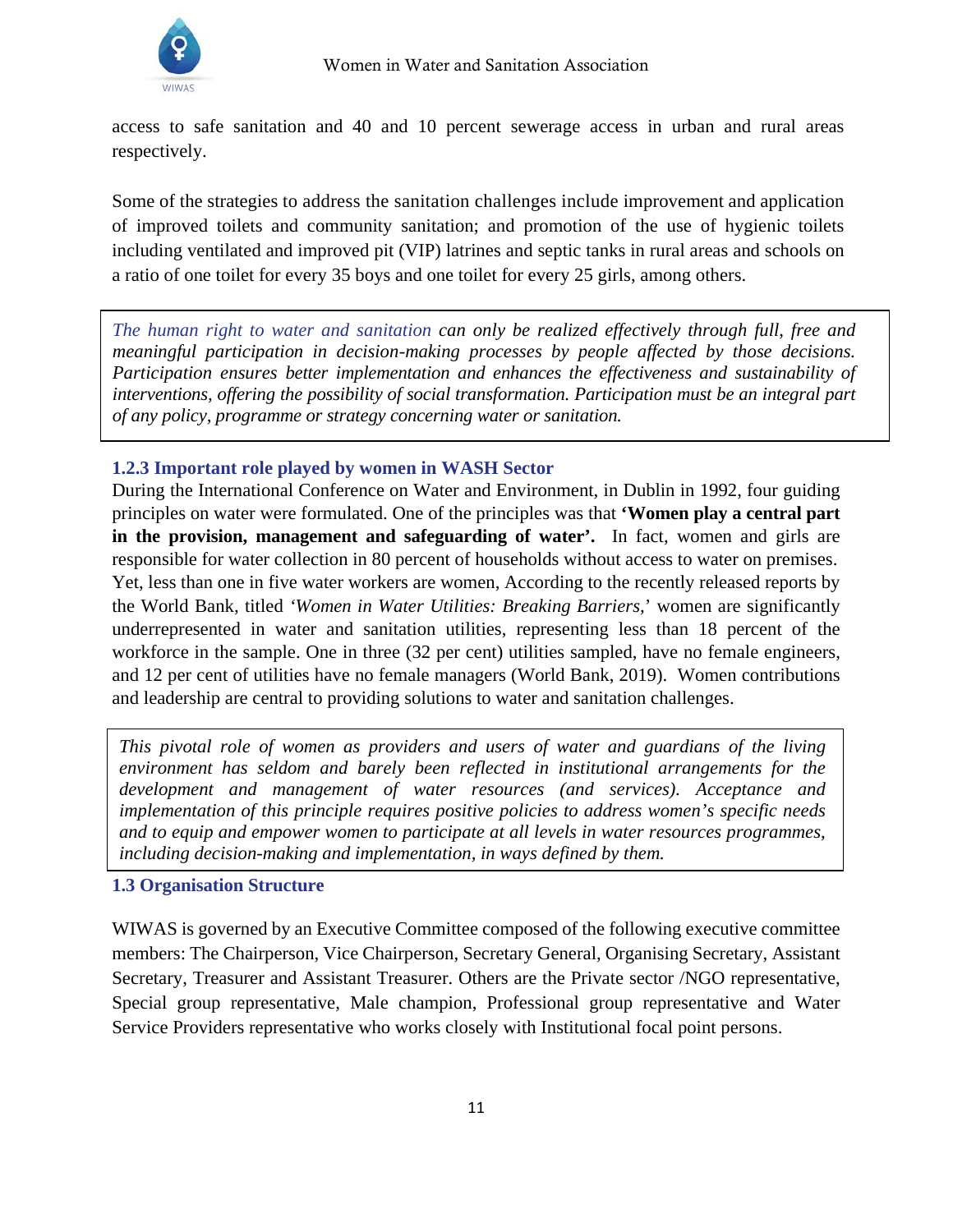

The Executive Committee works through the following sub-committees with membership coopted from WIWAS members.

- 1. Strategy, Capacity building and Research;
- 2. Advocacy, Communication and Partnerships;
- 3. Finance and Administration; and
- 4. Audit and Risk;

WIWAS will establish a Secretariat to be headed by an Executive Officer (EO) who will be the Secretary of the Executive Committee in addition to coordinating the activities of the Association. Other Secretariat members will include Technical Advisor, Communication assistant and support staff.

## **1.3 Rationale for Development of the Strategic Plan 2020-2025**

This Strategic Plan 2020-2025 serves the following purposes:

- i. The need to plan for the next period following the expiry of the period 2017-2019 Strategic Plan;
- ii. To build on the achievements of the first strategic plan taking into account the changes in the water and sanitation sector, both Nationally and Globally;
- iii. To communicate WIWAS strategies for addressing the challenges facing women, girls and vulnerable groups in the sector.

## **1.4 Methodology of Developing the Strategic Plan**

The Strategic Plan 2020-2025 was developed through a consultative and interactive approach of sharing of ideas and ownership by all the stakeholders. It involved consultations among the WIWAS Executive Committee, members and key stakeholders.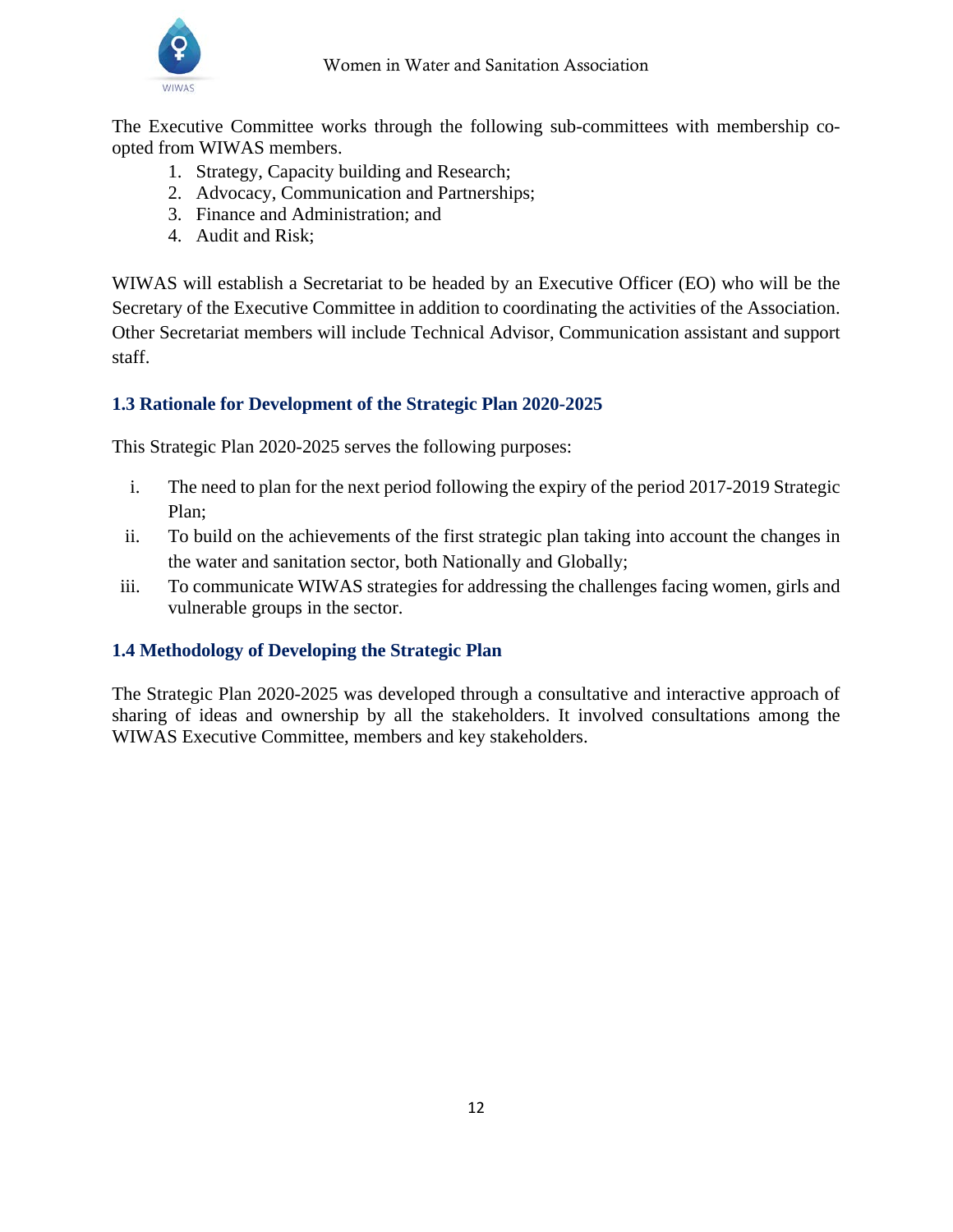

## **CHAPTER 2: SITUATIONAL ANALYSIS**

#### <span id="page-13-1"></span><span id="page-13-0"></span>**2.1 Performance Review of Strategic Plan (2017-2019)**

#### **i) Participation in Conferences**

WIWAS participated in water and sanitation discussions in conferences and deliberation up-to policy level and was member of water and sanitation technical working groups at County & National level. WIWAS hosted the  $1<sup>st</sup>$  National Women in Water and Sanitation Conference 2016, participated in key events such as Kenya Water Week 2017, Africa Utility Week 2017 and Kenya Sanitation Conference 2019 and the youth and Children conference.

#### **ii) Policy discussions**

WIWAS has collaborated with national and county governments in policy discussions and with water and sanitation providers in capacity building.

#### **iii) Technical working Groups**

WIWAS participated in a number of water and sanitation Technical working groups hosted by the Ministry of Health and Nairobi County.

## **iv) SeptageEmptiers Association**

WIWAS played a key role in the establishment of the Septage Emptiers Association.

## **v) Public awareness and exhibitions**

WIWAS participated in public sensitisation and exhibitions during the Africa utility week and the Water Services Providers Association Conference.

#### <span id="page-13-2"></span>**2.2 Key Challenges**

During the previous Strategic period 2017-2019, WIWAS experienced various challenges that constrained full achievement of the above strategic objectives. Some of the key challenges were:

- i) Lack of a secretariat.
- ii) Lack of office space to accommodate the secretariat.
- iii) Inconsistent unreliable sources of financing.
- iv) Inconsistency in participation by Association members.

#### <span id="page-13-3"></span> **2.3 Lessons Learned**

- i) There is need for a secretariat for effective implementation and monitoring of the performance of the Association.
- ii) It is important that the membership drive be intensified.
- iii) Timely stakeholder involvement during the development and the implementation of the Strategic Plan is critical for securing support for its effective implementation.
- iv) Reliance on members' fees only affects the execution of planned activities.
- v) There is need to vigorously draw from the professional strengths of the Association members and other like-minded persons.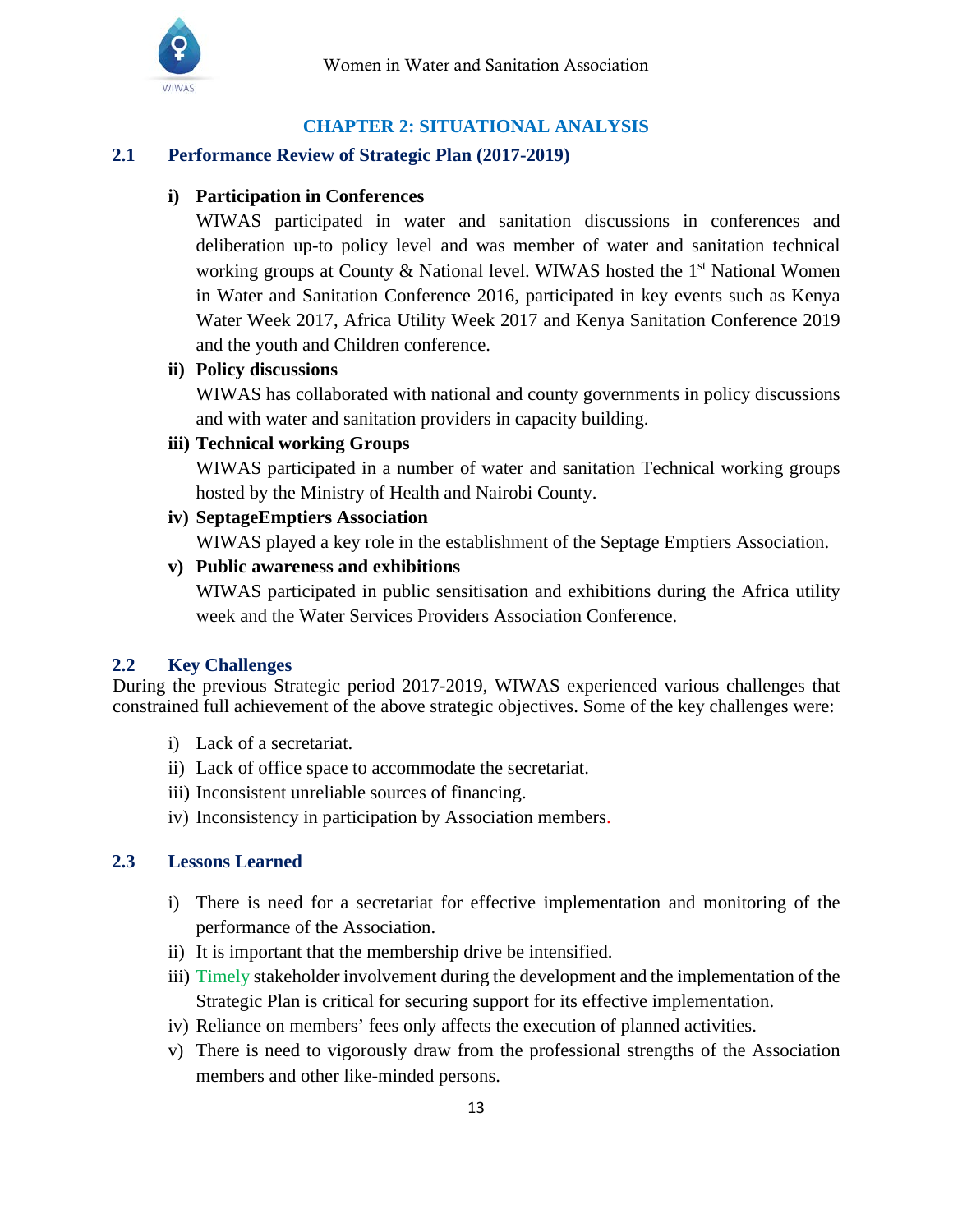

vi) Partnerships and collaborations are key to successful implementation of the planned activities.

## <span id="page-14-0"></span>**2.4 Strengths, Challenges, Opportunities and Threats (SCOT) Analysis**

An analysis of the WIWAS internal and external environment was undertaken as part of the strategic planning process. The objective of SCOT analysis was to provide detailed information on how internal and external environments impact on the operations of WIWAS. The internal environment explores the strengths and weaknesses of WIWAS while the external environment provides the opportunities that are available and the threats that may affect WIWAS operations.

| <b>Strengths</b>                           | <b>Strategic Implication</b>                                                                                                                                                                                                                                                                               | <b>Strategic Response</b>                                                                                                                                            |
|--------------------------------------------|------------------------------------------------------------------------------------------------------------------------------------------------------------------------------------------------------------------------------------------------------------------------------------------------------------|----------------------------------------------------------------------------------------------------------------------------------------------------------------------|
| Legal identity $\&$<br>governance          | Attracts partnerships and funds<br>for activities and programs                                                                                                                                                                                                                                             | Formulate<br>activities<br>programs,<br>for<br>partnership & funding benefits                                                                                        |
| Active member<br>participation             | Strength in numbers<br>$\bullet$<br>Increased value addition by<br>$\bullet$<br>members<br>Increased visibility<br>$\bullet$<br>Ability to participate<br>in<br>$\bullet$<br>sector strategies & policies<br>formulation effectively<br>Ability<br>attract<br>to<br>partnerships<br>$\&$<br>collaborations | Participate in sector discussions e.g.<br>technical working groups in County &<br>National Government,                                                               |
| Professional<br>diversity in<br>membership | Collaborations<br>and<br>$\bullet$<br>partnerships;<br>Ability to create synergy<br>$\bullet$<br>between sectors                                                                                                                                                                                           | Collaborative<br>multi-disciplinary<br>$\bullet$<br>research & publishing<br>Inter-sectoral peer to peer learning,<br>$\bullet$<br>training, mentorship and coaching |
| Members'<br>competencies                   | articulate<br>Ability<br>to<br>٠<br>members' interests<br>Empowerment of<br>other<br>٠<br>women                                                                                                                                                                                                            | Lobbying & advocacy for member<br>$\bullet$<br>interests<br>Develop mentorship and leadership<br>$\bullet$<br>programmes for other women                             |
| <b>Weaknesses</b>                          | <b>Strategic Implication</b>                                                                                                                                                                                                                                                                               | <b>Strategic Response</b>                                                                                                                                            |
| Lack of secretariat<br>and office space    | Delayed implementation of<br>$\bullet$<br>WIWAS strategies<br>Slow running of operations<br>Communication breakdown                                                                                                                                                                                        | Seek volunteers within membership<br>$\bullet$<br>Raise sufficient funds to recruit a<br>$\bullet$<br>secretariat<br>Seek hosting by WASPA<br>$\bullet$              |

## **Table 2.1: SWOT Analysis, Strategic Implication and Strategic response**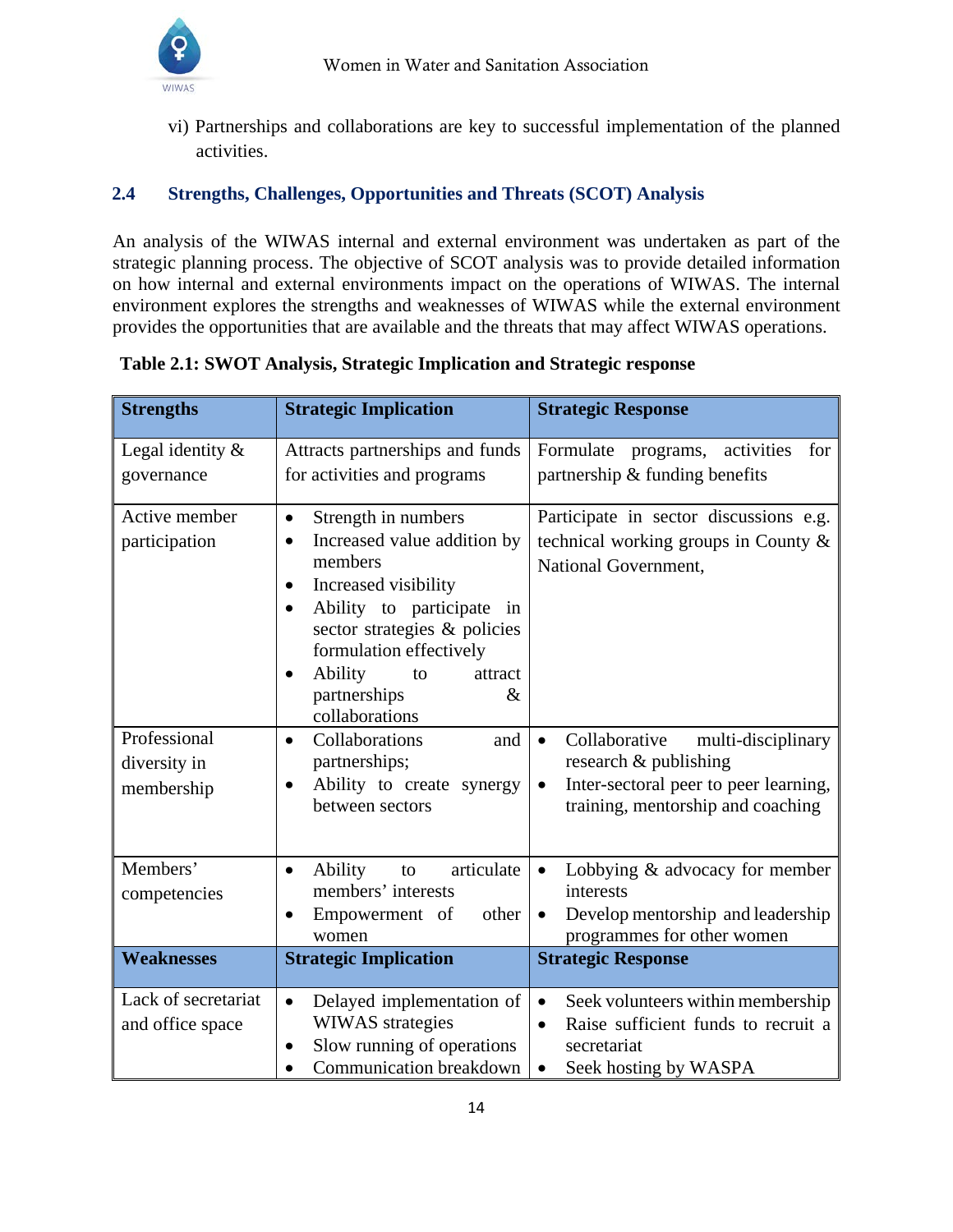

| In adequate<br>mentorship<br>programs                                               | Few student membership<br>$\bullet$<br>adequate<br>In<br>women<br>in<br>$\bullet$<br>community<br>water<br>and<br>sanitation management and<br>leadership.                                                                                                                                                                                  | Develop mentorship programs and<br>funding<br>and<br>working<br>attract<br>partners                                                                                                                                                                                                                                                                                                           |
|-------------------------------------------------------------------------------------|---------------------------------------------------------------------------------------------------------------------------------------------------------------------------------------------------------------------------------------------------------------------------------------------------------------------------------------------|-----------------------------------------------------------------------------------------------------------------------------------------------------------------------------------------------------------------------------------------------------------------------------------------------------------------------------------------------------------------------------------------------|
| Low participation<br>in sector events<br>Insufficient                               | Low visibility<br>$\bullet$<br>Inability to participate in<br>$\bullet$<br>policy and strategies<br>at<br>national and county level<br>Poor knowledge in sector<br>advancement<br>Slow pace in achieving the<br>Association agenda.<br>Left<br>out<br>in<br>strategic<br>discussion in the sector<br>Low implementation of the<br>$\bullet$ | Develop an annual program and<br>inform members in advance to plan,<br>and ensure sufficient funds for<br>support<br>Lobby for support from member<br>$\bullet$<br>institutions<br>Active participation in sector events<br>٠<br>Write funding proposal<br>$\bullet$                                                                                                                          |
| financial base<br>Low membership<br>especially from<br>women with water<br>training | Association strategies and<br>activities<br>Lack secretariat<br>$\bullet$<br>membership<br>Low<br>recruitment<br>Poor resource mobilization<br>Poor use of the membership<br>$\bullet$<br>capacity<br>membership<br>Low<br>$\bullet$<br>engagements<br>Hampers inclusivity and<br>٠<br>participation at all levels                          | Attract working partners.<br>$\bullet$<br>Develop programs that will bring<br>$\bullet$<br>income<br>Participate in sector research and<br>$\bullet$<br>collaboration.<br>Develop outreach program<br>$\bullet$<br>and<br>source for funds and support<br>Develop a viable recruitment drive<br>$\bullet$<br>strategy<br>Liaise with water sector institutions<br>$\bullet$<br>in recruitment |
| Inadequate<br>programs for<br>members'<br>participation                             | Lack of networking<br>٠<br>Members feel left out<br>$\bullet$<br>Inadequate utilization<br>of<br>$\bullet$<br>members'<br>expertise<br>and<br>professionalism<br>Low<br>participation<br>in<br>$\bullet$<br>universal access to water<br>and sanitation programs                                                                            | Active involvement of members in<br>developing programs.<br>Develop or join technical working<br>$\bullet$<br>groups at grass root level. E.g<br>county and public health groups.<br>Establish and update members'<br>$\bullet$<br>database<br>Collaboration<br>with<br>other<br>$\bullet$<br>stakeholders                                                                                    |
| <b>Opportunities</b>                                                                | <b>Strategic Implication</b>                                                                                                                                                                                                                                                                                                                | <b>Strategic Response</b>                                                                                                                                                                                                                                                                                                                                                                     |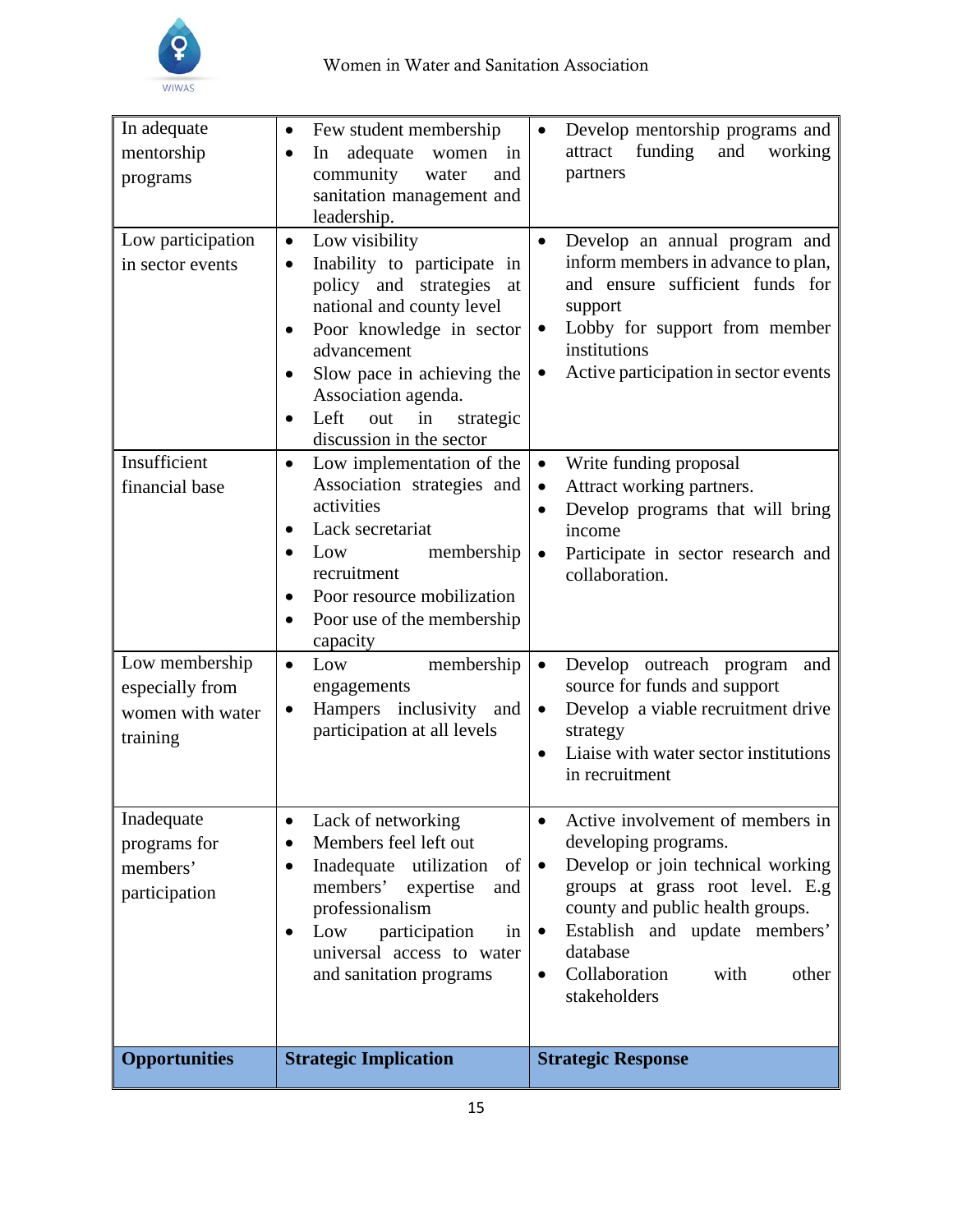

| Sufficient<br>institutional<br>framework for<br>learning                               | Opportunity for growth of<br>$\bullet$<br>women leadership in sector                                                              | Uptake of women $\&$ girls in water<br>$\bullet$<br>sector courses/programs                                                                                                                                                            |
|----------------------------------------------------------------------------------------|-----------------------------------------------------------------------------------------------------------------------------------|----------------------------------------------------------------------------------------------------------------------------------------------------------------------------------------------------------------------------------------|
| Positive public<br>image $&$<br>recognition by<br>stakeholders                         | Leverage on the goodwill in<br>٠<br>towards<br>the<br>sector<br>partnerships<br>$\&$<br>member<br>growth                          | Good governance, funding support<br>$\bullet$<br>and sustainability                                                                                                                                                                    |
| Women water and<br>sanitation<br>professionals to<br>draw membership<br>from           | Expanding membership and<br>$\bullet$<br>collaboration                                                                            | Recruitment drive<br>$\bullet$<br>a list of women water<br>Draw<br>$\bullet$<br>professionals                                                                                                                                          |
| A number of water<br>sector institutions<br>to approach for<br>corporate<br>membership | Expanding membership and<br>$\bullet$<br>collaboration                                                                            | Recruitment drive<br>$\bullet$<br>Collaboration<br>$\bullet$                                                                                                                                                                           |
| Existence of<br>supportive<br>institutions                                             | Opportunity to collaborate<br>$\bullet$<br>with water and sanitation<br>industry institutions                                     | the<br>Leverage<br>supporting<br>$\bullet$<br>institutions<br>including<br>learning<br>institutions on the importance of<br>women in<br>Decision making and leadership<br>$\bullet$<br>through<br>collaboration<br>and<br>partnerships |
| Available funding<br>opportunities<br>specific for<br>women/women<br>organisations     | Increased resource base                                                                                                           | Seek for funds and grants through<br>proposals and MoUs                                                                                                                                                                                |
| Networking<br>opportunities                                                            | Expanding membership and<br>$\bullet$<br>collaboration<br>Knowledge<br>sharing<br>&<br>٠<br>benchmarking<br>Peer to peer learning | Join<br>international,<br>national<br>$\bullet$<br>associations<br>and<br>inter-sectoral<br>networks<br>Participate in forums for knowledge<br>٠<br>exchange<br>Hold<br><b>WIWAS</b><br>led<br>knowledge<br>٠<br>sharing symposiums    |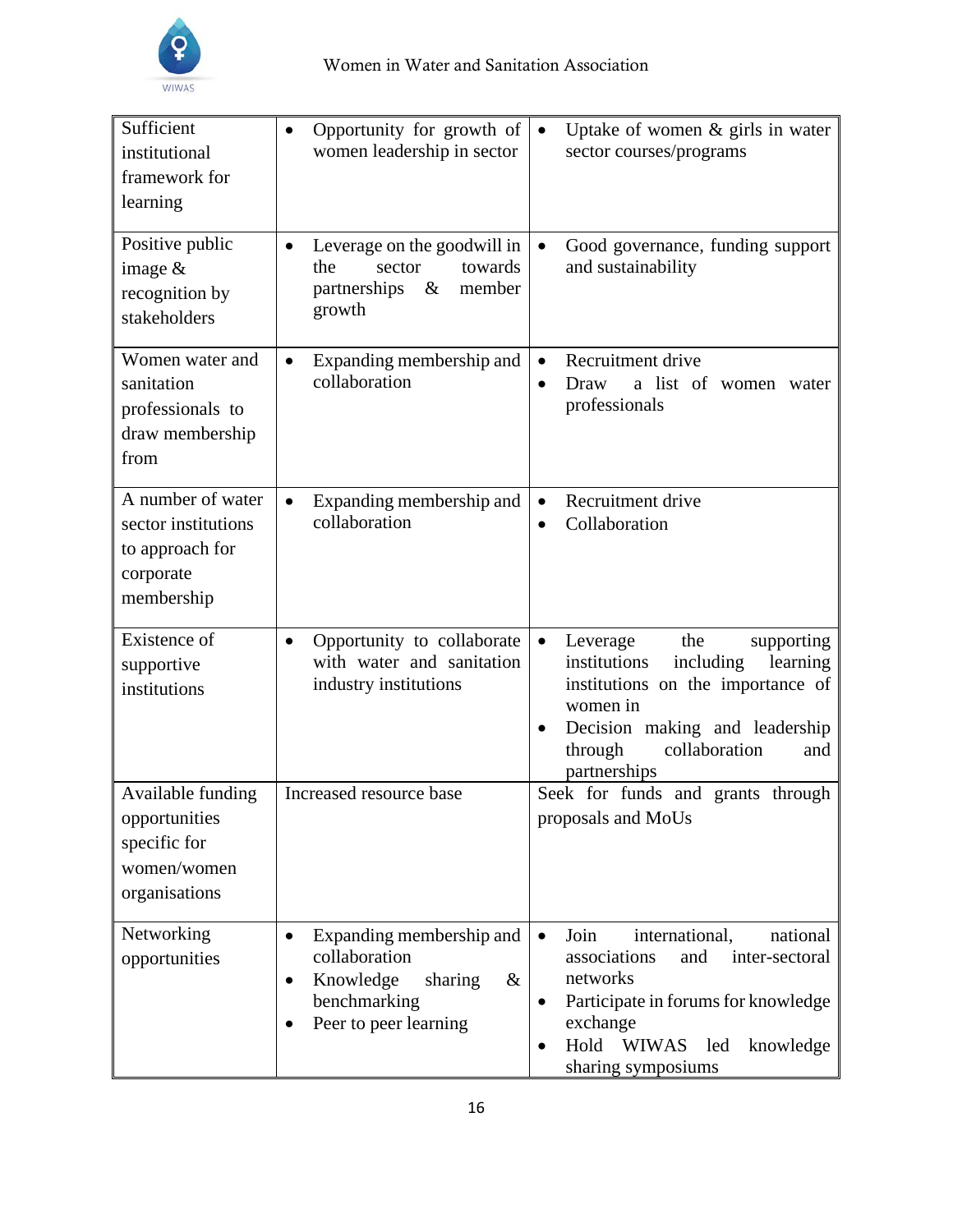

| Mentorship and<br>coaching<br>opportunity                                                                                                            | More<br>pursuing<br>women<br>$\bullet$<br>in<br>water<br>and<br>careers<br>sanitation<br>More women taking<br>up<br>$\bullet$<br>positions<br>leadership<br>in<br>and<br>sanitation<br>water<br>management<br>Expanding membership | Develop mentorship programs and<br>$\bullet$<br>career talks in learning institutions<br>Increase mobilization of girls in<br>$\bullet$<br>of<br>professional<br>stages<br>early<br>development to take up water and<br>sanitation careers<br>the<br>existing<br>Leverage<br>water<br>$\bullet$<br>institutions including<br>learning institutions<br>$\bullet$ |
|------------------------------------------------------------------------------------------------------------------------------------------------------|------------------------------------------------------------------------------------------------------------------------------------------------------------------------------------------------------------------------------------|-----------------------------------------------------------------------------------------------------------------------------------------------------------------------------------------------------------------------------------------------------------------------------------------------------------------------------------------------------------------|
| Political good will                                                                                                                                  | Support from the political<br>$\bullet$<br>class, national and county<br>leadership level                                                                                                                                          | Leverage women in leadership to<br>$\bullet$<br>increase empowerment campaigns<br>all levels<br>at<br>for<br>women<br>of<br>professional development                                                                                                                                                                                                            |
| Policy<br>empowerment<br>on<br>gender<br>e.g.<br>Constitution<br>2/3<br>gender rule                                                                  | Increased opportunity for<br>$\bullet$<br>women leadership in water<br>and sanitation<br>Opportunity to influence<br>$\bullet$<br>policies                                                                                         | provisions<br>Leverage<br>the<br>of<br>$\bullet$<br>constitution 2/3 gender rule<br>Lobby policy makers for inclusion<br>$\bullet$<br>of women<br>Lobby for compliance with 2/3<br>٠<br>gender rule in institutions                                                                                                                                             |
| Commitments<br>of<br>Sustainable<br>development<br>goal<br>SDG 5 and 6                                                                               | Achievement<br>of<br>agenda<br>$\bullet$<br>2030 of the SDGs<br>Empowerment of women<br>$\bullet$<br>and girls                                                                                                                     | Leverage the available programmes at<br>Global and county level to participate                                                                                                                                                                                                                                                                                  |
| Recognition<br>of<br>non-sewered<br>sanitation<br><b>as</b><br>a<br>for<br>strategy<br>sanitation coverage<br>$\&$<br>county<br>at<br>national level | Coordination of the non-<br>$\bullet$<br>sewered sanitation players<br>in the sanitation value chain<br>Collaboration with WSPs<br>٠<br>and<br>agencies,<br>county<br>governments                                                  | Mobilise<br>stakeholders<br>for<br>$\bullet$<br>collaboration<br>lobby for a working relations for<br>$\bullet$<br>WSPs and exhauster workers<br>capacity building for the workers in<br>$\bullet$<br>non-sewered players<br>Hold stakeholders' conference<br>Collect data from exhauster service<br>$\bullet$<br>providers at the disposal point               |
| Gaps in sanitation<br>training                                                                                                                       |                                                                                                                                                                                                                                    |                                                                                                                                                                                                                                                                                                                                                                 |
| <b>Challenges</b>                                                                                                                                    | <b>Strategic Implications</b>                                                                                                                                                                                                      | <b>Strategic Response</b>                                                                                                                                                                                                                                                                                                                                       |
| Political threats                                                                                                                                    | Instability of tenure of public<br>officer both at national and<br>county level                                                                                                                                                    | Integrate programs across all levels of<br>the institutions and working partners                                                                                                                                                                                                                                                                                |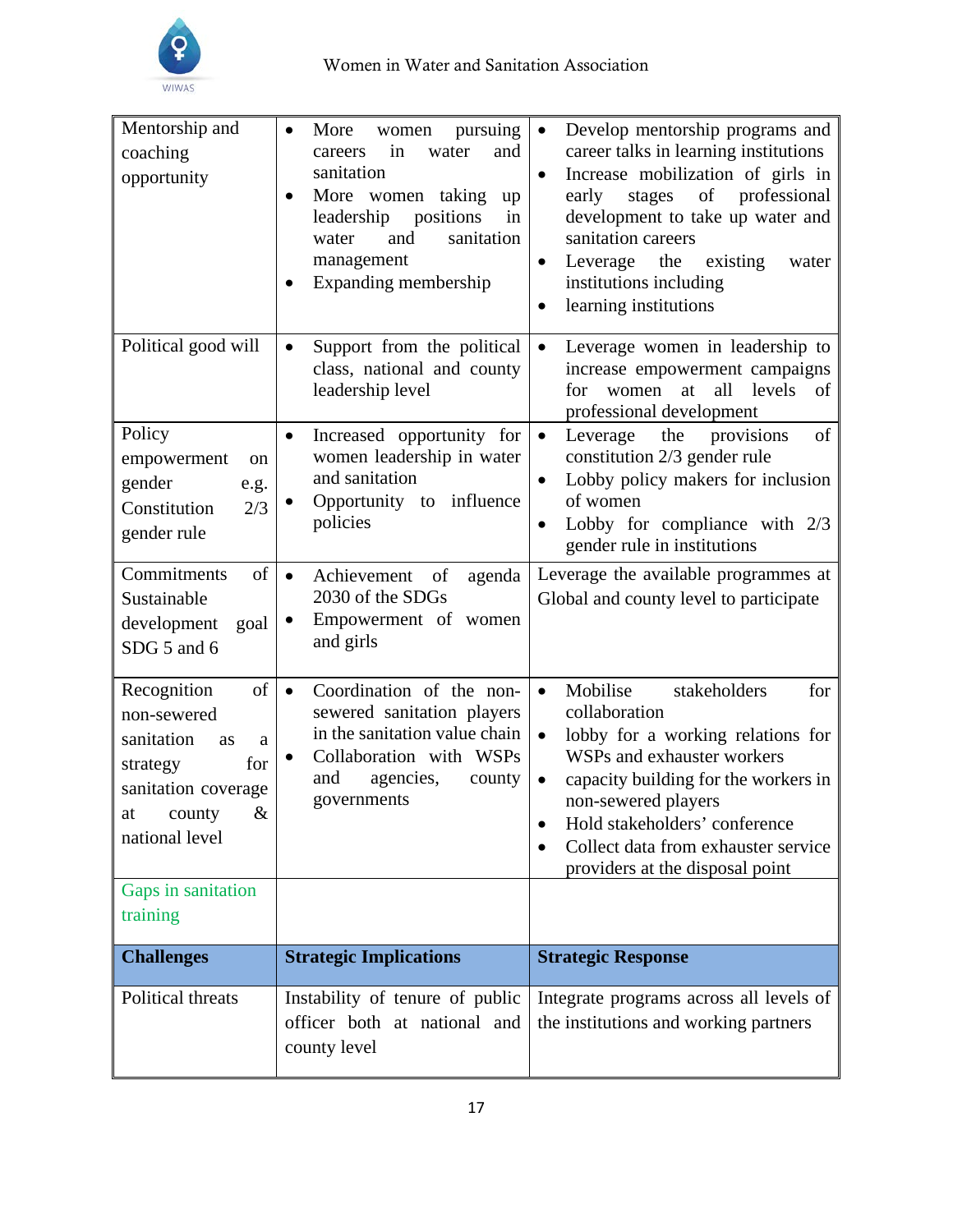

| Competition from<br>similar women<br>organization both<br>locally and<br>international | limited<br>Competition<br>$\bullet$<br><sub>on</sub><br>funds,<br>resources<br>i.e.<br>membership,                                                                                            | Proactive in marketing<br>$\bullet$<br>Building capacity of the target<br>$\bullet$<br>group<br>Create visibility and a niche'<br>$\bullet$<br>through strategic engagement<br>Diversify sources of revenue<br>$\bullet$<br>Collaboration<br>$\bullet$ |
|----------------------------------------------------------------------------------------|-----------------------------------------------------------------------------------------------------------------------------------------------------------------------------------------------|--------------------------------------------------------------------------------------------------------------------------------------------------------------------------------------------------------------------------------------------------------|
| Lack of<br>enforcement of the<br>$2/3$ gender rule                                     | Lack of gender balance in<br>$\bullet$<br>the sector                                                                                                                                          | Lobby, training, capacity building<br>$\bullet$                                                                                                                                                                                                        |
| Lack of legal<br>framework guiding<br>the sanitation<br>sector                         | Sanitation is not a priority<br>$\bullet$<br>in the funding at all level                                                                                                                      | sanitation<br>Participation<br>the<br>$\bullet$<br>in<br>policy formulation<br>Engage partners<br>$\bullet$                                                                                                                                            |
| Lack of public<br>awareness on<br>available<br>opportunities for<br>women in WASH      | <b>WASH</b><br>agenda<br>$\bullet$<br>among<br>women is not driven                                                                                                                            | $\bullet$<br>Create awareness among women in<br><b>WASH</b>                                                                                                                                                                                            |
| Climate change                                                                         | Unpredictable<br>weather<br>$\bullet$<br>changes resulting to either<br>drought or floods<br>Direct<br>impact<br>the<br>on<br>$\bullet$<br>corporate and individual<br>members' core business | Capacity building for women in<br>$\bullet$<br>areas of climate change mitigation<br>and adaptation                                                                                                                                                    |
| Change of<br>priorities of the<br>member<br>institutions                               | Drop<br>membership<br>in<br>$\bullet$<br>subscription and resources                                                                                                                           | Diversify<br>funding<br>$\bullet$<br>avenues/<br>channels                                                                                                                                                                                              |
| Change of focus by<br>donor partners                                                   | Inadequate funding<br>$\bullet$                                                                                                                                                               | Diversify<br>funding<br>avenues/<br>$\bullet$<br>channels                                                                                                                                                                                              |

## <span id="page-18-0"></span>**2.5 Environmental Scanning (PESTEL Analysis)**

Political, Economic, Social, Technological, Environmental, Legal (PESTEL) analysis was undertaken in order to describe and appreciate the environment under which WIWAS operates. Such analysis allowed the Association to find the best match between environmental trends and its capabilities.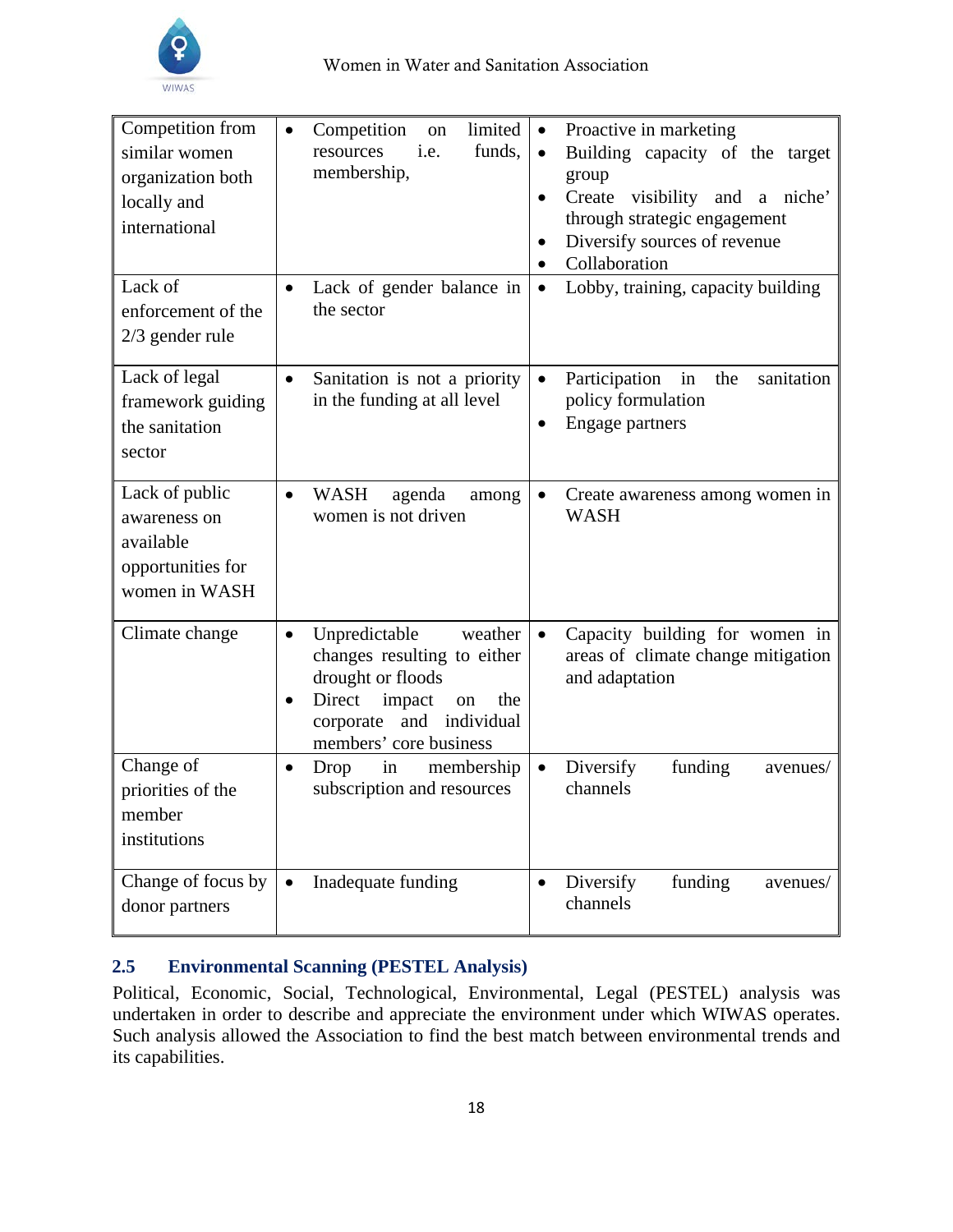

Outlined herein are some highlights of the PESTEL issues considered important for this Strategic Plan.

| <b>Factor</b>                             | <b>Strategic Implication</b>                                                                                                                                                       | <b>Strategic Response</b>                                                                                                                                                                                         |
|-------------------------------------------|------------------------------------------------------------------------------------------------------------------------------------------------------------------------------------|-------------------------------------------------------------------------------------------------------------------------------------------------------------------------------------------------------------------|
| Reorganization of<br>government           | Delay implementation of<br>programmes                                                                                                                                              | Realign with the relevant<br>$\bullet$<br>government institutions<br>Reengage with relevant<br>government institutions                                                                                            |
| Unpredictable<br>political<br>environment | Impact on the planning<br>٠<br>and delivery of programs<br>Impacts on the leadership<br>team due to linkage to the<br>$\&$<br>Water<br>of<br>ministry<br>Sanitation and Irrigation | Conduct<br>environmental<br>$\bullet$<br>surveillance and put in<br>risk<br>mitigation<br>place<br>measures<br>Establish a strong network<br>$\bullet$<br>within Parent ministry and<br>other relevant Ministries |
| Political influence/<br>goodwill          | Influence<br>the<br>$\alpha$<br>$\bullet$<br>implementation of strategies                                                                                                          | Lobby for favourable<br>$\bullet$<br>decisions<br>Leverage the political<br>$\bullet$<br>goodwill through WIWAS<br>Patron, Women<br>Representatives and other<br>women politicians                                |
| Changes in<br>Institutional policies      | in<br>funding<br>Changes<br>priorities                                                                                                                                             | Enhance recruitment<br>of<br>individual membership                                                                                                                                                                |

## **2.5.1 - Political Factors**

## **2.5.2 - Economic Factors**

| <b>Factor</b>                             | <b>Strategic Implication</b>                                 | <b>Strategic Response</b>                                                                    |
|-------------------------------------------|--------------------------------------------------------------|----------------------------------------------------------------------------------------------|
| Currency<br>depreciation<br>and inflation | Erosion of the value of<br>funds                             | Establish a reserve fund                                                                     |
| Donor funding<br>withdrawal               | and<br>Incomplete<br>projects<br>programs                    | Establish a revenue stream<br>consultancy<br>through<br>specialized<br>services,<br>training |
| Reduced<br>new<br>member enrolment        | Diminished<br>funds<br>to<br>run<br>$\bullet$<br>secretariat | Vigorous marketing<br>for<br>$\bullet$<br>new members                                        |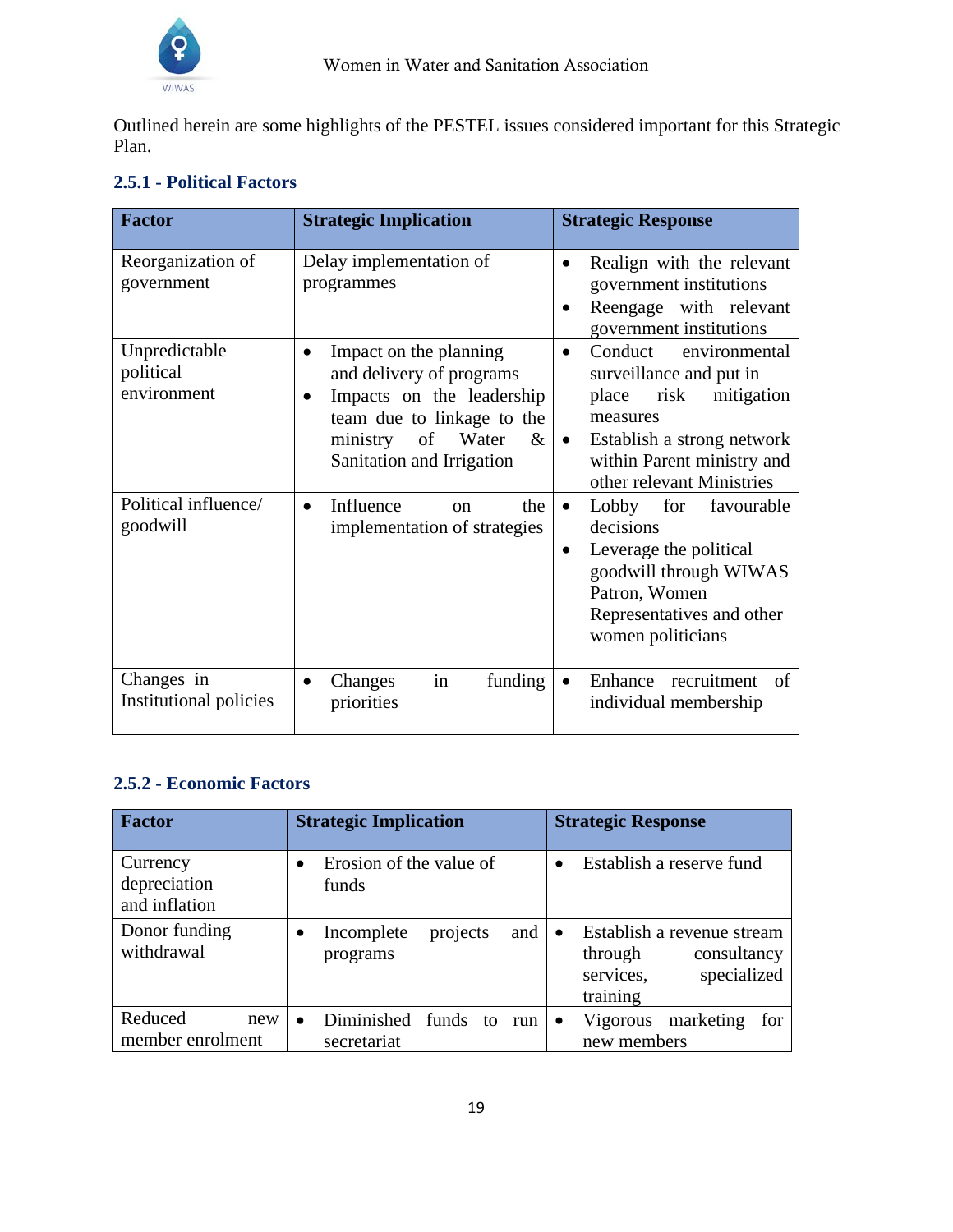

| <b>Factor</b> | <b>Strategic Implication</b> | <b>Strategic Response</b>                                                          |
|---------------|------------------------------|------------------------------------------------------------------------------------|
|               |                              | Enhance visibility through<br>participation in local<br>sector activities/programs |

## **2.5.3 - Social Factors**

| <b>Factor</b>                                                                                              | <b>Strategic Implication</b>                                                                                                                               | <b>Strategic Response</b>                                                                                                                                                   |
|------------------------------------------------------------------------------------------------------------|------------------------------------------------------------------------------------------------------------------------------------------------------------|-----------------------------------------------------------------------------------------------------------------------------------------------------------------------------|
| Younger demographic<br>missing in WIWAS<br>membership                                                      | Lack of continuity of the<br>$\bullet$<br>Association<br>ideas,<br>Lack of new<br>$\bullet$<br>innovation<br>for<br>the<br>Association                     | Aggressively<br>market<br>$\bullet$<br>WIWAS in institutions of<br>higher learning<br>Tailor make programs that<br>$\bullet$<br>will<br>attract and retain<br>young members |
| <b>Attitude of Women</b><br>and girls towards<br>Science, Technology<br>Engineering,<br>Mathematics (STEM) | women taking<br>Few<br>up<br>$\bullet$<br>careers in water<br>Few<br>in<br>women<br>$\bullet$<br>leadership/management<br>positions in the Water<br>Sector | Enhanced school outreach<br>$\bullet$<br>programmes<br>Targeted mentorship and<br>$\bullet$<br>coaching programmes                                                          |
| Open defecation                                                                                            | Pollution of water sources<br>$\bullet$                                                                                                                    | Enhanced outreach<br>$\bullet$<br>programmes                                                                                                                                |
| Emerging Water and<br>sanitation<br>related<br>diseases e.g. Covid-19                                      |                                                                                                                                                            |                                                                                                                                                                             |

## **2.5.4 - Technological Factors**

| <b>Factor</b>                                   | <b>Strategic Implication</b>                                       | <b>Strategic Response</b>                                                                        |
|-------------------------------------------------|--------------------------------------------------------------------|--------------------------------------------------------------------------------------------------|
| Online Membership<br>database<br>&<br>invoicing | Inefficient and ineffective<br>record keeping                      | Acquire an open source<br>$\bullet$<br>platform/system for member<br>registration and receipting |
| New media                                       | More opportunities for<br>information dissemination,<br>engagement | Adoption of communication<br>policy and strategy                                                 |
| Cyber security                                  | Vulnerability of data                                              | Continuous education on<br>modern workplace threats                                              |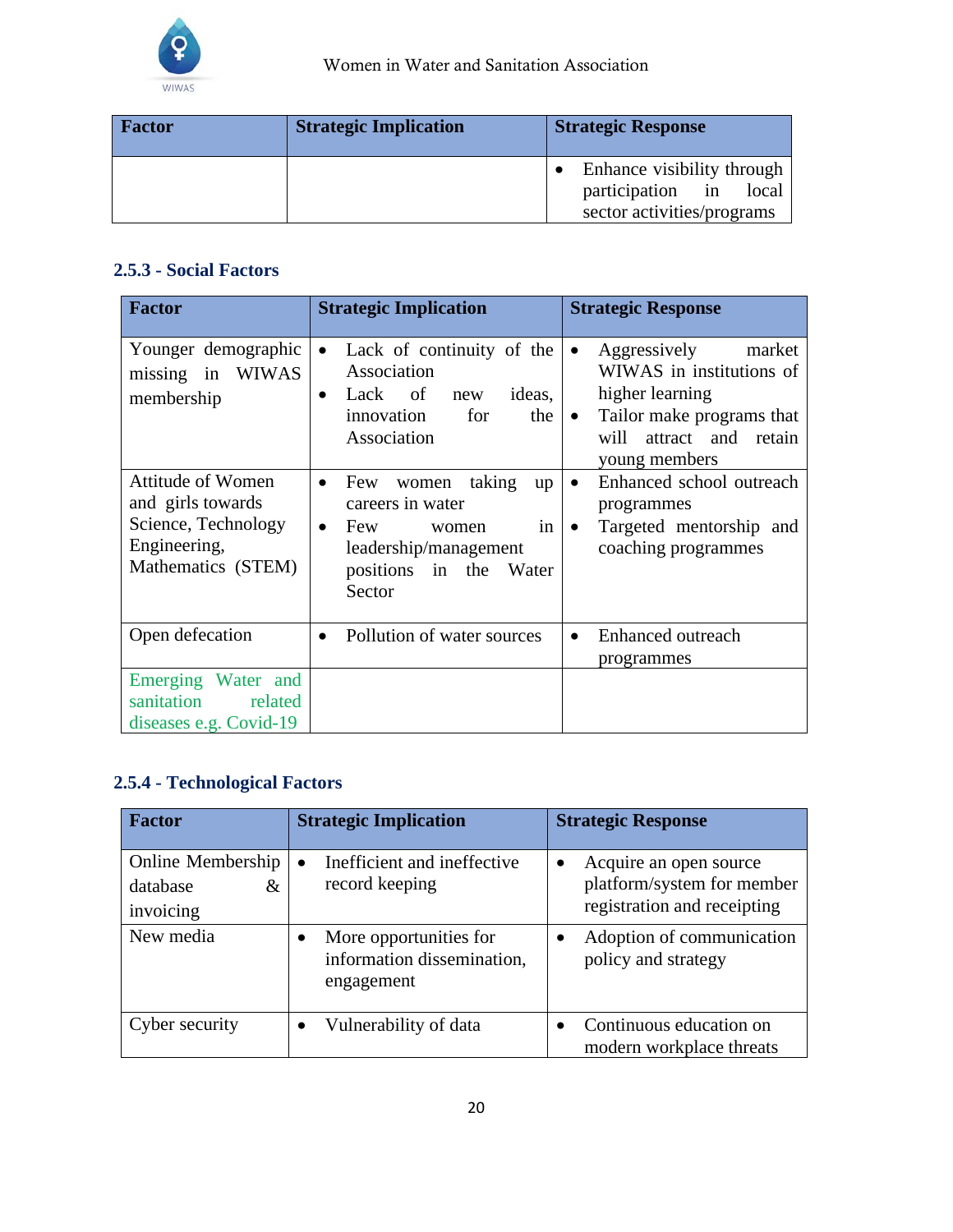

| <b>Factor</b> | <b>Strategic Implication</b> | <b>Strategic Response</b>                 |
|---------------|------------------------------|-------------------------------------------|
|               |                              | Procure advanced data<br>protection tools |

## **2.5.5 - Environmental Factors**

| <b>Factor</b>                            | <b>Strategic Implication</b>                                                                                   | <b>Strategic Response</b>                                                                                                                                                                                                    |
|------------------------------------------|----------------------------------------------------------------------------------------------------------------|------------------------------------------------------------------------------------------------------------------------------------------------------------------------------------------------------------------------------|
| Climate change<br><b>Water Pollution</b> | Increased vulnerability of<br>women, girls and vulnerable<br>groups<br>Increased vulnerability of<br>$\bullet$ | Develop and implement<br>relevant outreach<br>programmes<br>Develop and implement<br>relevant capacity building<br>programmes<br>Seek for funding to<br>support relevant<br>programmes<br>Develop and implement<br>$\bullet$ |
|                                          | women, girls and vulnerable<br>groups<br>Compromised water quality                                             | relevant outreach<br>programmes<br>Develop and implement<br>relevant capacity building<br>programmes<br>Seek for funding to<br>support relevant<br>programmes                                                                |
| Catchment<br>degradation                 | Increased vulnerability of<br>$\bullet$<br>women, girls and vulnerable<br>groups<br>Compromised water quality  | Develop and implement<br>relevant outreach<br>programmes<br>Develop and implement<br>relevant capacity building<br>programmes<br>Seek for funding to<br>support relevant<br>programmes                                       |

## **2.5.6 - Legal Factors**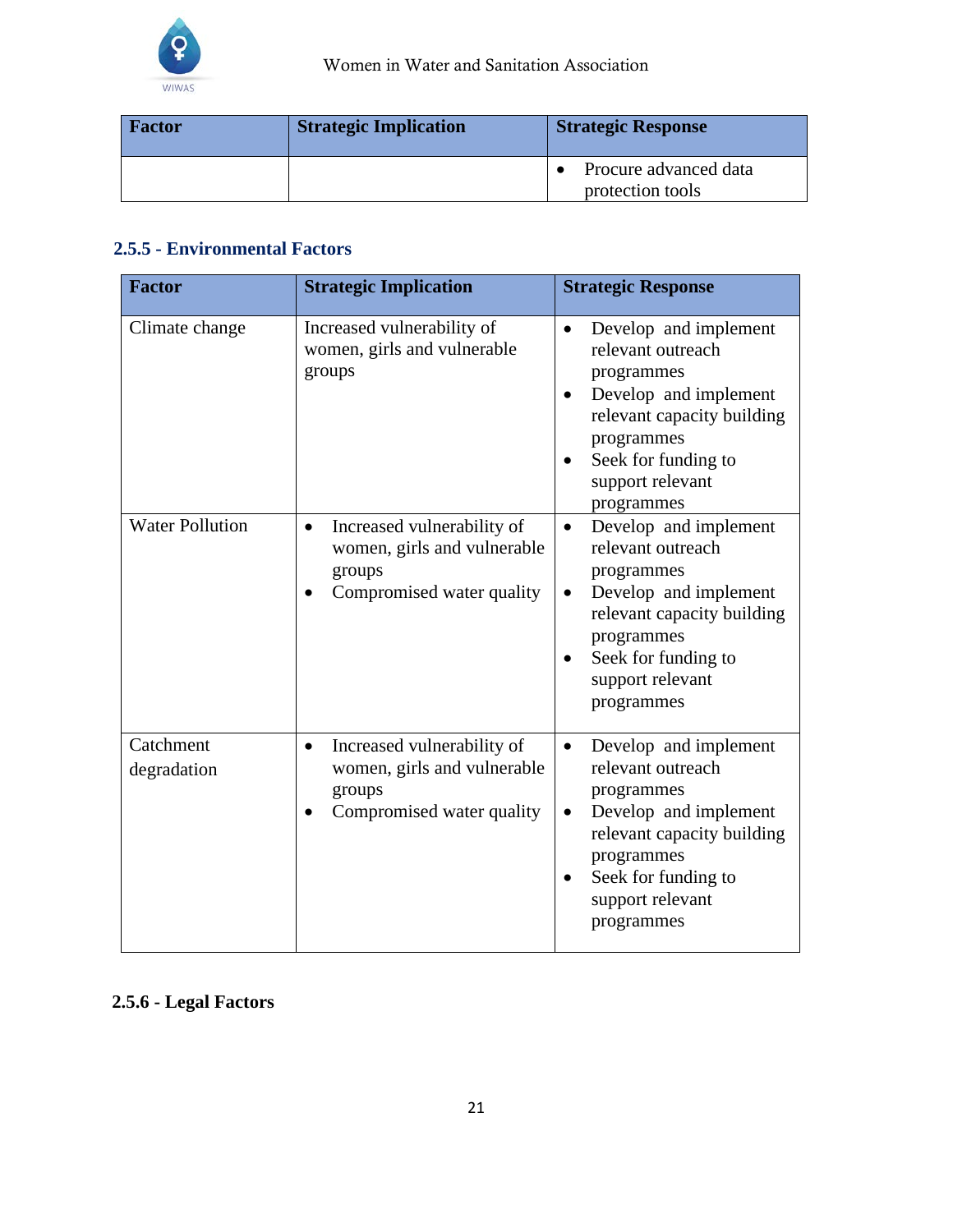

| <b>Factor</b>                                                                  | <b>Strategic Implication</b>                                                                                    | <b>Strategic Response</b>                                |
|--------------------------------------------------------------------------------|-----------------------------------------------------------------------------------------------------------------|----------------------------------------------------------|
| Compliance with<br><b>KRA</b> Regulations                                      | No tax compliance<br>$\bullet$<br>certificate<br>Loss of credibility<br>٠<br>Loss of opportunities<br>$\bullet$ | File PAYE returns<br>promptly                            |
| Compliance with the<br>Societies Act<br>Chapter 108 and<br>other relevant laws | Risk of deregistration<br>$\bullet$<br>Loss of reputation<br>$\bullet$<br>Loss of opportunities<br>$\bullet$    | Comply with the<br>provisions of the Act and<br>the laws |

## <span id="page-22-0"></span>**2.6 Stakeholder Analysis**

The following are identified as key stakeholders in the implementation of this plan:

| <b>Stakeholder</b>                                     | <b>Stakeholder expectation</b>                                                                                       | <b>WIWAS</b> expectation                                                                                                      |
|--------------------------------------------------------|----------------------------------------------------------------------------------------------------------------------|-------------------------------------------------------------------------------------------------------------------------------|
| Ministry of Water &<br>Sanitation and Irrigation       | Policy formulation<br>$\bullet$<br>Collaboration and<br>partnerships                                                 | Involvement in<br>$\bullet$<br>formulation of policies<br>Mobilization of sector<br>players                                   |
| <b>Water Services Providers</b><br>Association (WASPA) | Collaboration and<br>$\bullet$<br>partnerships                                                                       | Mobilization of sector<br>$\bullet$<br>players<br>Mentorship & coaching<br>$\bullet$<br>Joint programmes<br>$\bullet$         |
| Kenya Water & Sanitation<br>Network (KEWASNET)         | Knowledge sharing<br>$\bullet$<br>Collaboration and<br>partnerships<br>Timely<br>remittance<br>of<br>membership fees | Mentorship and coaching<br>$\bullet$<br>Joint programmes<br>Support for programmes                                            |
| <b>African Water Association</b><br>(AfWA)             | Collaboration and<br>$\bullet$<br>partnerships<br>Knowledge sharing<br>$\bullet$                                     | Collaboration and<br>$\bullet$<br>partnerships<br>Knowledge sharing<br>$\bullet$<br>Support for programmes<br>٠<br>Mentorship |
| <b>Development Partners</b>                            | Collaboration and<br>$\bullet$<br>partnerships                                                                       | Funding<br>$\bullet$<br>Collaboration and<br>$\bullet$<br>partnerships<br><b>Capacity Building</b><br>$\bullet$               |
| Ministry of Health                                     | Collaboration and<br>$\bullet$<br>partnerships                                                                       | Collaboration and<br>$\bullet$<br>partnerships                                                                                |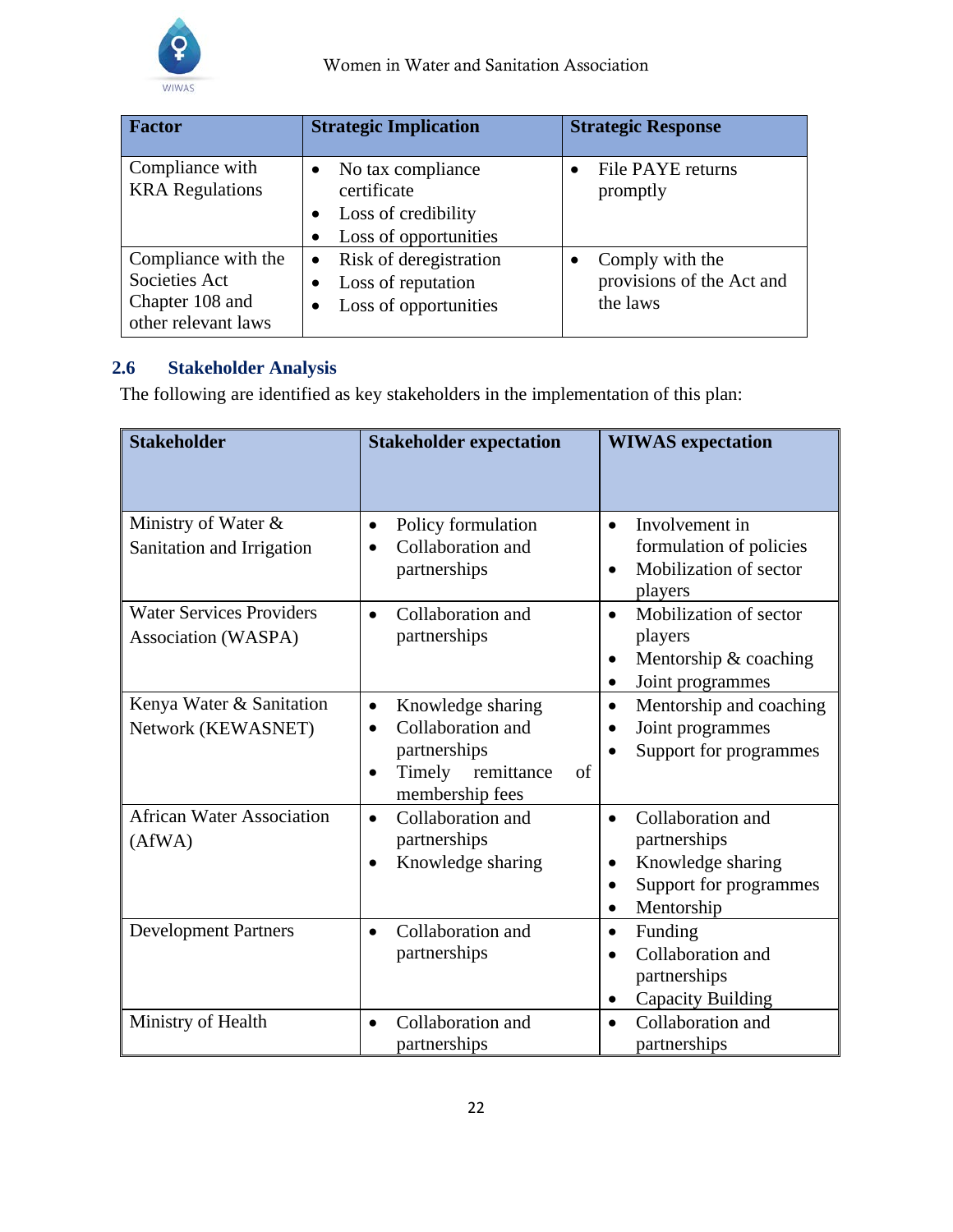

| Ministries, Departments &<br>Agencies<br><b>County Governments and</b><br><b>Council of Governors</b> | Collaboration and<br>$\bullet$<br>partnerships<br>Compliance<br>$\bullet$<br>Collaboration and<br>$\bullet$<br>partnerships<br>Participation in Policy<br>$\bullet$<br>formulation | Collaboration and<br>$\bullet$<br>partnerships<br>Compliance<br>Involvement in<br>$\bullet$<br>formulation of policies<br>Membership<br>$\bullet$<br>Support for programmes<br>Good will<br>$\bullet$ |
|-------------------------------------------------------------------------------------------------------|------------------------------------------------------------------------------------------------------------------------------------------------------------------------------------|-------------------------------------------------------------------------------------------------------------------------------------------------------------------------------------------------------|
| <b>Water Service Providers</b><br>(WSPs)                                                              | Collaboration and<br>$\bullet$<br>partnerships                                                                                                                                     | Membership<br>$\bullet$<br>Involvement in<br>$\bullet$<br>formulation of policies<br>Support for programmes<br>Good will<br>$\bullet$                                                                 |
| <b>Registrar of Societies</b>                                                                         | Compliance                                                                                                                                                                         | Cooperation<br>$\bullet$                                                                                                                                                                              |
| County 1 <sup>st</sup> Ladies caucus                                                                  | Collaboration and<br>$\bullet$<br>partnerships                                                                                                                                     | Funding<br>$\bullet$<br>Support for programmes<br>Good will<br>$\bullet$                                                                                                                              |
| <b>National Government</b><br>affirmative action fund                                                 | Collaboration and<br>$\bullet$<br>partnerships                                                                                                                                     | Funding<br>$\bullet$<br>Collaboration and<br>partnerships                                                                                                                                             |
| <b>Water Services Regulatory</b><br>Board                                                             | Collaboration and<br>$\bullet$<br>partnerships                                                                                                                                     | Collaboration and<br>$\bullet$<br>partnerships<br>Membership<br>$\bullet$                                                                                                                             |
| <b>Water Sector Trust Fund</b>                                                                        | Collaboration and<br>partnerships                                                                                                                                                  | Collaboration and<br>$\bullet$<br>partnerships<br>Membership                                                                                                                                          |
| Training, academic &<br>research institutions                                                         | Collaboration and<br>partnership<br>Mentorship & coaching<br>$\bullet$<br>Joint research<br>٠                                                                                      | Collaboration and<br>partnerships<br>Joint research                                                                                                                                                   |
| Schools                                                                                               | Mentorship and coaching<br>$\bullet$                                                                                                                                               | Collaboration and<br>$\bullet$<br>partnerships                                                                                                                                                        |
| Professional bodies                                                                                   | Collaboration and<br>$\bullet$<br>partnerships<br>Networks<br>$\bullet$<br>Knowledge sharing<br>٠                                                                                  | Mentorship and coaching<br>$\bullet$<br>Membership<br>$\bullet$                                                                                                                                       |
| NGOs & CBOs                                                                                           | Collaboration and<br>$\bullet$<br>partnerships<br>Knowledge sharing                                                                                                                | Collaboration and<br>$\bullet$<br>partnerships                                                                                                                                                        |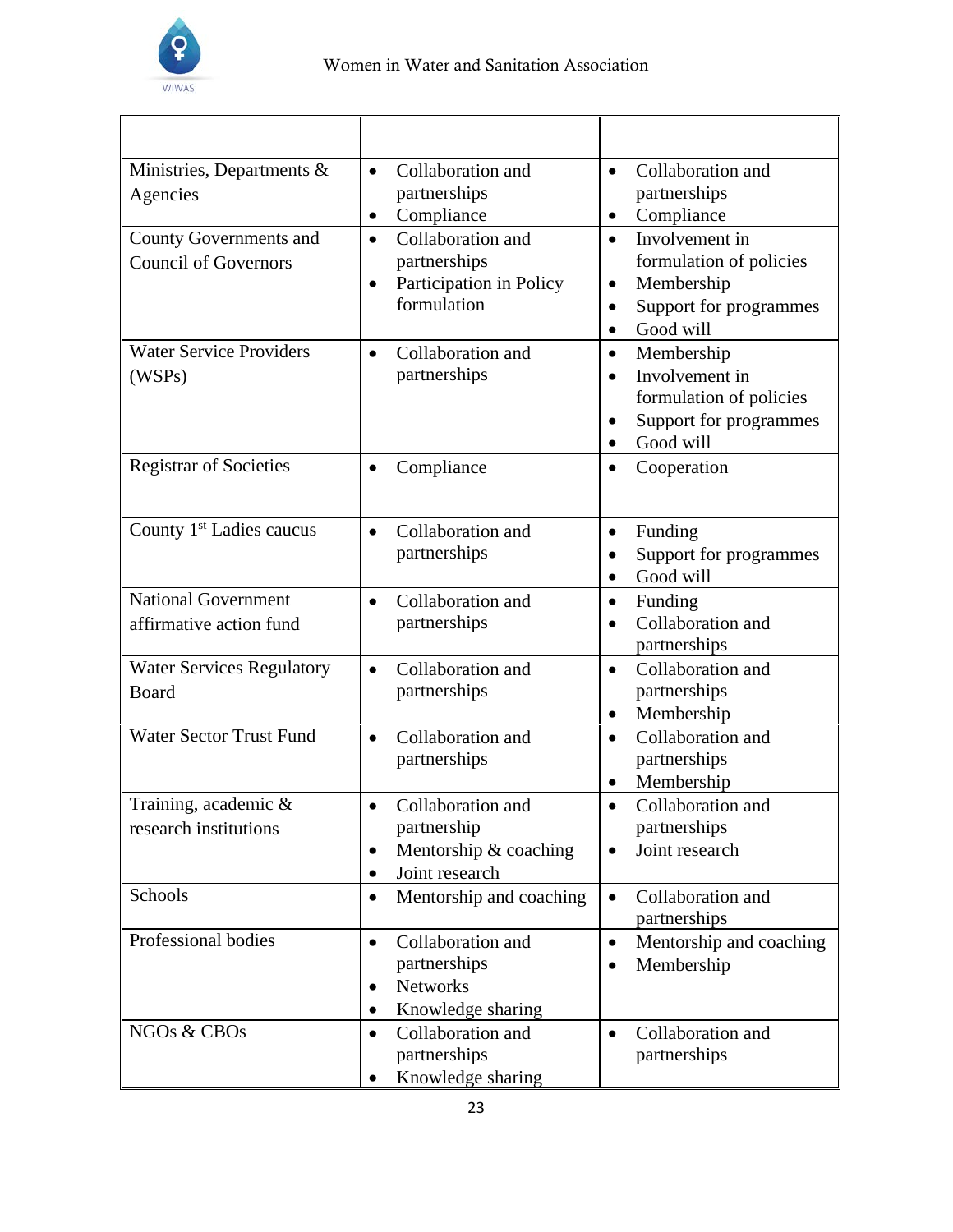

|                                                      |                                   | Joint research and<br>programmes                                        |
|------------------------------------------------------|-----------------------------------|-------------------------------------------------------------------------|
| <b>Water Resources Users</b><br>Associations (WRUAs) | Collaboration and<br>partnerships | Collaboration and<br>partnerships<br>Resource management<br>Memberships |
| Community water projects                             | Collaboration and<br>partnerships | Collaboration and<br>partnerships                                       |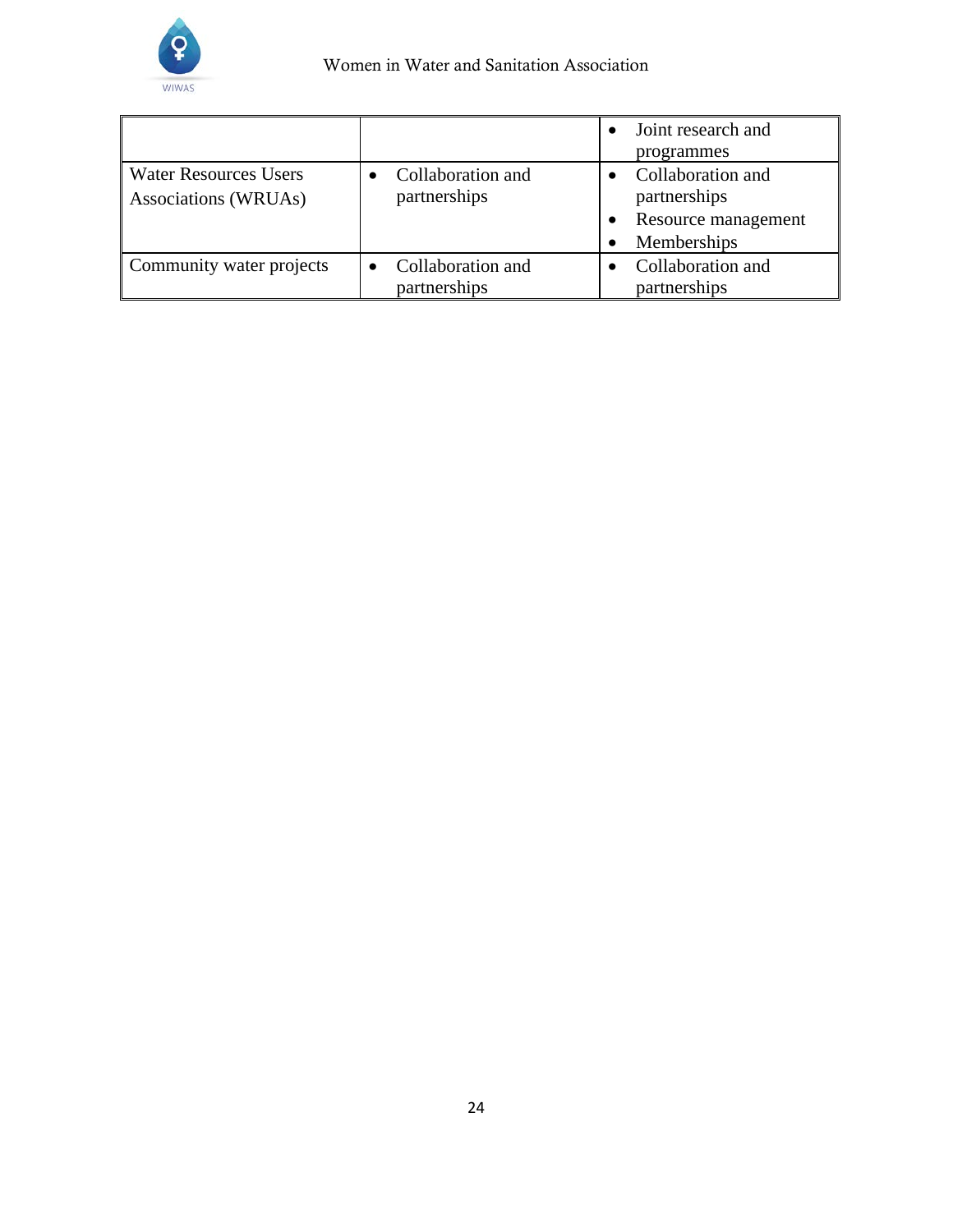

## **CHAPTER 3: STRATEGY FOCUS**

## <span id="page-25-1"></span><span id="page-25-0"></span>**3.1 Vision, Mission and Core Values**

### **3.1.1 Our Vision**

*'Empowered women at the core of WASH'*

## **3.1.2 Our Mission**

*To empower women in water and sanitation through capacity building, mentorship, knowledge management and research, advocacy and networking, to achieve gender responsive water and sanitation management.*

## **3.1.3 Our Core Values**

To execute our mandate, pursue the Vision and accomplish our Mission, we will be guided by the following core values:

- 1. **Professionalism:** *We shall maintain high standards, transparency and accountability in the discharge of our responsibilities*
- 2. **Inclusivity:** *We are committed to inclusiveness, respect for diversity of ideas, conscious of people's cultures; conscious of the needs of women, men, girls and boys*
- 3. **Passion:** *We are passionate in addressing the water and Sanitation needs of women, girls and vulnerable groups*
- 4. **Equality:** *To us gender equality does not mean that women and men should become the same; it means that women's rights, responsibilities, and opportunities should not depend on their sex.*
- 5. **Networking:** *We believe that joining and working with like-minded people will propel us towards our vision.*

### <span id="page-25-2"></span>**3.2 Key Result Areas (KRAs)**

In line with WIWAS Vision and Mission, three key result areas which reflect WIWAS mandate and responsibilities have been identified and will be the pillars of this Strategic Plan. The Key Result Areas are:

- 1. Empowerment of women, girls and vulnerable groups
- 2. Institutional sustainability
- 3. Partnerships and collaborations

#### <span id="page-25-3"></span>**3.3 Strategic Objectives**

The Key Result Areas will be achieved through the following strategic objectives, strategies and activities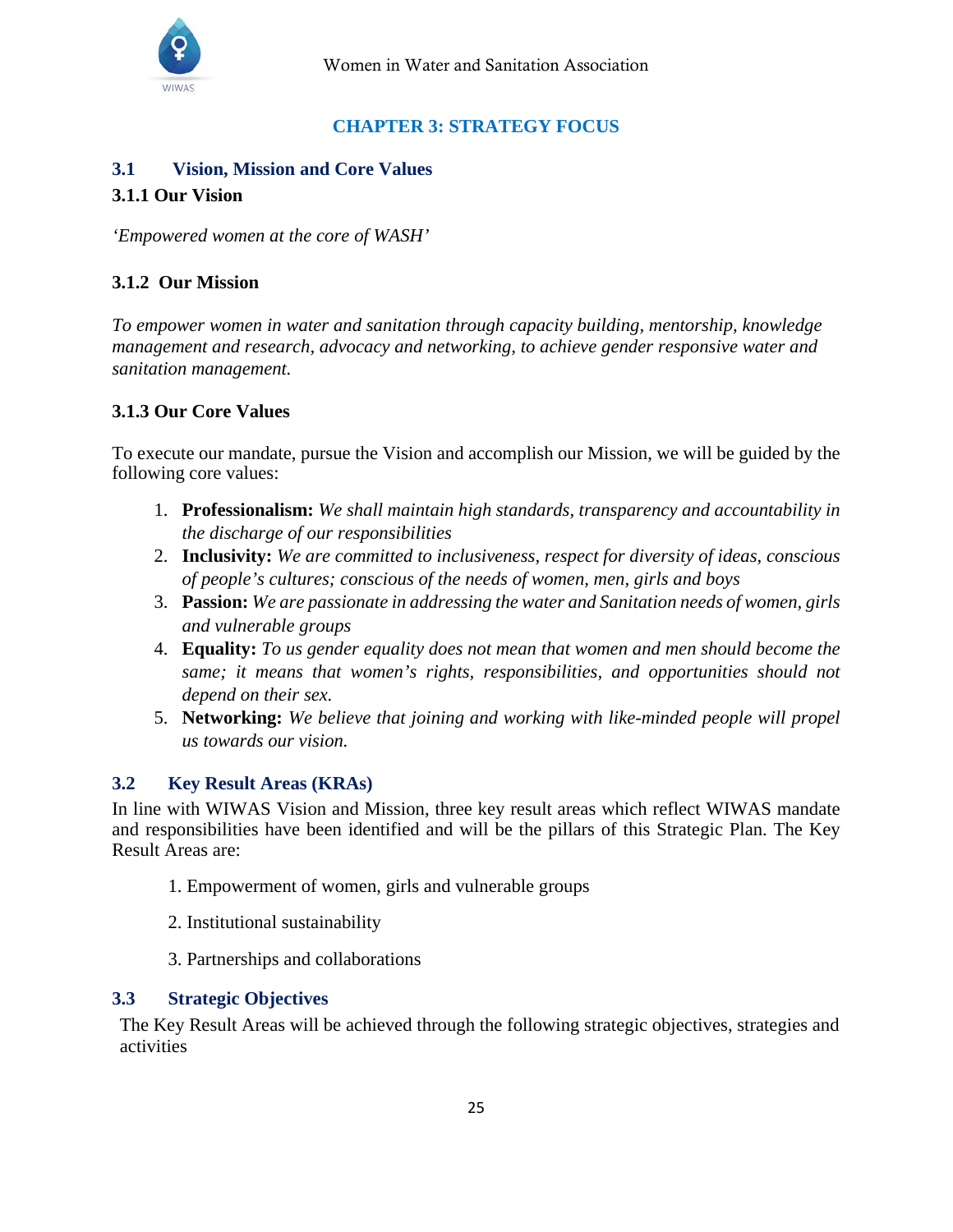

- 1. To empower women and girls, youth and vulnerable groups in WASH in five years
- 2. To enhance the financial & institutional sustainability of the Association in five years
- 3. To create and enhance partnerships and collaboration through the Strategic Plan period.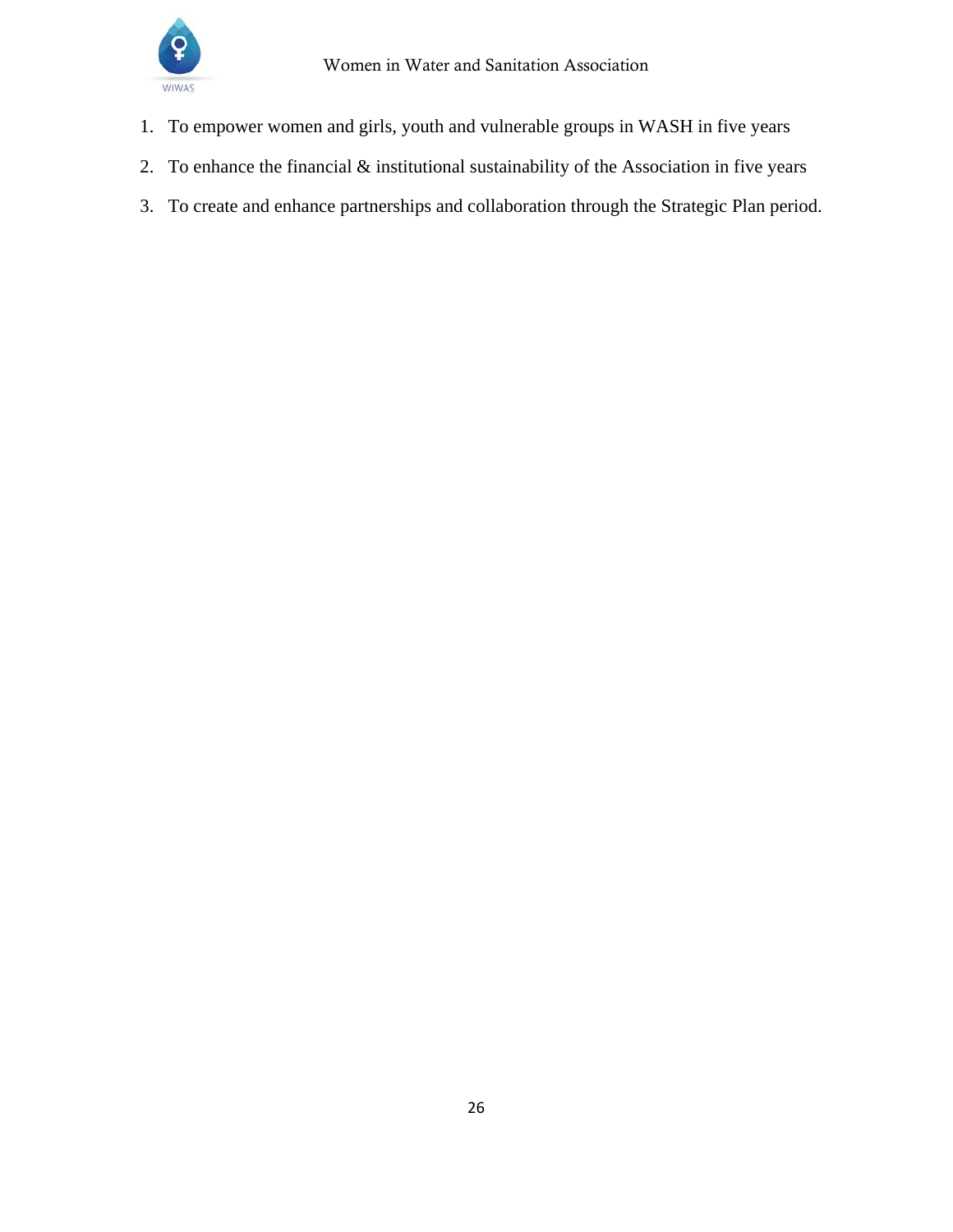

## **CHAPTER 4: IMPLEMENTATION AND COORDINATION**

### <span id="page-27-0"></span>**4.1 Proposed Organizational Structure**



### <span id="page-27-1"></span>**4.2 The Role of the Executive Committee**

The Executive Committee consists of all the office bearers of the Association and other members (Private Sector Representative, Special Group Representative, Male Champion, Professional group representative and Water Service Providers Representatives, trustees (3) elected at the annual general meeting.

The role of the Executive Committee:

- (a) Ensure that the Association is able to meet its objectives and fulfill its mandate and for the purpose may give directions to the Executive Officer as to the manner in which, within the law, s/he shall perform her/her duties.
- (b) Mobilise Resources for the Association.
- (c) Appoint such sub-committees as it may deem desirable to make reports to the Committee upon which such action shall be taken as seems to the Committee desirable.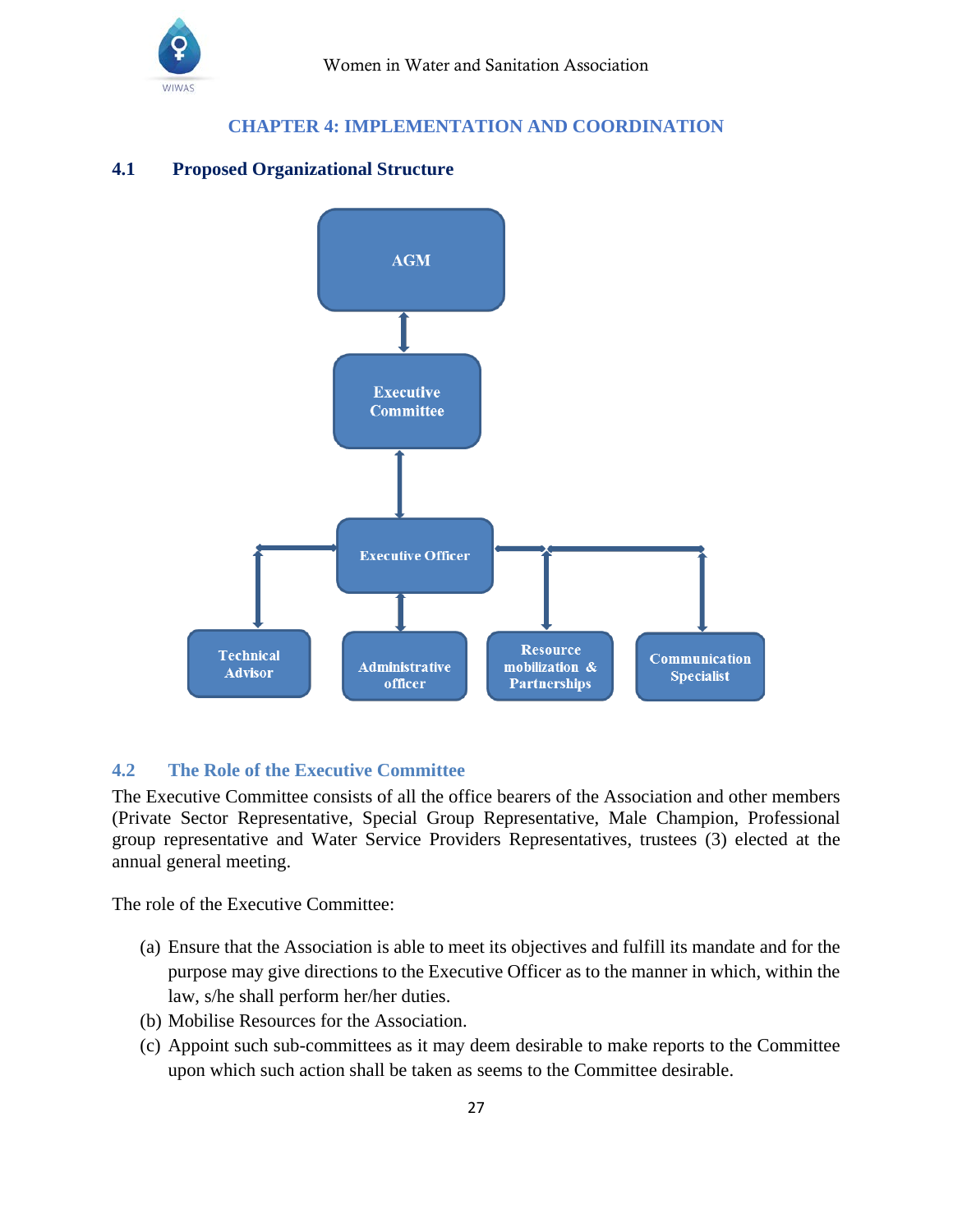- (d) Nominate individuals to represent the interests of the Association on any task force or other external Council/ Board or body that may be incorporated or set up from time to time.
- (e) Appoint a Patron, a person whose accomplishments will make a major contribution to the profession, increase the common good and reflect credit on the Association.
- (f) Evaluate the adequacy of management processes and procedures with regard to issues relating to risk management, internal control systems and governance practices.
- (g) Review the systems established to ensure sound financial management and internal controls, as well as compliance with policies, laws, regulations, policies, procedures and ethics.
- (h) Fill all the vacancies occurring in the executive pending the AGM.
- (i) Recruit the Executive Officer and Secretariat.
- (j) Give guidance to the Executive Officer on effective and efficient management of the organization.
- (k) Engagement and removal of the Executive Officer.
- (l) Perform such other duties as the members may direct from time to time.

## <span id="page-28-0"></span>**4.3 The Role of Secretariat**

The Executive Officer shall be in charge of the Secretariat and day to day running of the office. Specific roles of the EO are:

- (a) Ensure the secretariat office is running smoothly.
- (b) Assist the Chair to complete and submit all required reports.
- (c) Be a member of the Executive Committee and attend its meetings.
- (d) Notwithstanding any other provision of this constitution, the EO shall be an *ex-officio*  member of all committees of WIWAS.
- (e) The EO shall serve for a period of three year term contract renewable depending on performance.

The roles of the Secretariat are:

- (a) Implement the resolutions of the AGM Committee.
- (b) Implement resolutions from the Executive Committee.
- (c) Conduct elections at the AGM.
- (d) Assist the Executive Committee and other sub-committees in the realization of their mandates.
- (e) Develop and implement operational and strategic plans to meet the objectives of the Association.
- (f) Network with national and international partners and/or associations for the attainment of the WIWAS objectives.
- (g) Undertake studies and/or research into issues relevant to the mandate of WIWAS.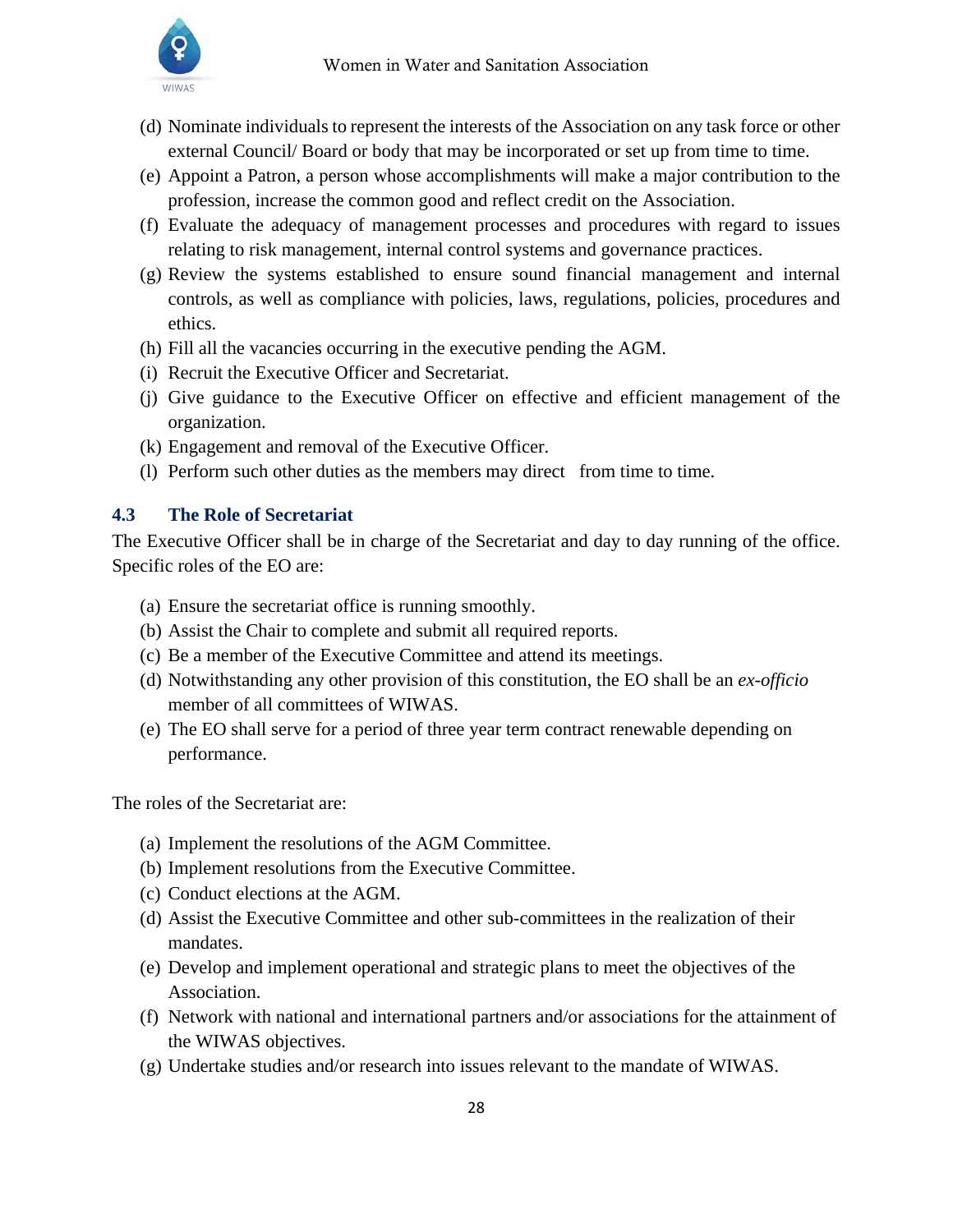

- (h) Establish a database of information relevant to WIWAS.
- (i) Mobilize resources and prepare annual budget of WIWAS.
- (j) Prepare proper accounts, including a full audit report, of WIWAS for scrutiny by the Executive Committee and for presentation to the AGM.
- (k) Maintain a comprehensive membership database of all members, update database regularly, process payments, respond to enquiries, and send information to new members. Mail membership receipt and letter of welcome to all new members.
- (l) Maintain current membership information and application form in print and electronic (web-based) format.
- (m)Undertake routine correspondence with members, and refer non-routine matters to the Chairperson or relevant Executive Committee Member.
- (n) Provide membership information periodically to Executive Committee members, including statistical report, membership renewal efforts and outcomes, and list of lapsed members.
- (o) Mail at least two membership renewal notices to members and provide one renewal notice to lapsed members after one year.
- (p) Maintain and create content for WIWAS website and all social media channels
- (q) Any other duties that emerge as the association grows and as resolved in the Executive Committee meetings.

## <span id="page-29-0"></span>**4.4 Risk Management Framework**

The implementation of the Strategic plan faces potential risks that have to be mitigated if WIWAS strategic objectives are to be achieved. The responsibility for risk and for the effective management of risk rests with the Executive Committee. Accordingly, the Executive Committee will endeavour to put in place procedures for risk identification, evaluation, measurement, monitoring and control and management. Precautionary measures will be taken in good time and prevent failure of the Plan's implementation.

The table below gives a list of the risks to which WIWAS may be exposed to in its operations, their ranking and suggested mitigation strategies.

| <b>RISK</b><br><b>TYPE/AREA</b> | <b>RISK IDENTIFIED</b>                                                                 | OF<br><b>RISK</b> | <b>LEVEL   MITIGATION MEASURE</b>                                     |
|---------------------------------|----------------------------------------------------------------------------------------|-------------------|-----------------------------------------------------------------------|
| Funding                         | The risk of inadequate<br>funding might hamper<br>the execution of<br>WIWAS operations | High              | Diversify revenue streams<br>Tap into internal strengths<br>$\bullet$ |

## *Table 4.1: Risk Analysis*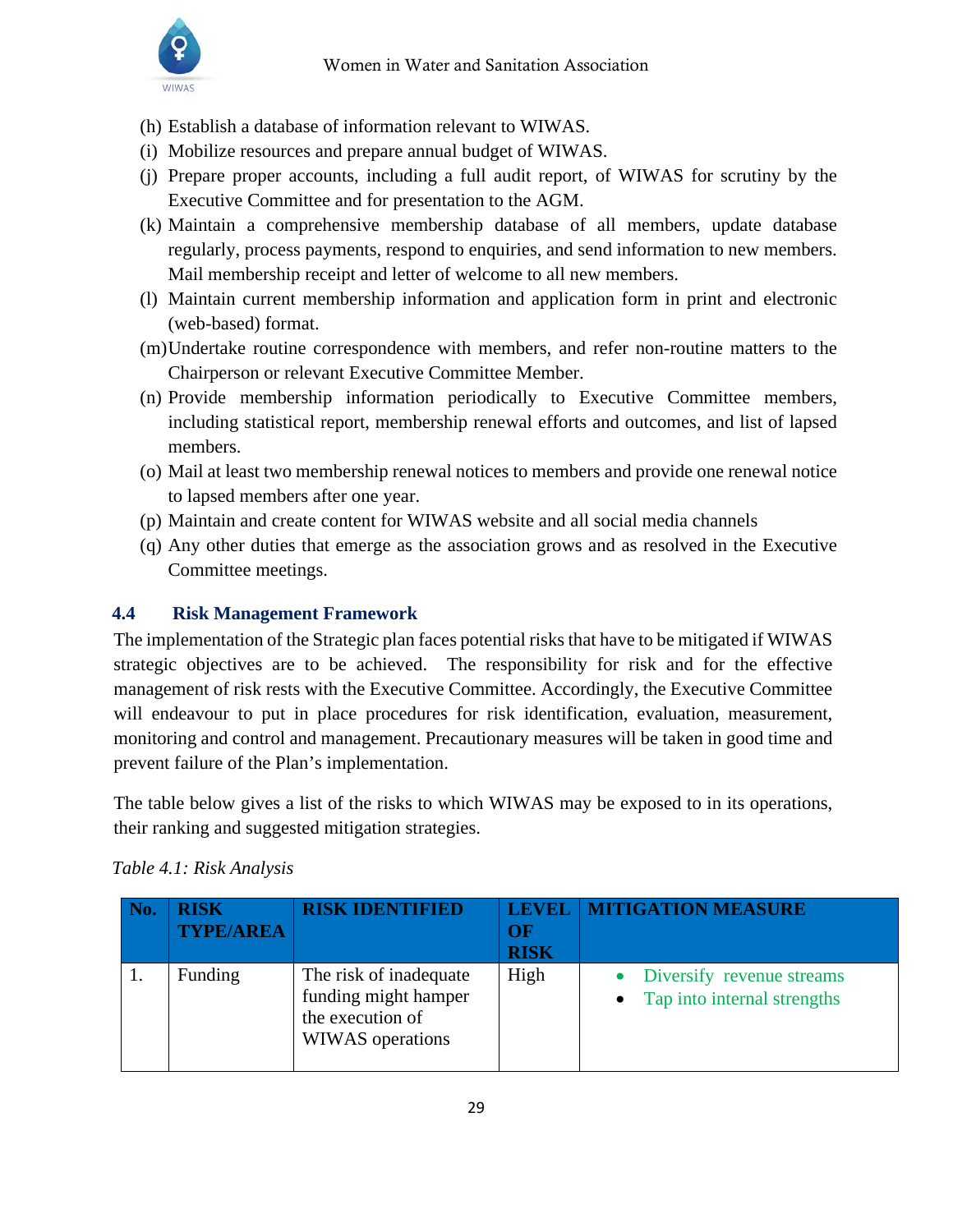

| No. | <b>RISK</b><br><b>TYPE/AREA</b> | <b>RISK IDENTIFIED</b>                                                                       | <b>LEVEL</b><br>OF<br><b>RISK</b> | <b>MITIGATION MEASURE</b>                                                                                                            |
|-----|---------------------------------|----------------------------------------------------------------------------------------------|-----------------------------------|--------------------------------------------------------------------------------------------------------------------------------------|
|     |                                 | Over-reliance on<br>members' fees to fund<br>WIWAS operations                                | High                              |                                                                                                                                      |
| 2.  | Secretariat                     | Lack of a secretariat                                                                        | High                              | Use of volunteers in the short-term<br>$\bullet$<br>Recruit a secretariat in the medium<br>term                                      |
| 3.  | <b>Members</b>                  | Lack of interest in<br>participating in the<br>Association's activities<br>(dormant members) |                                   | Develop and implement cohesion<br>$\bullet$<br>plans<br><b>Team building Sessions</b><br><b>Effective communication</b><br>$\bullet$ |
| 6.  | <b>WIWAS</b><br>image           | Loss of reputation                                                                           | High                              | Adhere to WIWAS core values and<br>$\bullet$<br>instil professionalism and integrity<br>in the Association                           |
| 7.  | Assets                          | Loss of assets                                                                               | Medium                            | Insure assets<br>$\bullet$<br>Institute accountability measures<br>$\bullet$                                                         |
| 8.  | Security                        | Loss or destruction<br>of records, information,<br>website and other<br>documents            | Medium                            | Institute accountability measures<br>$\bullet$<br>Institute backup measures                                                          |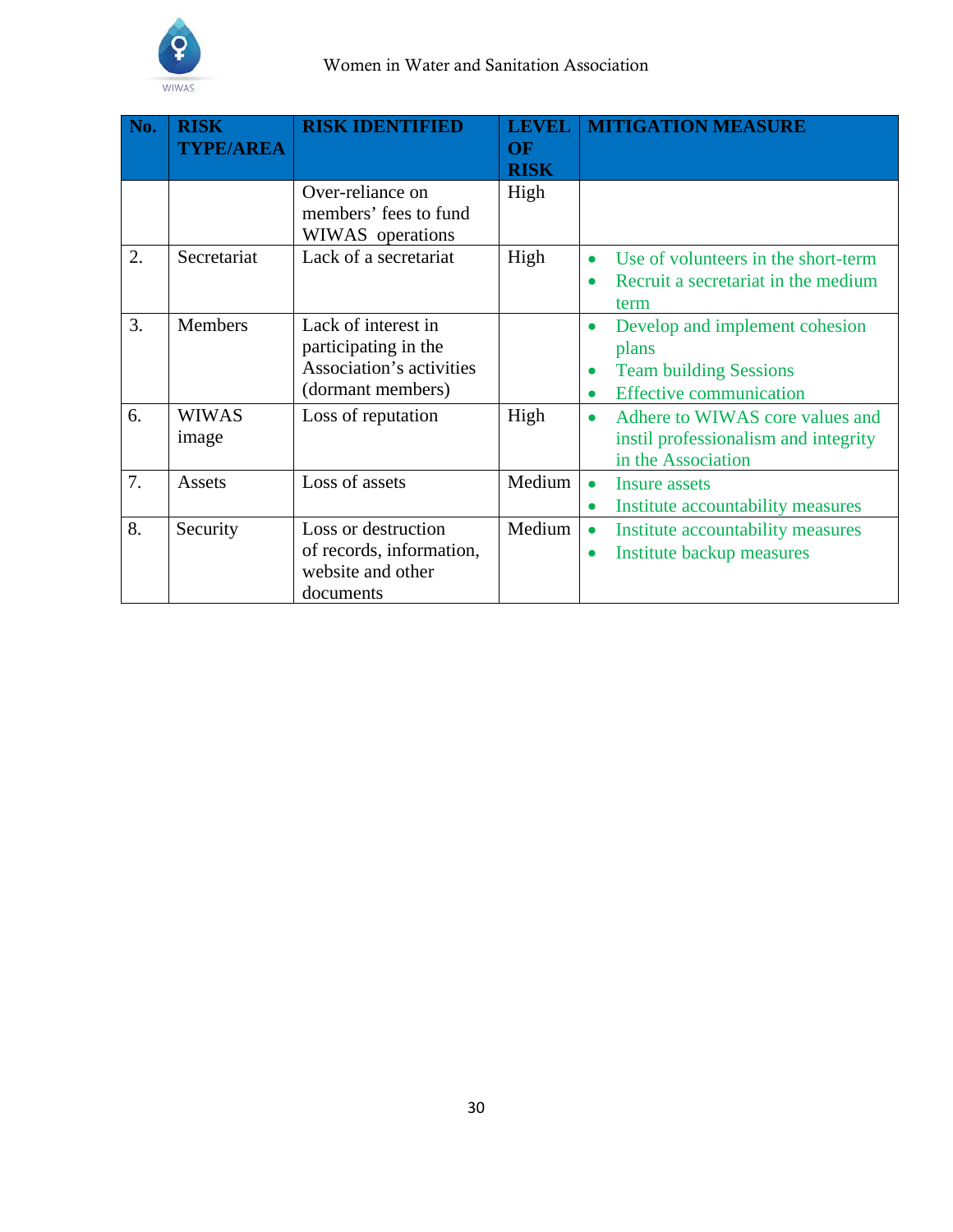

## **CHAPTER 5: MONITORING, EVALUATION AND REPORTING**

## <span id="page-31-1"></span><span id="page-31-0"></span>**5.1 Introduction**

The purpose of monitoring, evaluating and reporting (ME&R) on the implementation of the Strategic Plan will be to assess what has been achieved, suggest ways to overcome difficulties, if any, and lay the basis for improved implementation of the Strategic Plan. The ME&R system assists in:

- i. Evaluation of strategies, activities and identifying areas that need adjustment;
- ii. Providing a framework for reporting on progress;
- iii. Identification of key lessons; and
- iv. Improving the programming of new interventions and strategies.

## <span id="page-31-2"></span>**5.2 Monitoring, Evaluation and Reporting Framework**

The Monitoring Evaluation and Reporting (ME&R) framework for this Plan will be based on the various Key Result Areas, strategic objectives and specific outputs that the Association envisages to achieve.

This will entail routine data collection and analysis on the progress of the implementation of the strategic plan. To facilitate this, the Association will:

- i. Develop an annual work plan with appropriate targets, activities, outputs performance indicators and budgets as derived from this plan.
- ii. Progress for each action/activity will be measured against specific targets and schedules included in the plan.
- iii. Data capture formats or tools will be developed and used for data collection by implementing units
- iv. This is followed by analysing and reporting of information to various users.
- v. The reporting will be done quarterly, half-yearly and yearly to the Executive Committee and during the Annual General Meeting
- vi. Results from the analysis will then be used to inform decision-making, help to identify difficulties and problem areas and to take immediate corrective action where deviations in implementation have been noted thereby ensuring that targets are achieved.

## <span id="page-31-3"></span>**5. 3 Monitoring and Evaluation Team**

In liaison with the secretariat the Strategy, Capacity building and Research Sub-Committee Committee will be responsible for overseeing the implementation, monitoring, evaluation and reporting of the Strategic Plan.

i. **Quarterly Review Meetings** of the Executive Committee and Strategy, Capacity building and Research Sub-Committee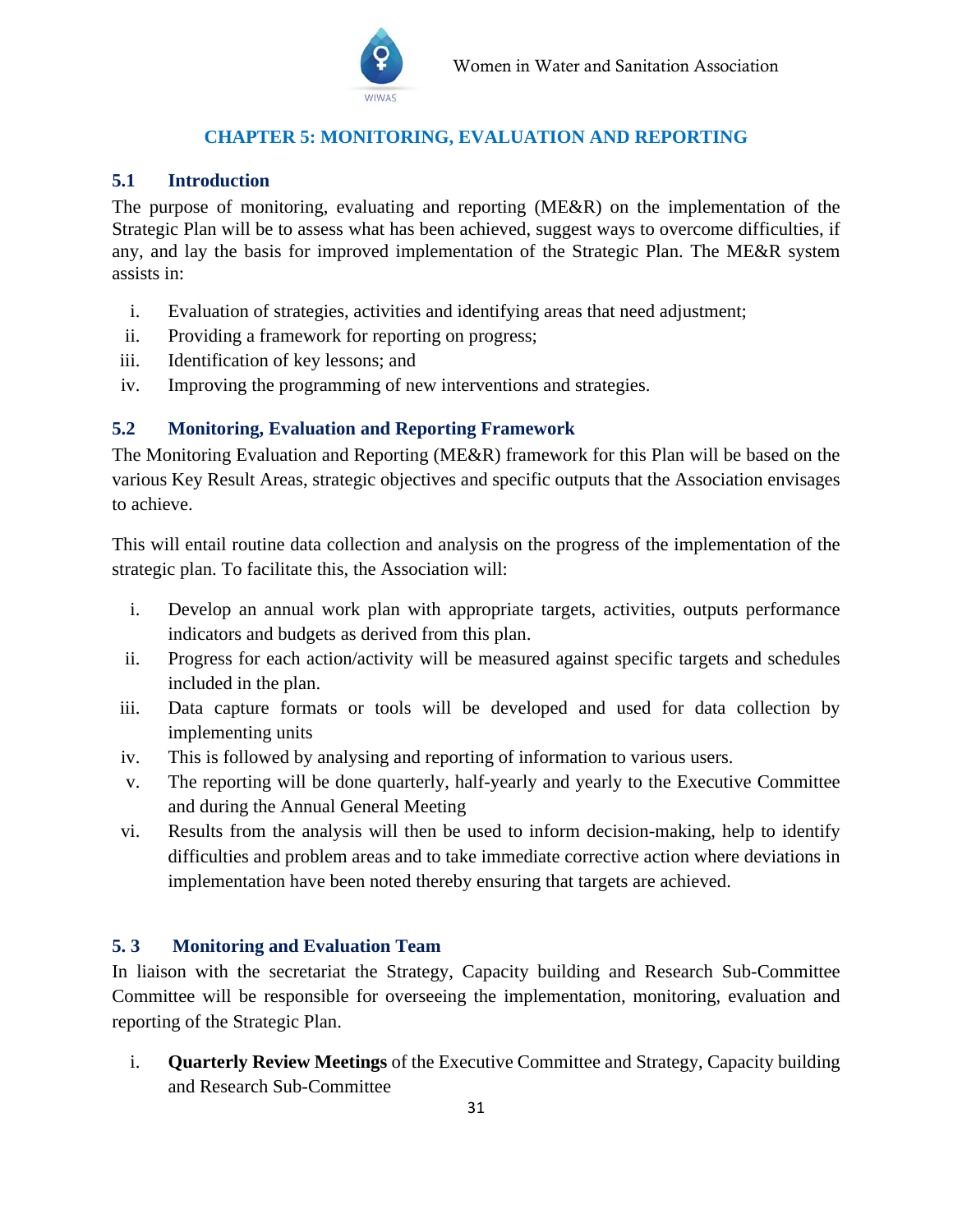

ii. A **Strategy Review Workshop** will be held annually to evaluate the impact of operational plans at both operational and strategic levels.

## <span id="page-32-0"></span>**5.4 Progress Reports**

Reporting the progress of implementation will be critical in adjusting strategic directions and measuring performance. In undertaking M&ER, data will be collected on the various output and outcome indicators which have been developed and included in this Strategic Plan.

Each of the reports will contain the following elements:

- i. Progress against the planned targets
- ii. Performance against the budget for each respective strategy
- iii. Causes of any delays in the implementation of actions under respective strategies
- iv. Actions or resources required to remedy delays stated, if any
- v. Proposed revisions to the strategies.

#### <span id="page-32-1"></span>**5.5 Performance Review**

#### **5.5.1 Annual Performance Review**

At the end of each financial year, a report will be produced giving details on the implementation of the plan and circulated to or shared with the stakeholders.

## **5.5.2 Mid Term Evaluation and Review (MTER)**

The purpose of the Mid-Term Evaluation and Review (MTER) will be to assess the extent to which the Plan is meeting its implementation objectives and timelines and ensuring that it remains relevant and feasible. The MTER will be carried out in September-December 2023, and will therefore provide an opportunity to give recommendations for the remaining phase of the Plan.

#### **5.5. 3 End Term Review**

The prime purpose of the Final Evaluation for the Strategic Plan, expected to be carried out at the end of December 2025, will be to address the following issues:

- i. Effectiveness (Impact): The extent to which the implementation of activities met the stated strategies and objectives
- ii. Sustainability: Assesses the sustainability of the achievements made
- iii. Challenges: Document the challenges faced
- iv. Lessons Learnt: Document lessons learnt
- v. Terms of Reference (ToRs): Prepare the ToRs for the next strategic plan.

## <span id="page-32-2"></span>**5.6 Knowledge Management**

Reports on the implementation status of the Plan will be made available on the WIWAS shared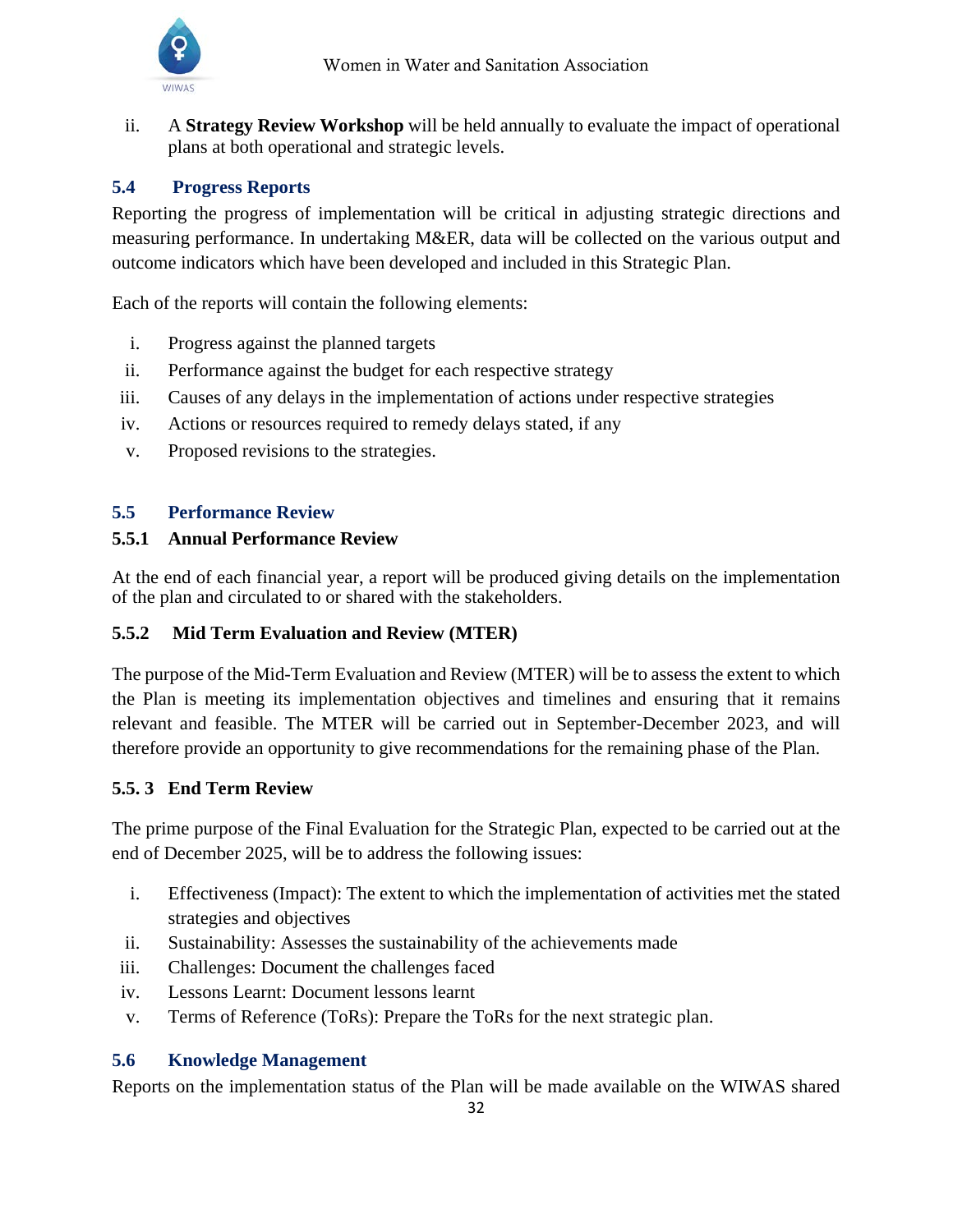

portal (website) on a quarterly basis. Knowledge generated as activities are implemented will be documented at generation points, shared and used for improved service delivery. This will entail both tacit and explicit knowledge.

## <span id="page-33-0"></span>**5.7 External reporting to Stakeholders and Development Partners (Donors)**

Reporting beyond WIWAS will be realized through annual reports.

## <span id="page-33-1"></span>**5.8 Balanced Score Card**

Balance score card is a strategy execution and performance management system that is used extensively in the private and public sector to align business activities to the vision and strategy of the organization, improve internal and external communications and monitor organizational performance against strategic goals while holding individuals accountable for business strategic results. At the onset of strategy implementation, the institute will develop a balance score card to augment the existing M&E tools in monitoring WIWAS performance against the set strategic goals.

## <span id="page-33-2"></span>**5.9 Monitoring & Evaluation Cycle**

The Cycle will consist of the following key features:

- 1) Individual performance targets will be agreed upon between the Executive Committee and the sub-committees.
- 2) The Executive Officer will enforce compliance on reporting requirements.
- 3) The Strategic Plan will be evaluated mid-way through the period to check on implementation effectiveness and, and if necessary, review strategies to ensure plan implementation remains on course.
- 4) The Strategic Plan will be evaluated annually. Annual work plans and related resources needed to implement the Plan will be developed appropriately.
- 5) A terminal evaluation will be undertaken at the end of the Plan period to assess overall implementation effectiveness and draw lessons for preparation of the subsequent Strategic Plan.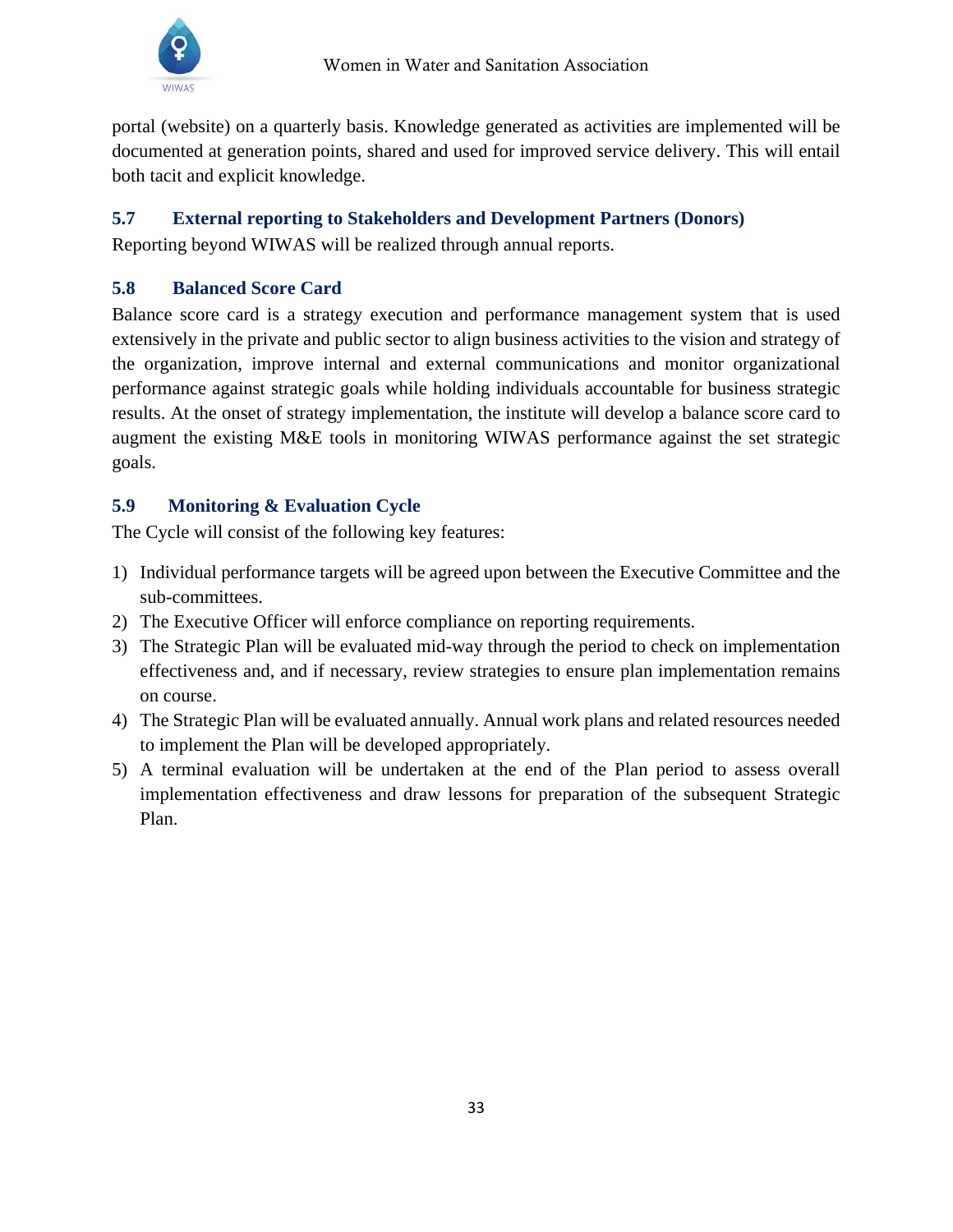

Women in Water and Sanitation Association

<span id="page-34-0"></span>**APPENDIX I: IMPLEMENTATION MATRIX**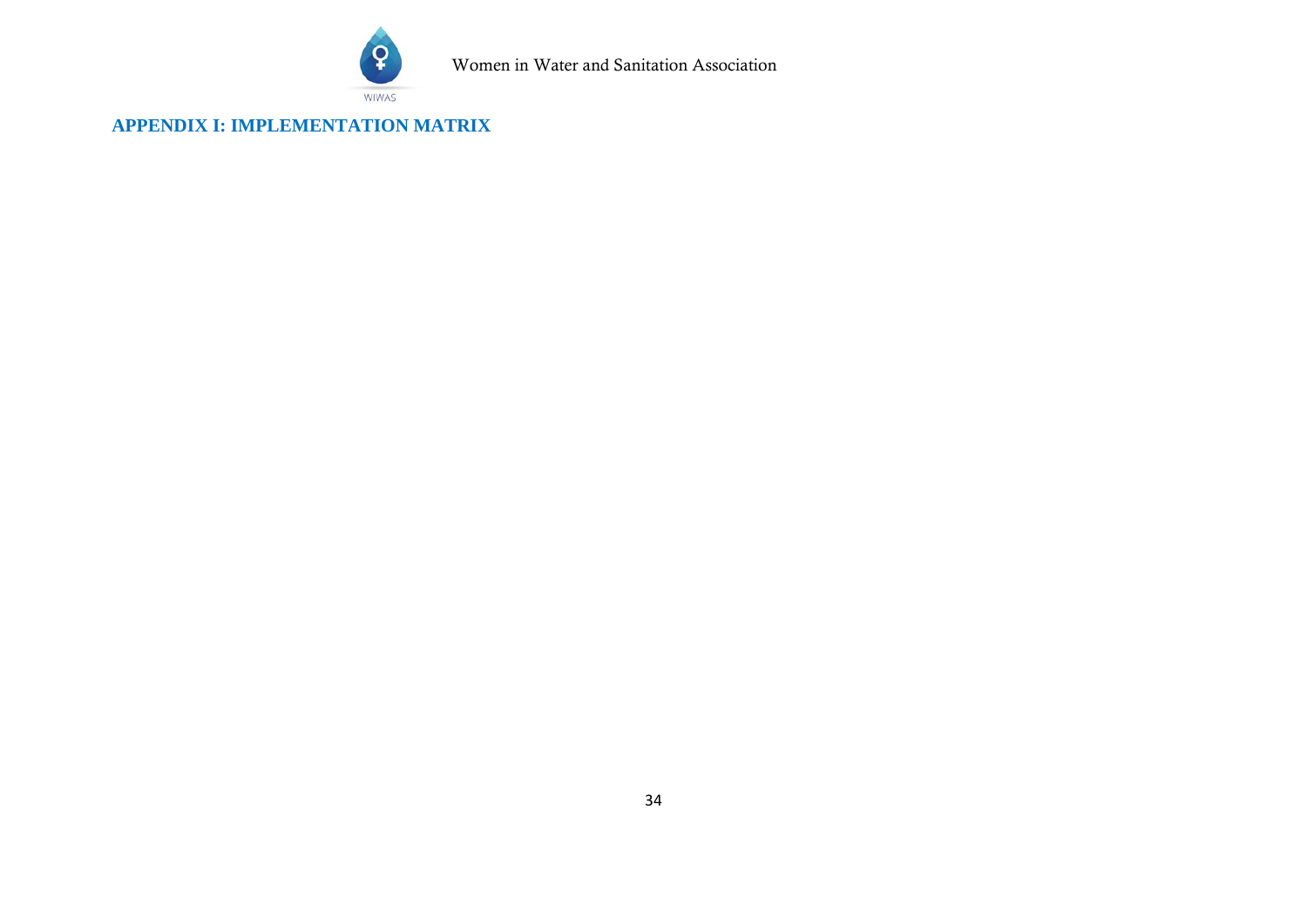

|                                      |                                                                                                                                             |                                                                                                       | KEY RESULT AREA 1: Empowerment of Women, Girls and vulnerable groups |                            |                            |           |                |           |           |                                  |                          |                     |           |                |                                                                         |
|--------------------------------------|---------------------------------------------------------------------------------------------------------------------------------------------|-------------------------------------------------------------------------------------------------------|----------------------------------------------------------------------|----------------------------|----------------------------|-----------|----------------|-----------|-----------|----------------------------------|--------------------------|---------------------|-----------|----------------|-------------------------------------------------------------------------|
| <b>Strategies</b>                    | <b>Activities</b>                                                                                                                           | Strategic Objective: To empower women and girls, youth and vulnerable groups in WASH<br><b>Output</b> | Performance<br><b>indicators</b>                                     | <b>Target for</b><br>5 yrs | <b>Target by Plan Year</b> |           |                |           |           | <b>Budget</b><br>(Ksh. Millions) |                          |                     |           |                | <b>Responsibilit</b>                                                    |
|                                      |                                                                                                                                             |                                                                                                       |                                                                      |                            | <b>Y1</b>                  | <b>Y2</b> | Y <sub>3</sub> | <b>Y4</b> | <b>Y5</b> | <b>Y1</b>                        | <b>Y2</b>                | <b>Y3</b>           | <b>Y4</b> | <b>Y5</b>      |                                                                         |
| Capacity<br>building and<br>training | Organisation<br>Capacity<br>needs<br>assessment<br>for WIWAS                                                                                | Organisational<br>Capacity needs<br>assessment<br>report                                              | No. of reports                                                       | $\mathbf{1}$               | $\mathbf{1}$               |           |                |           |           | 0.5<br>0                         | $\overline{\phantom{0}}$ |                     |           | $\blacksquare$ | -Strategy,<br>Capacity<br>building and<br>Research<br>Sub-              |
|                                      | Plan and<br>implement<br>the training                                                                                                       | -Training plan<br>-Trained<br>members                                                                 | No. of the<br>Association<br>members<br>trained                      | 60                         | 15                         | 15        | 15             | 15        | 15        | 0.5                              | 0.5                      | 0.5                 | 0.5       | 0.5            | Committee<br>- Finance<br>and<br>Administrati<br>on sub-<br>committee   |
| Lobbying and<br>advocacy             | Dialogue<br>with<br>institutions,<br>influential<br>individuals,<br>and<br>stakeholders<br>in women,<br>water,<br>sanitation<br>and hygiene | Joint<br>implementatio<br>n and support<br>of programs                                                | No. of<br>successful<br>dialogues                                    | 20(1)<br>quarterly)        | $\overline{a}$             | 4         | 4              | 4         | 4         | 0.1<br>0                         | 0.1<br>$\Omega$          | 0.1<br>$\mathbf{0}$ | 0.10      | 0.10           | Advocacy,<br>Communicat<br>ion and<br>Partnerships<br>Sub-<br>Committee |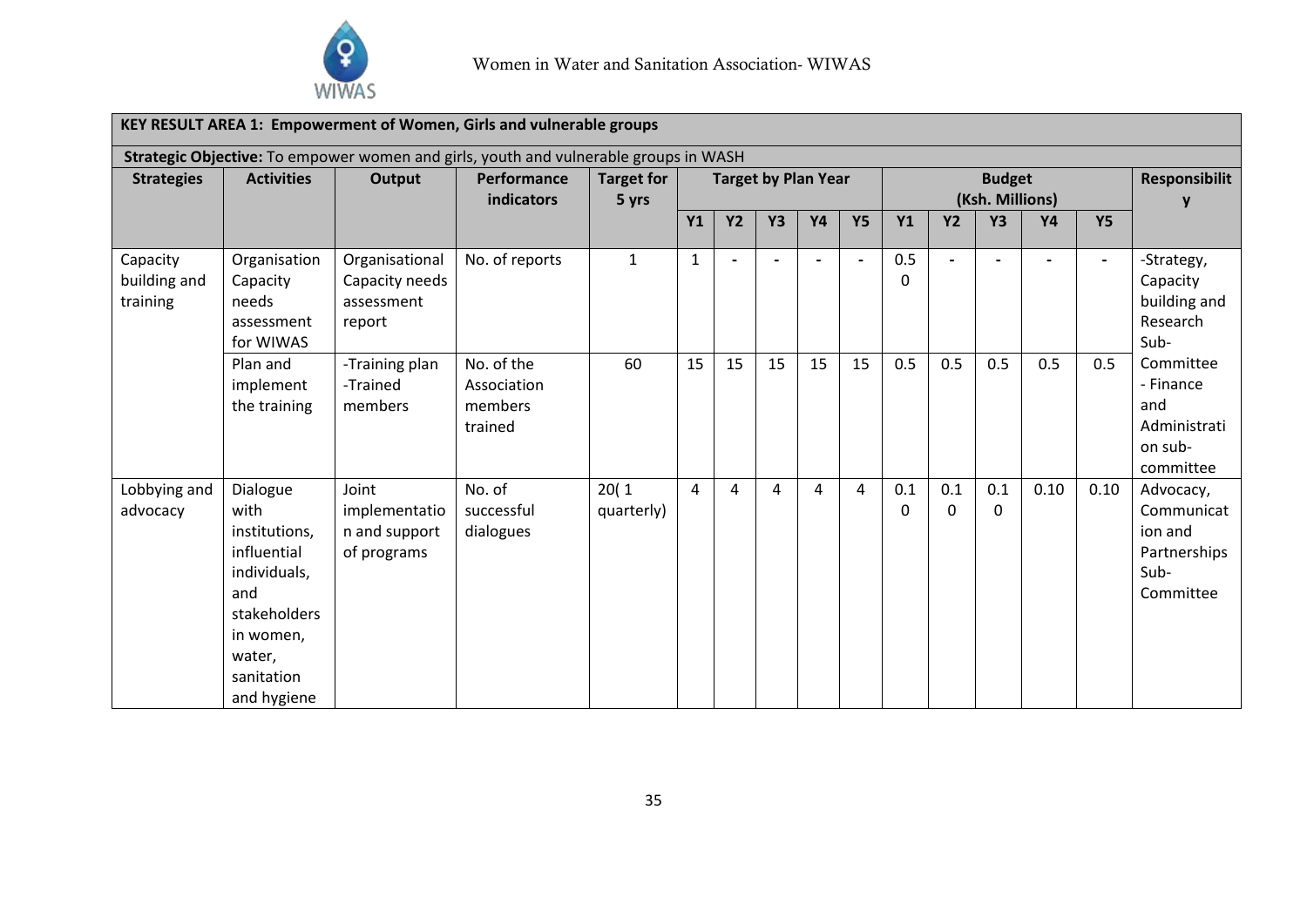

|                                           | Nominate<br>focal point<br>person in<br>institutions<br>that are<br>members of<br><b>WIWAS</b> | Enriched and<br>Implemented<br>gender<br>spaces/desks<br>and policies<br>within<br>institutions | No. of active<br>focal point<br>persons                       | 20             | 20           |              |                          |                          |                          |          |                          |     |     | $\overline{\phantom{a}}$ | Advocacy,<br>Communicat<br>ion and<br>Partnerships<br>Sub-<br>Committee |
|-------------------------------------------|------------------------------------------------------------------------------------------------|-------------------------------------------------------------------------------------------------|---------------------------------------------------------------|----------------|--------------|--------------|--------------------------|--------------------------|--------------------------|----------|--------------------------|-----|-----|--------------------------|-------------------------------------------------------------------------|
| Mentorship,<br>coaching and<br>leadership | Develop and<br>implement a<br>mentorship<br>and coaching                                       | Mentorship<br>program<br>developed<br>and                                                       | No. of<br>Mentorship<br>programmes<br>developed               | $\mathbf{1}$   | $\mathbf{1}$ |              |                          |                          |                          | 0.2<br>5 |                          |     |     |                          | Strategy,<br>Capacity<br>building and<br>Research                       |
|                                           | programme<br>women in<br>institutions<br>of higher<br>learning                                 | implemented                                                                                     | No. of times the<br>mentorship<br>programme is<br>implemented | 5              | $\mathbf{1}$ | $\mathbf{1}$ | $\mathbf{1}$             | $\mathbf{1}$             | $\mathbf{1}$             | 0.5      | 0.5                      | 0.5 | 0.5 | 0.5                      | Sub-<br>Committee                                                       |
|                                           | Develop and<br>implement a<br>Leadership<br>programme                                          | Leadership<br>program<br>developed<br>and                                                       | No. of<br>Leadership<br>programmes<br>developed               | $\mathbf{1}$   |              |              | $\overline{\phantom{0}}$ |                          | $\blacksquare$           | 1.0      | $\overline{\phantom{a}}$ |     |     |                          |                                                                         |
|                                           | for women in<br>the water<br>sector<br>institution                                             | implemented                                                                                     | No. of times the<br>leadership<br>programme is<br>implemented | $\overline{3}$ | $\mathbf{1}$ | $\mathbf{1}$ | $\mathbf{1}$             | $\overline{\phantom{a}}$ | $\overline{\phantom{a}}$ | 0.5      | 0.5                      | 0.5 | 0.5 | 0.5                      |                                                                         |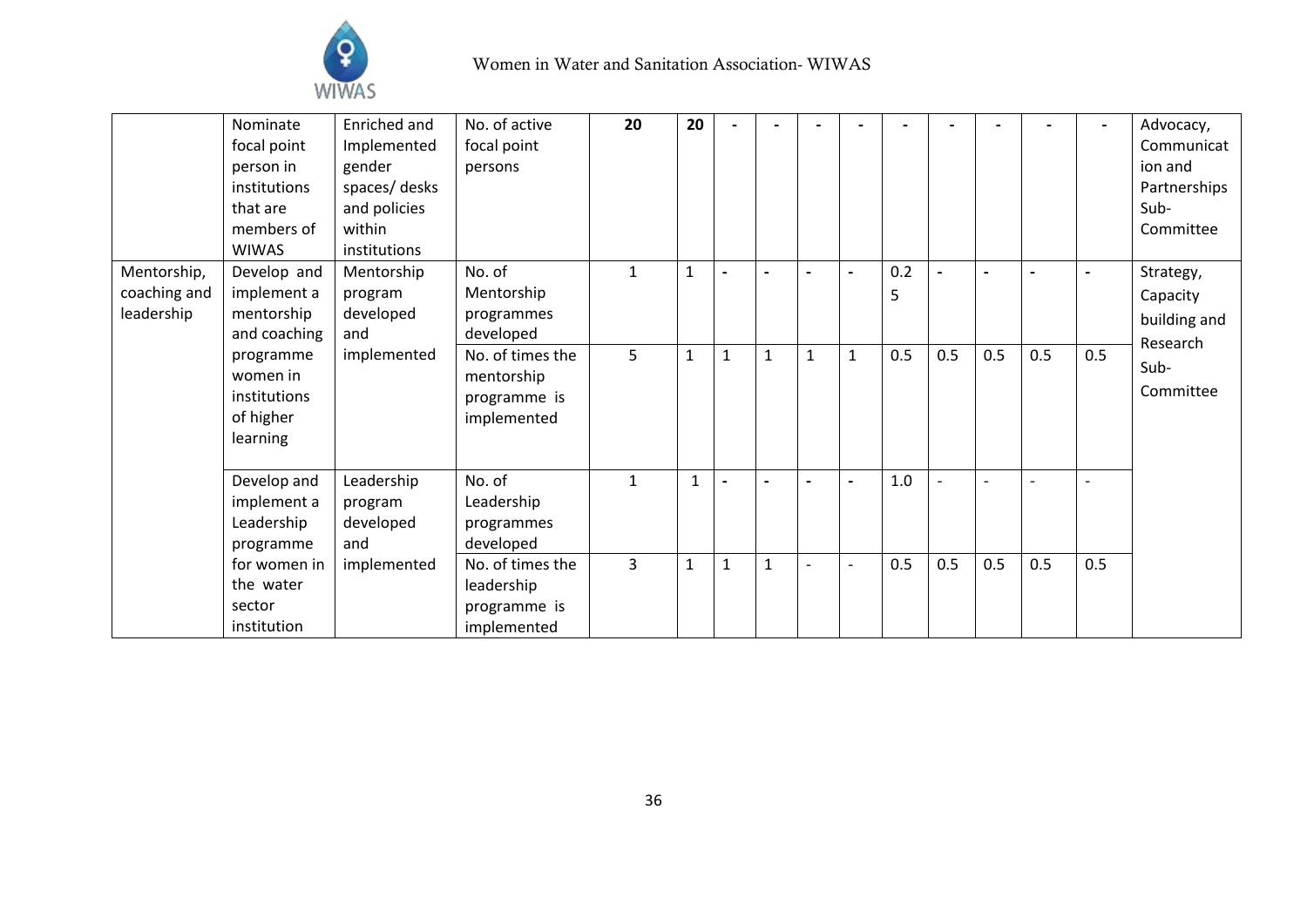

| Attract      | Secured        | No. of working   | 10           | $\overline{2}$ | $\overline{2}$ | $\overline{2}$ | $\overline{\mathbf{c}}$ | $\overline{2}$ | 0.2          | 0.1 | 0.1         | 0.10 | 0.10        | Advocacy,    |
|--------------|----------------|------------------|--------------|----------------|----------------|----------------|-------------------------|----------------|--------------|-----|-------------|------|-------------|--------------|
| funding and  | working        | partners         |              |                |                |                |                         |                | 5            | 0   | $\mathbf 0$ |      |             | Communicat   |
| working      | partners/      | secured          |              |                |                |                |                         |                |              |     |             |      |             | ion and      |
| partners for | funding        |                  |              |                |                |                |                         |                |              |     |             |      |             | Partnerships |
| the programs |                |                  |              |                |                |                |                         |                |              |     |             |      |             | Sub-         |
| developed    |                |                  |              |                |                |                |                         |                |              |     |             |      |             | Committee    |
|              |                |                  |              |                |                |                |                         |                |              |     |             |      |             |              |
| Identify     | Women and      | Mentors and      | $\mathbf{1}$ | 1              | $\mathbf 1$    | $\mathbf{1}$   | 1                       | $\mathbf{1}$   | 0.1          | 0.0 | 0.0         | 0.05 | 0.05        | Strategy,    |
| mentors and  | girls mentored | coaches          |              |                |                |                |                         |                | 0            | 5   | 5           |      |             | Capacity     |
| coaches      | and coached    | database         |              |                |                |                |                         |                |              |     |             |      |             | building and |
|              |                | developed        |              |                |                |                |                         |                |              |     |             |      |             | Research     |
|              |                |                  |              |                |                |                |                         |                |              |     |             |      |             | Sub-         |
|              |                |                  |              |                |                |                |                         |                |              |     |             |      |             | Committee    |
|              |                |                  |              |                |                |                |                         |                |              |     |             |      |             |              |
| Identify     |                | No. of women     | 1000         | 20             | 20             | 20             | 20                      | 20             | 0.1          | 0.1 | 0.1         | 0.10 | 0.10        | Advocacy,    |
| mentees/     |                | and girls        |              | 0              | $\mathbf 0$    | $\mathbf 0$    | 0                       | $\mathbf 0$    | 0            | 0   | $\mathbf 0$ | 0    | $\mathbf 0$ | Communicat   |
| coachees     |                | mentored and     |              |                |                |                |                         |                |              |     |             |      |             | ion and      |
|              |                | coached          |              |                |                |                |                         |                |              |     |             |      |             | Partnerships |
|              |                |                  |              |                |                |                |                         |                |              |     |             |      |             | Sub-         |
|              |                |                  |              |                |                |                |                         |                |              |     |             |      |             | Committee    |
|              |                |                  |              |                |                |                |                         |                |              |     |             |      |             |              |
| Implement    |                | Awareness done   | 20           | 4              | $\overline{4}$ | $\overline{4}$ | 4                       | $\overline{4}$ | 0.5          | 0.5 | 0.5         | 0.50 | 0.50        | Strategy,    |
| mentorship   |                | in 20            |              |                |                |                |                         |                | $\mathbf{0}$ | 0   | $\mathbf 0$ |      |             | Capacity     |
| programs     |                | institutions per |              |                |                |                |                         |                |              |     |             |      |             | building and |
| and career   |                | County in 20     |              |                |                |                |                         |                |              |     |             |      |             | Research     |
| talks in     |                | counties         |              |                |                |                |                         |                |              |     |             |      |             | Sub-         |
| learning     |                |                  |              |                |                |                |                         |                |              |     |             |      |             | Committee    |
| institutions |                |                  |              |                |                |                |                         |                |              |     |             |      |             |              |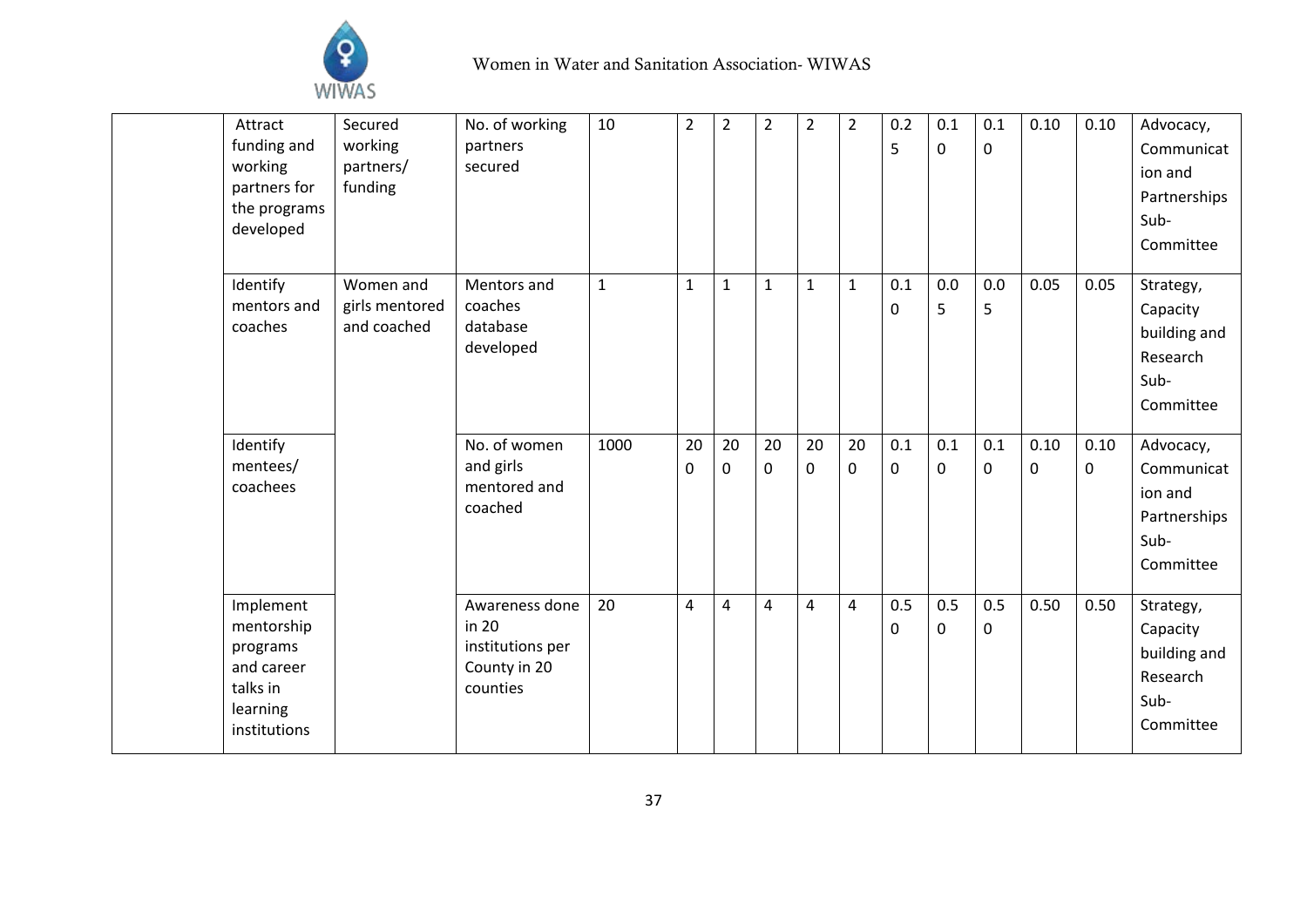

| Strategy,    |
|--------------|
|              |
| Capacity     |
| building and |
| Research     |
| Sub-         |
| Committee    |
| Strategy,    |
| Capacity     |
| building and |
| Research     |
| Sub-         |
| Committee    |
| Strategy,    |
| Capacity     |
| building and |
| Research     |
| Sub-         |
| Committee    |
| Strategy,    |
| Capacity     |
| building and |
| Research     |
| Sub-         |
| Committee    |
|              |
|              |
|              |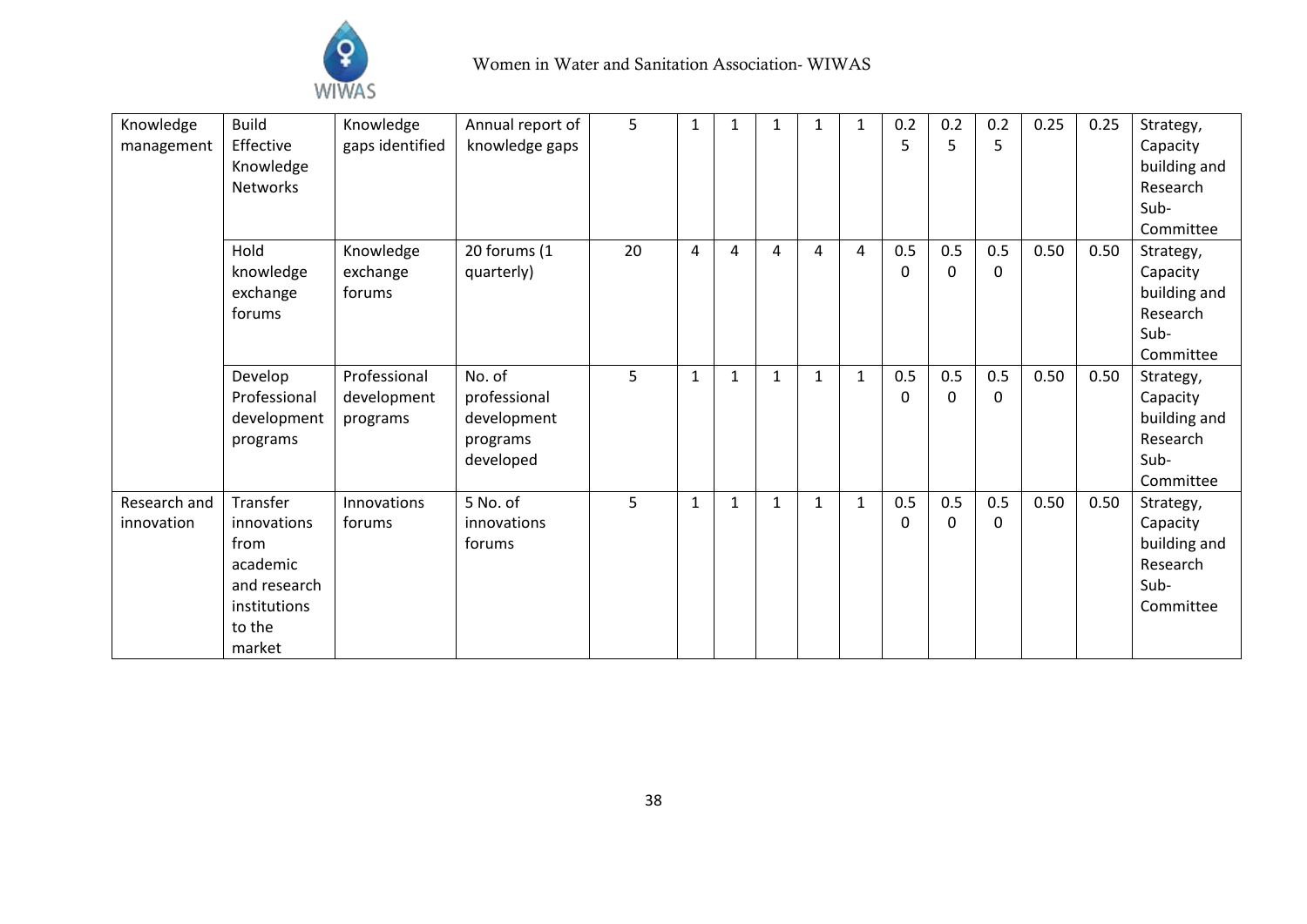

|                      | Harness<br>traditional<br>knowledge<br>for current<br>needs and<br>Innovation<br>for<br>management<br>of water and<br>sanitation<br>resources | Traditional<br>knowledge<br>shared and<br>documented<br>in forums | 5 no. of forums                                                                            | 5  | 1              | 1              | 1              | 1              | 1              | 0.5<br>0     | 0.5<br>0     | 0.5<br>0     | 0.50         | 0.50         | Strategy,<br>Capacity<br>building and<br>Research<br>Sub-<br>Committee  |
|----------------------|-----------------------------------------------------------------------------------------------------------------------------------------------|-------------------------------------------------------------------|--------------------------------------------------------------------------------------------|----|----------------|----------------|----------------|----------------|----------------|--------------|--------------|--------------|--------------|--------------|-------------------------------------------------------------------------|
| Outreach<br>programs | Development<br>and<br>Implementati<br>on of<br>communicati<br>on and<br>outreach<br>plan                                                      | Outreach and<br>Awareness<br>campaigns                            | Communication<br>and Outreach<br>materials<br>(manuals,<br>publications,<br>documentaries) | 10 | $\overline{2}$ | $\overline{2}$ | $\overline{2}$ | $\overline{2}$ | $\overline{2}$ | $\mathbf{1}$ | $\mathbf{1}$ | $\mathbf{1}$ | $\mathbf{1}$ | $\mathbf{1}$ | Advocacy,<br>Communicat<br>ion and<br>Partnerships<br>Sub-<br>Committee |
|                      | Develop<br>outreach and<br>awareness<br>Campaigns<br>program                                                                                  |                                                                   | No. of outreach<br>and awareness<br>campaigns<br>developed                                 | 5  | $\mathbf{1}$   | $\mathbf{1}$   | $\mathbf{1}$   | $\mathbf{1}$   | $\mathbf{1}$   | 0.0<br>5     | 0.0<br>5     | 0.0<br>5     | 0.05         | 0.05         | Advocacy,<br>Communicat<br>ion and<br>Partnerships<br>Sub-<br>Committee |
|                      | Implement<br>outreach and<br>awareness<br>campaigns                                                                                           |                                                                   | No. of outreach<br>and awareness<br>campaigns<br>implemented                               | 20 | 4              | 4              | 4              | $\overline{4}$ | 4              | 0.2<br>5     | 0.2<br>5     | 0.2<br>5     | 0.25         | 0.25         | Strategy,<br>Capacity<br>building and<br>Research<br>Sub-<br>Committee  |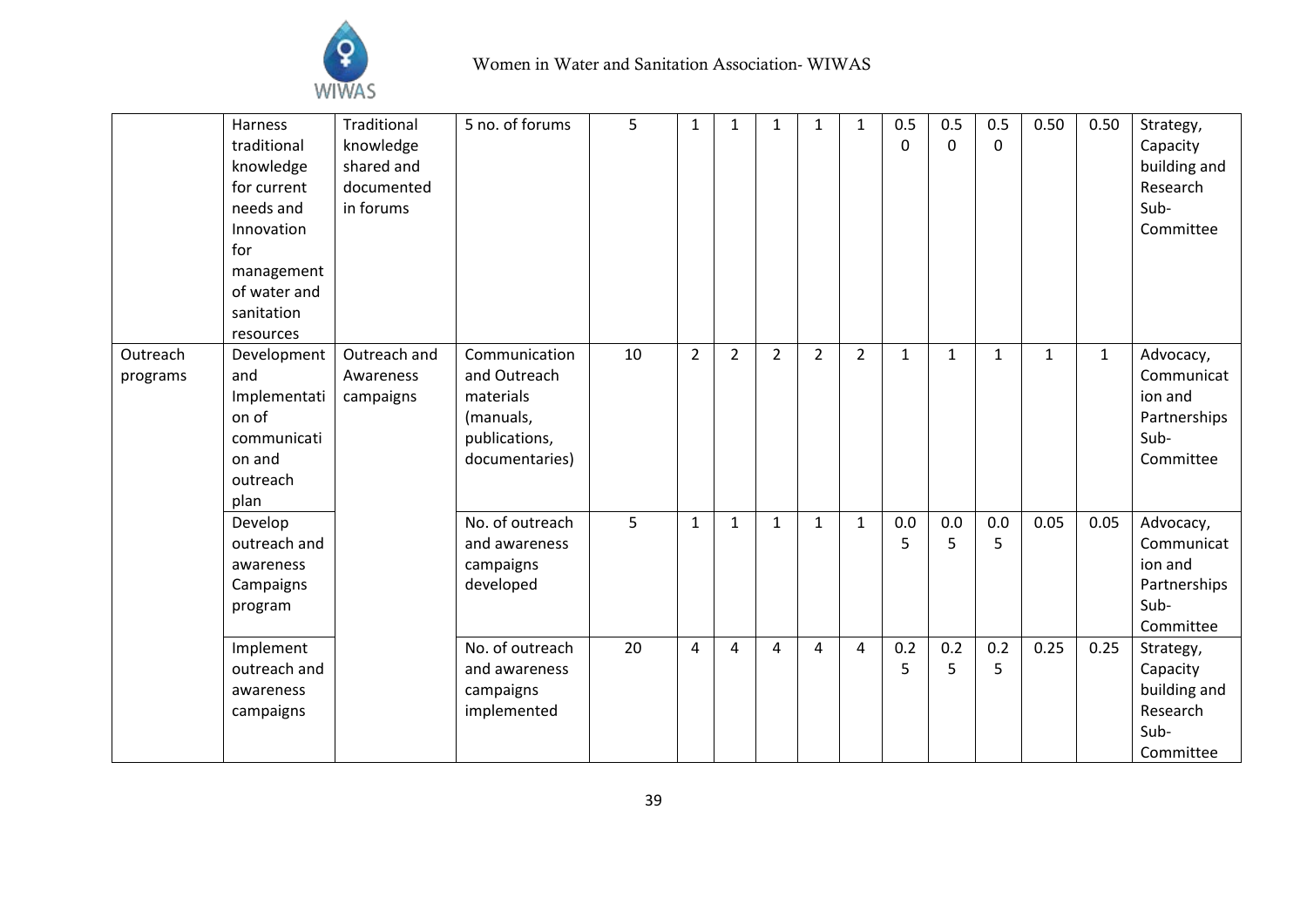

### **KEY RESULT AREA 2: PARTNERSHIP & COLLABORATION**

**Strategic Objective:** To create and enhance partnerships and collaboration through the Strategic Plan period

| <b>Strategies</b>                   | <b>Activities</b>       | Output<br>Performance<br><b>Budget</b><br><b>Target by Plan Year</b><br><b>Target</b><br>(Ksh. Millions)<br>indicators<br>for 5 yrs |                                                                                  |                |           |           |           |    |           |                          | <b>Responsibility</b> |                |                          |                          |                                                                  |
|-------------------------------------|-------------------------|-------------------------------------------------------------------------------------------------------------------------------------|----------------------------------------------------------------------------------|----------------|-----------|-----------|-----------|----|-----------|--------------------------|-----------------------|----------------|--------------------------|--------------------------|------------------------------------------------------------------|
|                                     |                         |                                                                                                                                     |                                                                                  |                | <b>Y1</b> | <b>Y2</b> | <b>Y3</b> | Y4 | <b>Y5</b> | <b>Y1</b>                | <b>Y2</b>             | <b>Y3</b>      | <b>Y4</b>                | <b>Y5</b>                |                                                                  |
| Diversify<br>strategic<br>Partners  | Mapping the<br>partners | Partners are<br>identified                                                                                                          | No. Reports<br>No. of<br>partners                                                | $\mathbf{1}$   |           |           |           |    |           | ۰                        |                       | $\overline{a}$ | $\overline{\phantom{a}}$ | $\overline{\phantom{m}}$ | Advocacy,<br>Communication and<br>Partnerships Sub-<br>Committee |
|                                     | Proposal writing        | Proposal<br>written                                                                                                                 | No. of<br>proposals                                                              | 10             |           |           |           |    |           | 0.25                     | 0.25                  | 0.25           | 0.25                     | 0.25                     |                                                                  |
|                                     | Lobby                   | Partners are<br>identified                                                                                                          | No. of<br>partners                                                               | 5              |           |           |           |    |           | 0.1                      | $\blacksquare$        | $\blacksquare$ | L,                       | $\overline{\phantom{a}}$ |                                                                  |
| Enhance<br>strategic<br>partnership | Lobby                   | Strengthened<br>partnership                                                                                                         | No. of<br>Reports<br>No. of<br><b>Minutes</b><br>No. of<br>strategic<br>partners | 5              |           |           |           |    |           | 0.1                      | 0.1                   | 0.1            | 0.1                      | 0.1                      |                                                                  |
| Enhance<br>collaboration            | Develop MoUs            | MoUs in<br>place                                                                                                                    | No. of MoUs                                                                      | $\overline{a}$ |           |           |           |    |           | $\overline{\phantom{a}}$ | 0.1                   | 0.1            | 0.1                      | 0.1                      |                                                                  |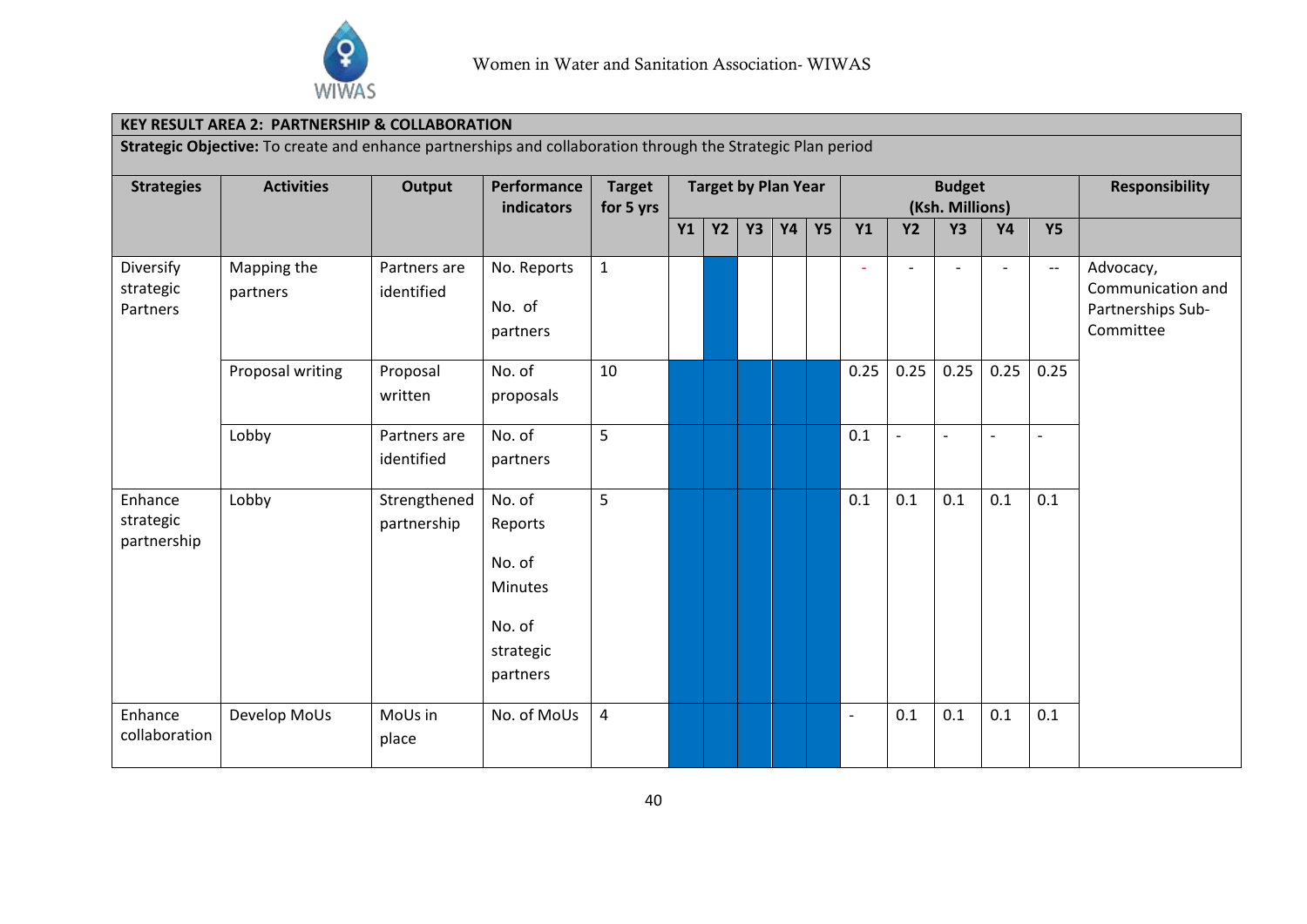

## **KEY RESULT AREA 2: PARTNERSHIP & COLLABORATION**

**Strategic Objective:** To create and enhance partnerships and collaboration through the Strategic Plan period

| <b>Strategies</b> | <b>Activities</b>                                                                             | Output                        | Performance<br>indicators            | <b>Target</b><br>for 5 yrs | <b>Target by Plan Year</b> |           |    |           |           |                          |           | <b>Budget</b><br>(Ksh. Millions) | <b>Responsibility</b>    |                          |  |
|-------------------|-----------------------------------------------------------------------------------------------|-------------------------------|--------------------------------------|----------------------------|----------------------------|-----------|----|-----------|-----------|--------------------------|-----------|----------------------------------|--------------------------|--------------------------|--|
|                   |                                                                                               |                               |                                      |                            | <b>Y1</b>                  | <b>Y2</b> | Y3 | <b>Y4</b> | <b>Y5</b> | <b>Y1</b>                | <b>Y2</b> | <b>Y3</b>                        | <b>Y4</b>                | <b>Y5</b>                |  |
|                   | -Implementation<br>of the MoUs<br>-Participate in<br><b>Technical working</b><br>groups (TWG) | Joint<br>programs in<br>place | Evaluation<br>reports<br>No. of TWGs |                            |                            |           |    |           |           | $\overline{\phantom{a}}$ |           |                                  | $\overline{\phantom{0}}$ | $\overline{\phantom{0}}$ |  |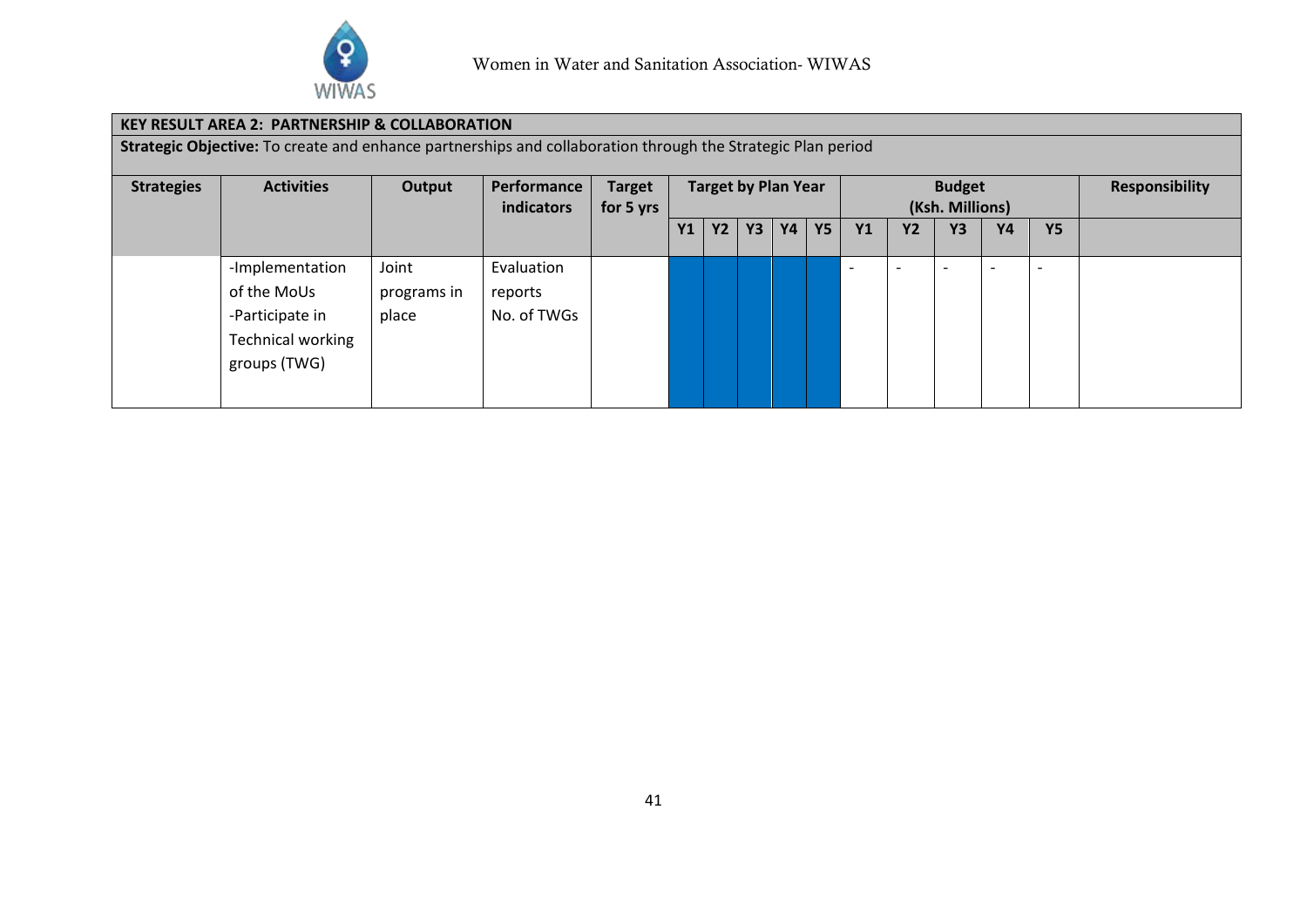

| <b>KEY RESULT AREA 3: INSTITUTIONAL SUSTAINABILITY</b>                                                    |                                                                                              |                            |                                                        |                            |                            |                |       |                |                |                                  |                |                          |                       |                          |                                                                         |
|-----------------------------------------------------------------------------------------------------------|----------------------------------------------------------------------------------------------|----------------------------|--------------------------------------------------------|----------------------------|----------------------------|----------------|-------|----------------|----------------|----------------------------------|----------------|--------------------------|-----------------------|--------------------------|-------------------------------------------------------------------------|
| Strategic Objective: To enhance financial & institutional sustainability of the association in five years |                                                                                              |                            |                                                        |                            |                            |                |       |                |                |                                  |                |                          |                       |                          |                                                                         |
| <b>Strategies</b>                                                                                         | <b>Activities</b>                                                                            | Output                     | Performance<br>indicators                              | <b>Target</b><br>for 5 yrs | <b>Target by Plan Year</b> |                |       |                |                | <b>Budget</b><br>(Ksh. Millions) |                |                          |                       |                          | Responsibility                                                          |
|                                                                                                           |                                                                                              |                            |                                                        |                            | $Y_1$                      | Y <sub>2</sub> | $Y_3$ | Y <sub>4</sub> | Y <sub>5</sub> | $Y_1$                            | Y <sub>2</sub> | $Y_3$                    | Y <sub>4</sub>        | Y <sub>5</sub>           |                                                                         |
| Affiliation to<br>international<br>and regional<br>sector<br>associations                                 | Identify regional<br>and international<br>bodies of interest<br>to Association<br>objectives | List of regional<br>bodies | List of regional<br>bodies<br>Paid up<br>subscriptions | $\overline{2}$             |                            |                |       |                |                | 2.<br>5                          | 2.<br>5        | $\overline{\phantom{a}}$ | $\tilde{\phantom{a}}$ | $\overline{\phantom{a}}$ | Advocacy,<br>Communicati<br>on and<br>Partnerships<br>Sub-<br>Committee |
| Recruitment &<br>retaining of<br>members                                                                  | Enhance collection<br>of subscription<br>fees & enrolment<br>of new members                  | Membership<br>subscription | No. of paid up<br>members                              | $\mathbf{1}$               |                            |                |       |                |                | $\overline{2}$                   | $\overline{2}$ |                          |                       |                          | Finance and<br>Administration<br>Sub-<br>Committee                      |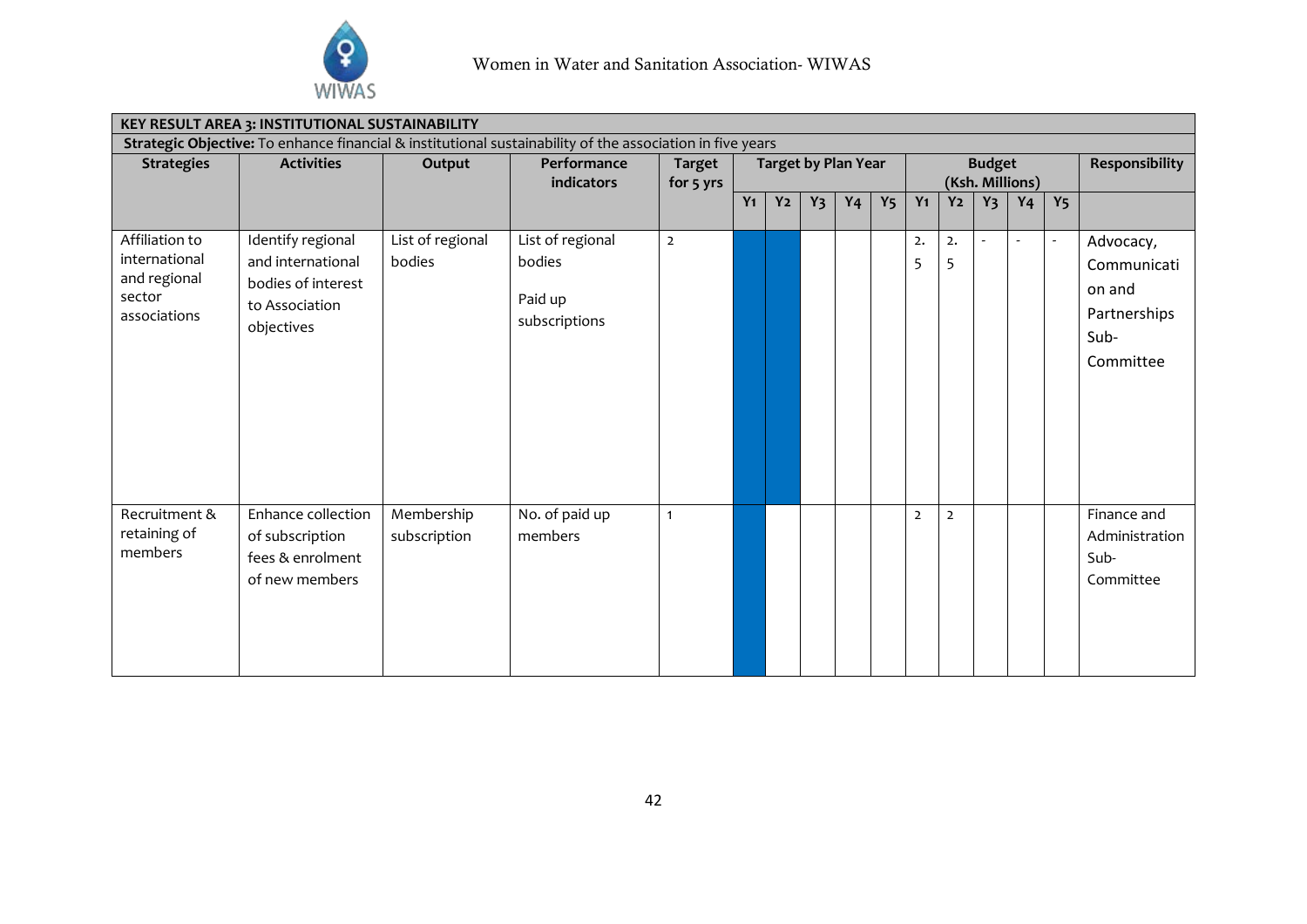

| KEY RESULT AREA 3: INSTITUTIONAL SUSTAINABILITY                                                           |                                                                                                   |                                                                                                    |                                                                                                       |                                                          |       |                          |       |                |                |                |                                  |                       |                |                          |                                                                         |
|-----------------------------------------------------------------------------------------------------------|---------------------------------------------------------------------------------------------------|----------------------------------------------------------------------------------------------------|-------------------------------------------------------------------------------------------------------|----------------------------------------------------------|-------|--------------------------|-------|----------------|----------------|----------------|----------------------------------|-----------------------|----------------|--------------------------|-------------------------------------------------------------------------|
| Strategic Objective: To enhance financial & institutional sustainability of the association in five years |                                                                                                   |                                                                                                    |                                                                                                       |                                                          |       |                          |       |                |                |                |                                  |                       |                |                          |                                                                         |
| <b>Strategies</b>                                                                                         | <b>Activities</b>                                                                                 | Output                                                                                             | Performance<br>indicators                                                                             | <b>Target by Plan Year</b><br><b>Target</b><br>for 5 yrs |       |                          |       |                |                |                | <b>Budget</b><br>(Ksh. Millions) | <b>Responsibility</b> |                |                          |                                                                         |
|                                                                                                           |                                                                                                   |                                                                                                    |                                                                                                       |                                                          | $Y_1$ | Y <sub>2</sub>           | $Y_3$ | Y <sub>4</sub> | Y <sub>5</sub> | $Y_1$          | Y <sub>2</sub>                   | Y <sub>3</sub>        | Y <sub>4</sub> | Y <sub>5</sub>           |                                                                         |
| Creation of a<br>secretariat<br>office                                                                    | Volunteer<br>secretariat from<br>membership<br>Competitive<br>recruitment of<br>secretariat staff | Secretariat<br>office<br>operational                                                               | Enhanced visibility<br>Office in place                                                                | $\mathbf{1}$<br>$\mathbf{1}$                             |       | $\sim$                   | ÷,    | ä,             | $\sim$         | 1.<br>5        |                                  | $\sim$                | $\blacksquare$ | $\overline{\phantom{a}}$ | Finance and<br>Administration<br>Sub-<br>Committee                      |
|                                                                                                           |                                                                                                   |                                                                                                    |                                                                                                       |                                                          |       |                          |       |                |                |                |                                  |                       |                |                          |                                                                         |
| Formulating<br>guiding<br>documents                                                                       | Preparation of<br>procedures &<br>policies                                                        | Strategic plan<br>Fundraising<br>policy in place<br>Communication<br>policy & strategy<br>in place | Strategic plan<br>Achieved objectives<br>Funded projects<br>Enhanced<br>communication &<br>visibility | $\mathbf{1}$                                             |       | $\overline{\phantom{a}}$ |       | Ĭ.             |                | $\overline{2}$ |                                  | $\overline{a}$        | $\sim$         | $\sim$                   |                                                                         |
| Communication<br>& marketing                                                                              | Website<br>development                                                                            | Website                                                                                            | Enhanced<br>communication                                                                             | $\mathbf{1}$                                             |       |                          |       | L,             |                | $\mathbf{1}$   |                                  | $\overline{a}$        |                | $\sim$                   | Advocacy,<br>Communicati<br>on and<br>Partnerships<br>Sub-<br>Committee |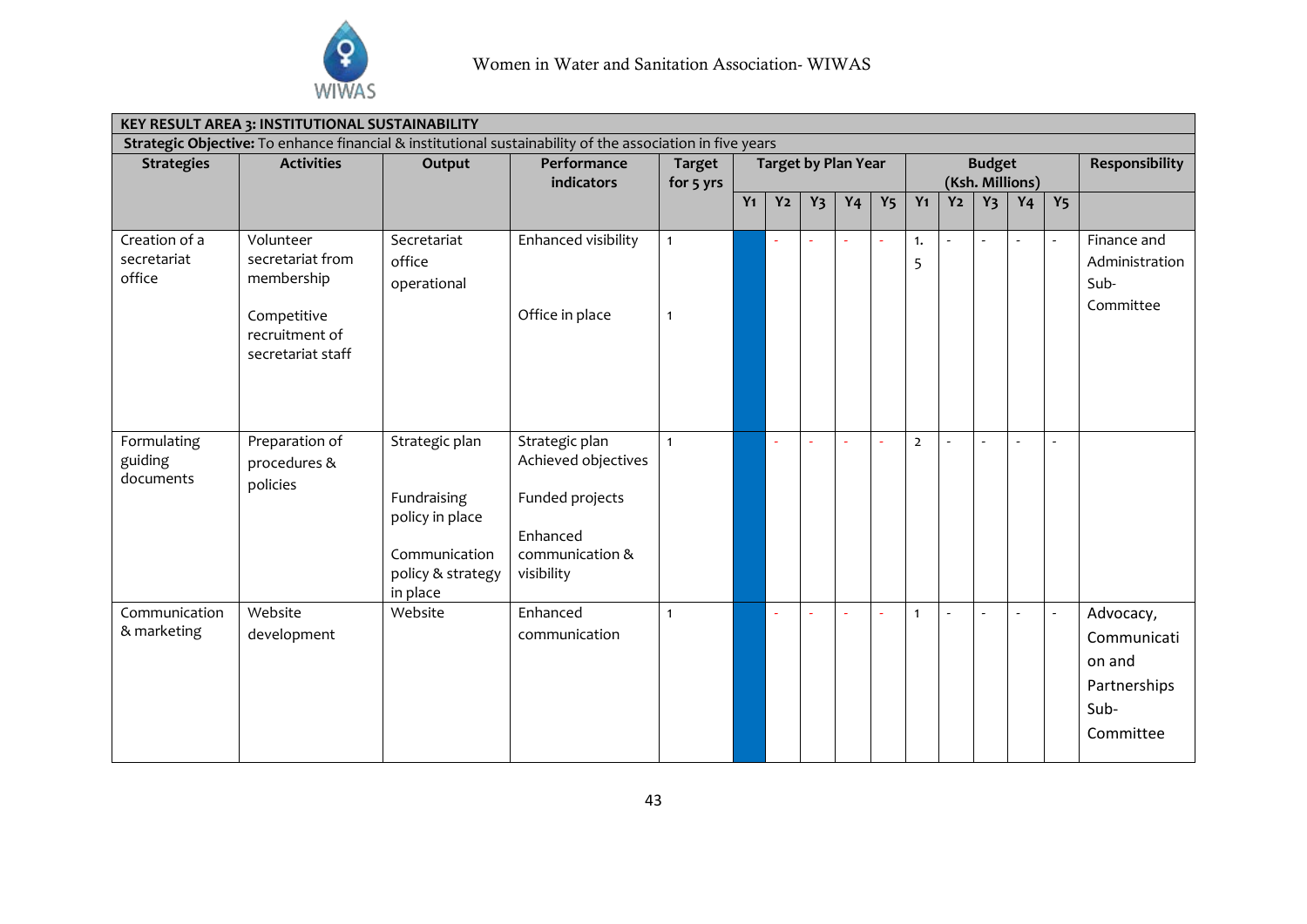

| KEY RESULT AREA 3: INSTITUTIONAL SUSTAINABILITY |                                                                       |                                                         |                                                                                                           |                            |                            |                |       |                |                |         |                |                                  |                       |                          |                                                                         |
|-------------------------------------------------|-----------------------------------------------------------------------|---------------------------------------------------------|-----------------------------------------------------------------------------------------------------------|----------------------------|----------------------------|----------------|-------|----------------|----------------|---------|----------------|----------------------------------|-----------------------|--------------------------|-------------------------------------------------------------------------|
|                                                 |                                                                       |                                                         | Strategic Objective: To enhance financial & institutional sustainability of the association in five years |                            |                            |                |       |                |                |         |                |                                  |                       |                          |                                                                         |
| <b>Strategies</b>                               | <b>Activities</b>                                                     | Output                                                  | Performance<br>indicators                                                                                 | <b>Target</b><br>for 5 yrs | <b>Target by Plan Year</b> |                |       |                |                |         |                | <b>Budget</b><br>(Ksh. Millions) | <b>Responsibility</b> |                          |                                                                         |
|                                                 |                                                                       |                                                         |                                                                                                           |                            | $Y_1$                      | Y <sub>2</sub> | $Y_3$ | Y <sub>4</sub> | Y <sub>5</sub> | $Y_1$   | Y <sub>2</sub> | $Y_3$                            | Y <sub>4</sub>        | Y <sub>5</sub>           |                                                                         |
|                                                 | Identify Volunteer<br>paid members as<br>ambassadors                  | Increase in<br>membership                               | Enhanced visibility                                                                                       | $\mathbf{1}$               |                            |                |       |                |                |         |                |                                  |                       |                          | Advocacy,<br>Communicati<br>on and<br>Partnerships<br>Sub-<br>Committee |
|                                                 | Participation in<br>local, regional &<br>international<br>conferences | Collaborations &<br>partnerships                        | No. of<br>conference/hosted<br>No. of partnerships<br>formed                                              | $\overline{2}$             |                            |                |       |                |                | 2.<br>5 | 2.<br>5        | $\overline{a}$                   | $\blacksquare$        | $\overline{\phantom{a}}$ | Advocacy,<br>Communicati<br>on and<br>Partnerships<br>Sub-<br>Committee |
|                                                 | Development of<br>Communication<br>strategies                         | IEC materials,<br>branding<br>Stakeholder<br>engagement | Survey report<br>Enhanced visibility                                                                      | $\overline{2}$             |                            |                |       |                |                |         | 3.<br>0        | $\overline{a}$                   | $\sim$                | $\overline{\phantom{a}}$ | Advocacy,<br>Communicati<br>on and<br>Partnerships<br>Sub-<br>Committee |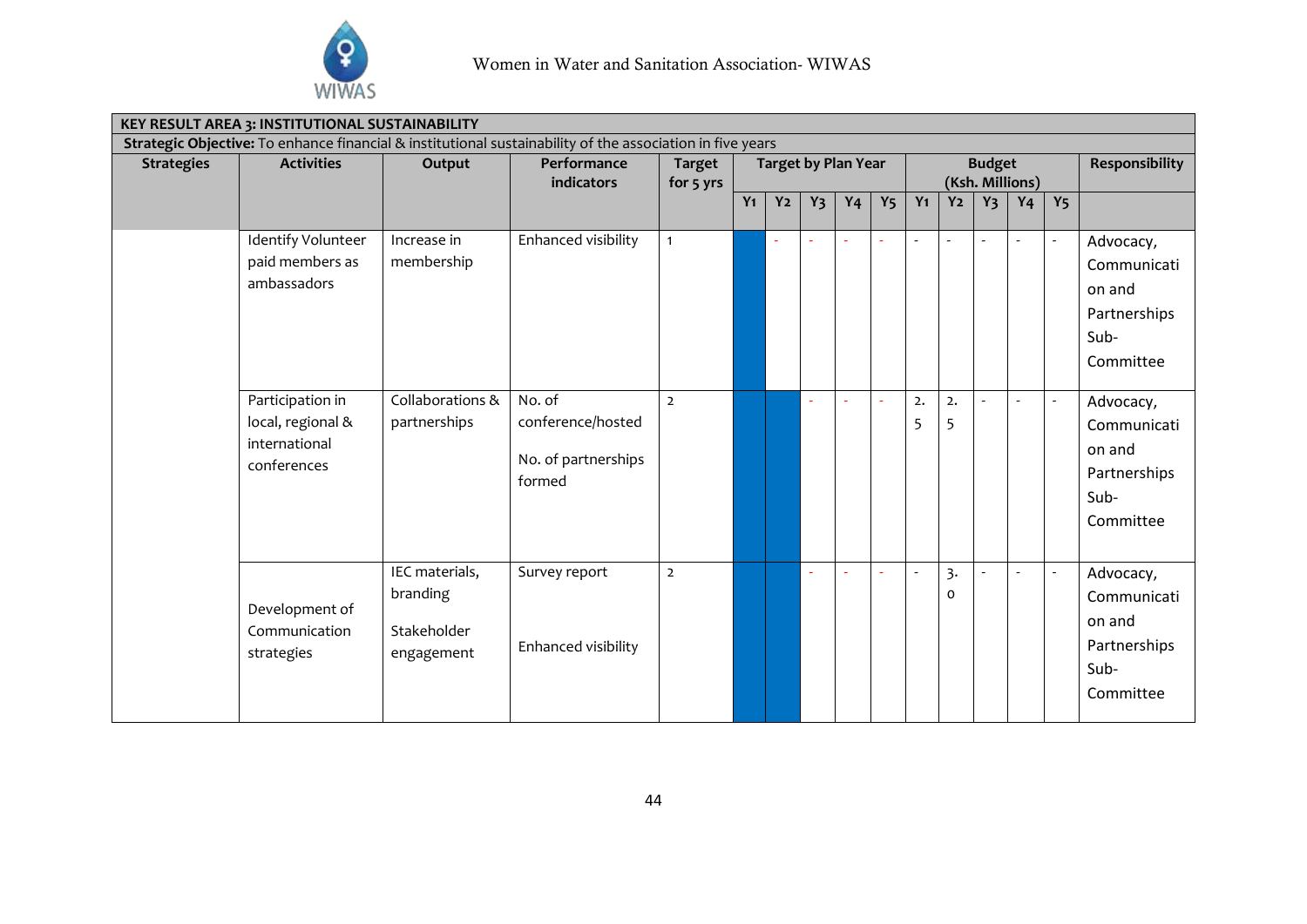

| KEY RESULT AREA 3: INSTITUTIONAL SUSTAINABILITY                                                           |                                                                                          |                                                                                                                                                                      |                                                                                    |                |                                             |                |       |                |                |       |                       |                 |                |                          |                                                                         |
|-----------------------------------------------------------------------------------------------------------|------------------------------------------------------------------------------------------|----------------------------------------------------------------------------------------------------------------------------------------------------------------------|------------------------------------------------------------------------------------|----------------|---------------------------------------------|----------------|-------|----------------|----------------|-------|-----------------------|-----------------|----------------|--------------------------|-------------------------------------------------------------------------|
| Strategic Objective: To enhance financial & institutional sustainability of the association in five years |                                                                                          |                                                                                                                                                                      |                                                                                    |                |                                             |                |       |                |                |       |                       |                 |                |                          |                                                                         |
| <b>Strategies</b>                                                                                         | <b>Activities</b>                                                                        | Output                                                                                                                                                               | Performance                                                                        | <b>Target</b>  | <b>Target by Plan Year</b><br><b>Budget</b> |                |       |                |                |       | <b>Responsibility</b> |                 |                |                          |                                                                         |
|                                                                                                           |                                                                                          |                                                                                                                                                                      | indicators                                                                         | for 5 yrs      |                                             |                |       |                |                |       |                       | (Ksh. Millions) |                |                          |                                                                         |
|                                                                                                           |                                                                                          |                                                                                                                                                                      |                                                                                    |                | $Y_1$                                       | Y <sub>2</sub> | $Y_3$ | Y <sub>4</sub> | Y <sub>5</sub> | $Y_1$ | Y <sub>2</sub>        | $Y_3$           | Y <sub>4</sub> | Y <sub>5</sub>           |                                                                         |
|                                                                                                           | Lobbying and<br>advocacy                                                                 | Dialogue with<br>institutions,<br>influential<br>individuals, and<br>stakeholders in<br>women, water<br>and sanitation<br>and hygiene.<br>Sensitization<br>workshops | Minutes<br>Policy briefs<br>Draft bills                                            | $\overline{2}$ |                                             |                |       |                |                |       | 2.<br>5               |                 |                | $\overline{\phantom{a}}$ | Advocacy,<br>Communicati<br>on and<br>Partnerships<br>Sub-<br>Committee |
|                                                                                                           | Nominate focal<br>point person in<br>institutions that<br>are members of<br><b>WIWAS</b> | Increased<br>visibility &<br>engagement                                                                                                                              | Participation in fora<br>Gender desks in<br>various institutions<br>Draft policies |                |                                             |                |       |                |                | 1     |                       |                 |                |                          | Finance and<br>Administration<br>sub-committee                          |
| <b>Total Budget</b>                                                                                       |                                                                                          |                                                                                                                                                                      |                                                                                    |                |                                             |                |       |                |                |       |                       |                 |                |                          |                                                                         |